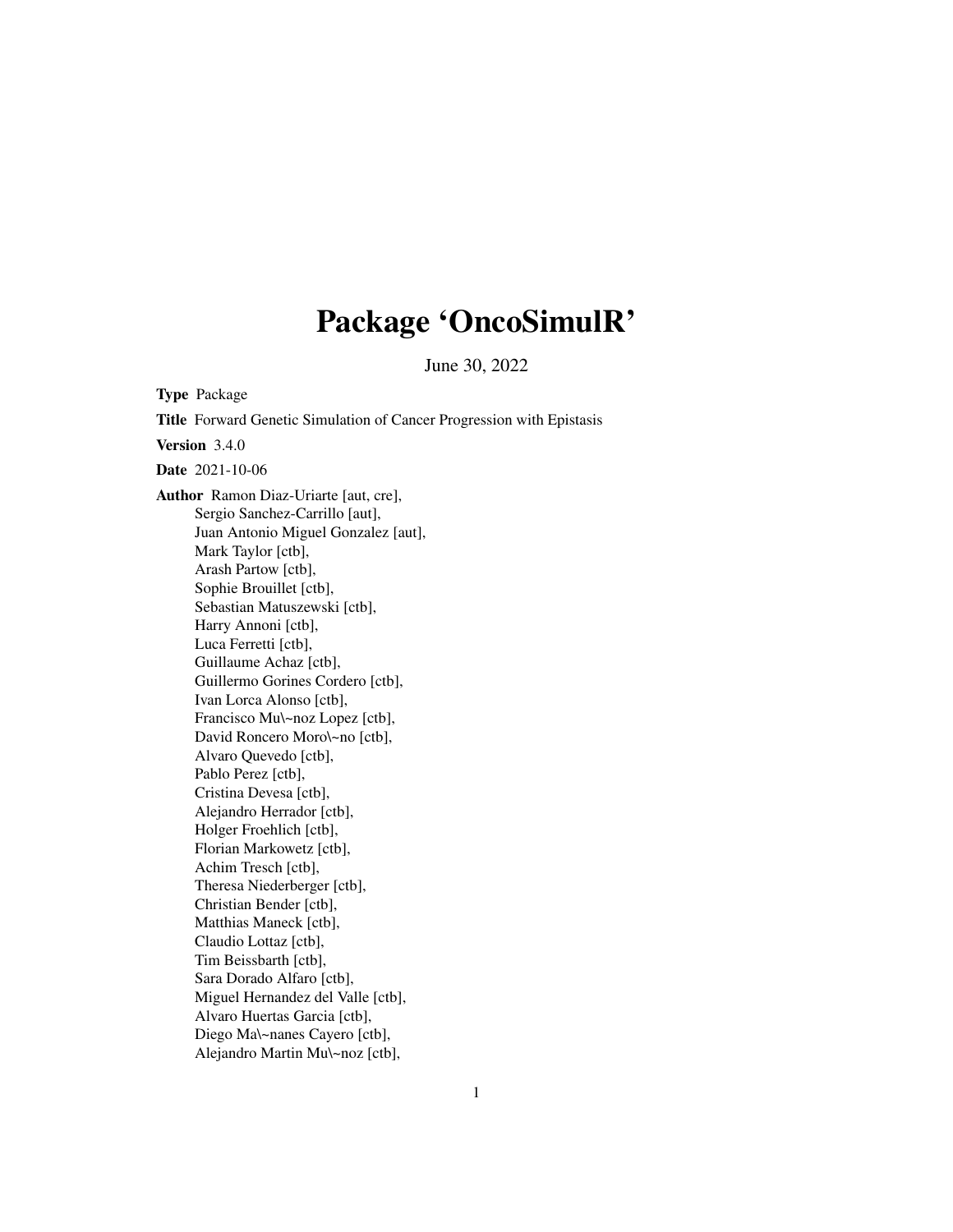Marta Couce Iglesias [ctb], Silvia Garcia Cobos [ctb], Carlos Madariaga Aramendi [ctb], Ana Rodriguez Ronchel [ctb], Lucia Sanchez Garcia [ctb], Yolanda Benitez Quesada [ctb], Asier Fernandez Pato [ctb], Esperanza Lopez Lopez [ctb], Alberto Manuel Parra Perez [ctb], Jorge Garcia Calleja [ctb], Ana del Ramo Galian [ctb], Alejandro de los Reyes Benitez [ctb], Guillermo Garcia Hoyos [ctb], Rosalia Palomino Cabrera [ctb], Rafael Barrero Rodriguez [ctb], Silvia Talavera Marcos [ctb], Niklas Endres [ctb]

Maintainer Ramon Diaz-Uriarte <rdiaz02@gmail.com>

Description Functions for forward population genetic simulation in asexual populations, with special focus on cancer progression. Fitness can be an arbitrary function of genetic interactions between multiple genes or modules of genes, including epistasis, order restrictions in mutation accumulation, and order effects. Fitness can also be a function of the relative and absolute frequencies of other genotypes (i.e., frequency-dependent fitness). Mutation rates can differ between genes, and we can include mutator/antimutator genes (to model mutator phenotypes). Simulating multi-species scenarios and therapeutic interventions is also possible. Simulations use continuous-time models and can include driver and passenger genes and modules. Also included are functions for: simulating random DAGs of the type found in Oncogenetic Trees, Conjunctive Bayesian Networks, and other cancer progression models; plotting and sampling from single or multiple realizations of the simulations, including single-cell sampling; plotting the parent-child relationships of the clones; generating random fitness landscapes (Rough Mount Fuji, House of Cards, additive, NK, Ising, and Eggbox models) and plotting them.

biocViews BiologicalQuestion, SomaticMutation

# License GPL  $(>= 3)$

URL <https://github.com/rdiaz02/OncoSimul>,

<https://popmodels.cancercontrol.cancer.gov/gsr/packages/oncosimulr/>

# BugReports <https://github.com/rdiaz02/OncoSimul/issues>

#### **Depends**  $R (= 3.5.0)$

Imports Rcpp (>= 0.12.4), parallel, data.table, graph, Rgraphviz, gtools, igraph, methods, RColorBrewer, grDevices, car, dplyr, smatr, ggplot2, ggrepel, stringr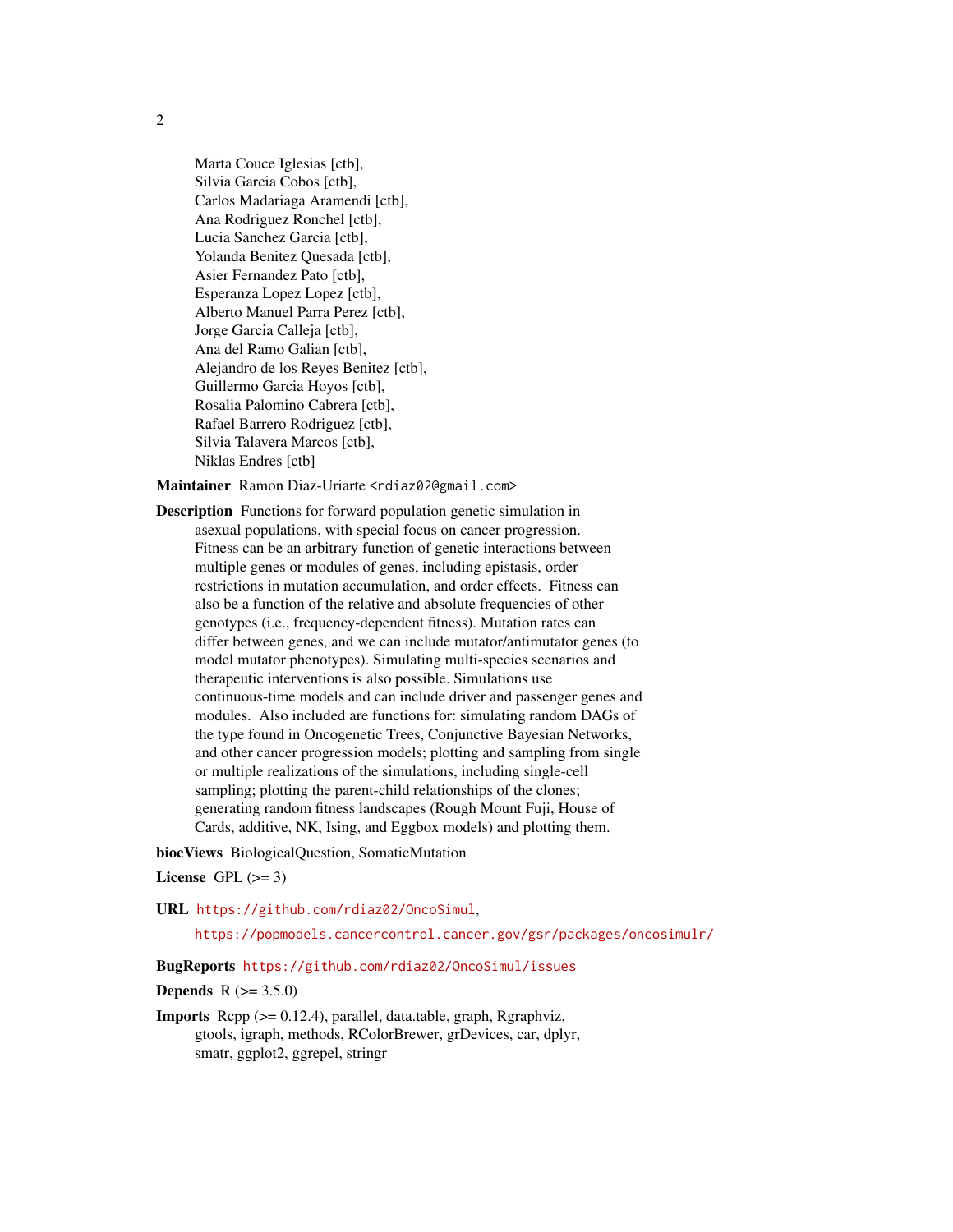<span id="page-2-0"></span>R topics documented: 3

Suggests BiocStyle, knitr, Oncotree, testthat (>= 1.0.0), rmarkdown, bookdown, pander

LinkingTo Rcpp

VignetteBuilder knitr

git\_url https://git.bioconductor.org/packages/OncoSimulR

git\_branch RELEASE\_3\_15

git\_last\_commit 17fdf39

git\_last\_commit\_date 2022-04-26

Date/Publication 2022-06-30

# R topics documented:

| $\mathcal{R}$                                                                                                        |
|----------------------------------------------------------------------------------------------------------------------|
| 12                                                                                                                   |
| 13                                                                                                                   |
| 18                                                                                                                   |
| -19                                                                                                                  |
| examples Fitness Effects $\ldots \ldots \ldots \ldots \ldots \ldots \ldots \ldots \ldots \ldots \ldots \ldots$<br>20 |
| $freq-dep-sumul-examples \ldots \ldots \ldots \ldots \ldots \ldots \ldots \ldots \ldots \ldots \ldots \ldots$<br>-21 |
| 21                                                                                                                   |
|                                                                                                                      |
|                                                                                                                      |
| 38                                                                                                                   |
| 41                                                                                                                   |
| 46                                                                                                                   |
| 48                                                                                                                   |
| 51                                                                                                                   |
|                                                                                                                      |
|                                                                                                                      |
| 57                                                                                                                   |
| 62                                                                                                                   |
| 65                                                                                                                   |
|                                                                                                                      |
|                                                                                                                      |

#### $\blacksquare$  Index  $\blacksquare$

<span id="page-2-2"></span>

<span id="page-2-1"></span>allFitnessEffects *Create fitness and mutation effects specification from restrictions, epistasis, and order effects.*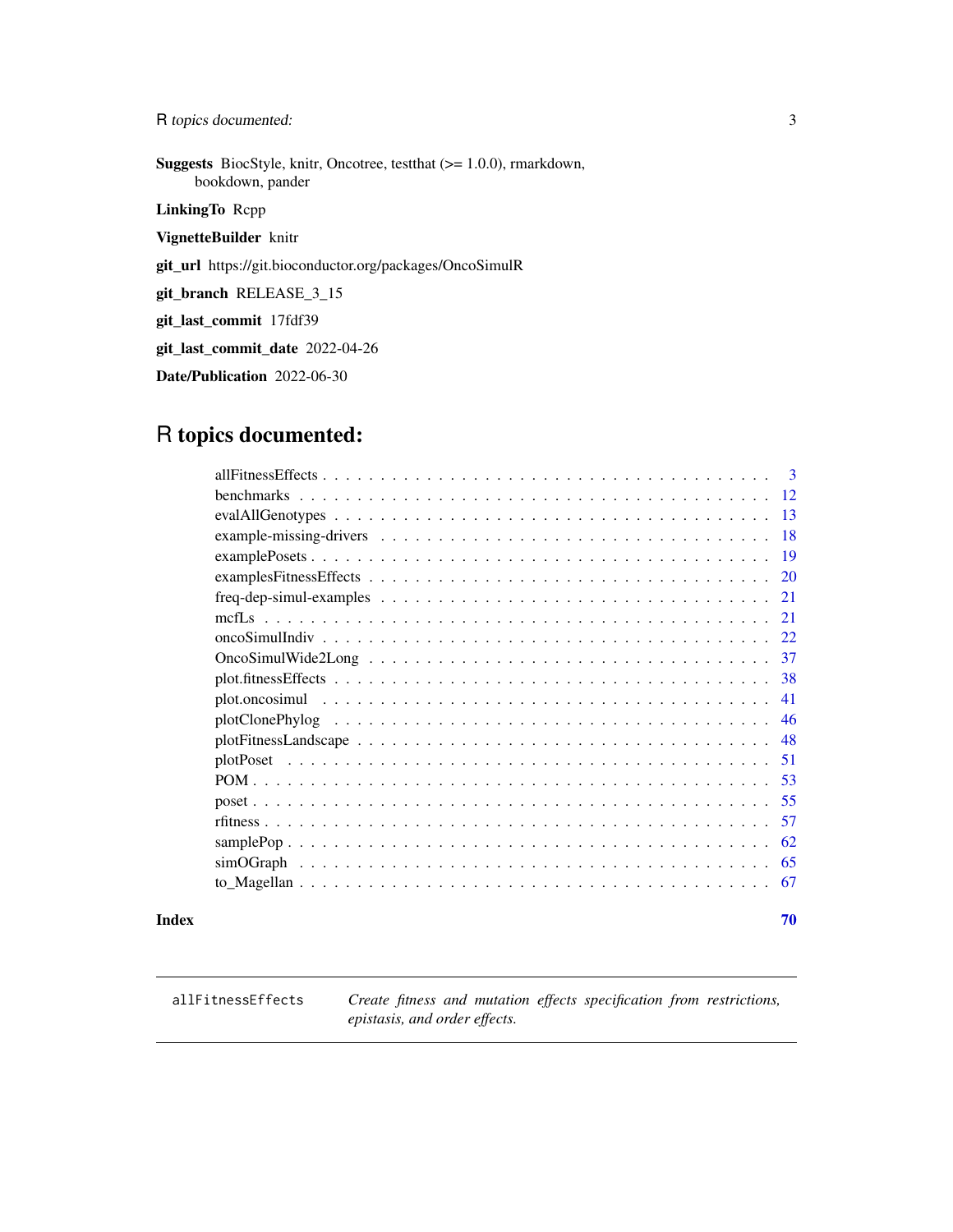#### <span id="page-3-0"></span>Description

Given one or more of a set of poset restrictions, epistatic interactions, order effects, and genes without interactions, as well as, optionally, a mapping of genes to modules, return the complete fitness specification.

For mutator effects, given one or more of a set of epistatic interactions and genes without interactions, as well as, optionally, a mapping of genes to modules, return the complete specification of how mutations affect the mutation rate.

This function can be used also to produce the fitness specification needed to run simulations in a frequency dependent fitness way. In that situation we presume that the effects must be considered as fitness effects and never as mutator effects (see details for more info).

The output of these functions is not intended for user consumption, but as a way of preparing data to be sent to the C++ code.

# Usage

```
allFitnessEffects(rT = NULL, epistasis = NULL, orderEffects = NULL,
  noIntGenes = NULL, geneToModule = NULL, drvNames = NULL,
 genotFitness = NULL, keepInput = TRUE, frequencyDependentFitness =
  FALSE, frequencyType = NA)
```

```
allMutatorEffects(epistasis = NULL, noIntGenes = NULL,
                  geneToModule = NULL,
                  keepInput = TRUE)
```
# Arguments

- rT A restriction table that is an extended version of a poset (see [poset](#page-54-1) ). A restriction table is a data frame where each row shows one edge between a parent and a child. A restriction table contains exactly these columns, in this order:
	- parent The identifiers of the parent nodes, in a parent-child relationship. There must be at least on entry with the name "Root".
	- child The identifiers of the child nodes.
	- s A numeric vector with the fitness effect that applies if the relationship is satisfied.
	- sh A numeric vector with the fitness effect that applies if the relationship is not satisfied. This provides a way of explicitly modeling deviatons from the restrictions in the graph, and is discussed in Diaz-Uriarte, 2015.
	- typeDep The type of dependency. Three possible types of relationship exist:
		- AND, monotonic, or CMPN Like in the CBN model, all parent nodes must be present for a relationship to be satisfied. Specify it as "AND" or "MN" or "monotone".
		- OR, semimonotonic, or DMPN A single parent node is enough for a relationship to be satisfied. Specify it as "OR" or "SM" or "semimonotone".
		- XOR or XMPN Exactly one parent node must be mutated for a relationship to be satisfied. Specify it as "XOR" or "xmpn" or "XMPN".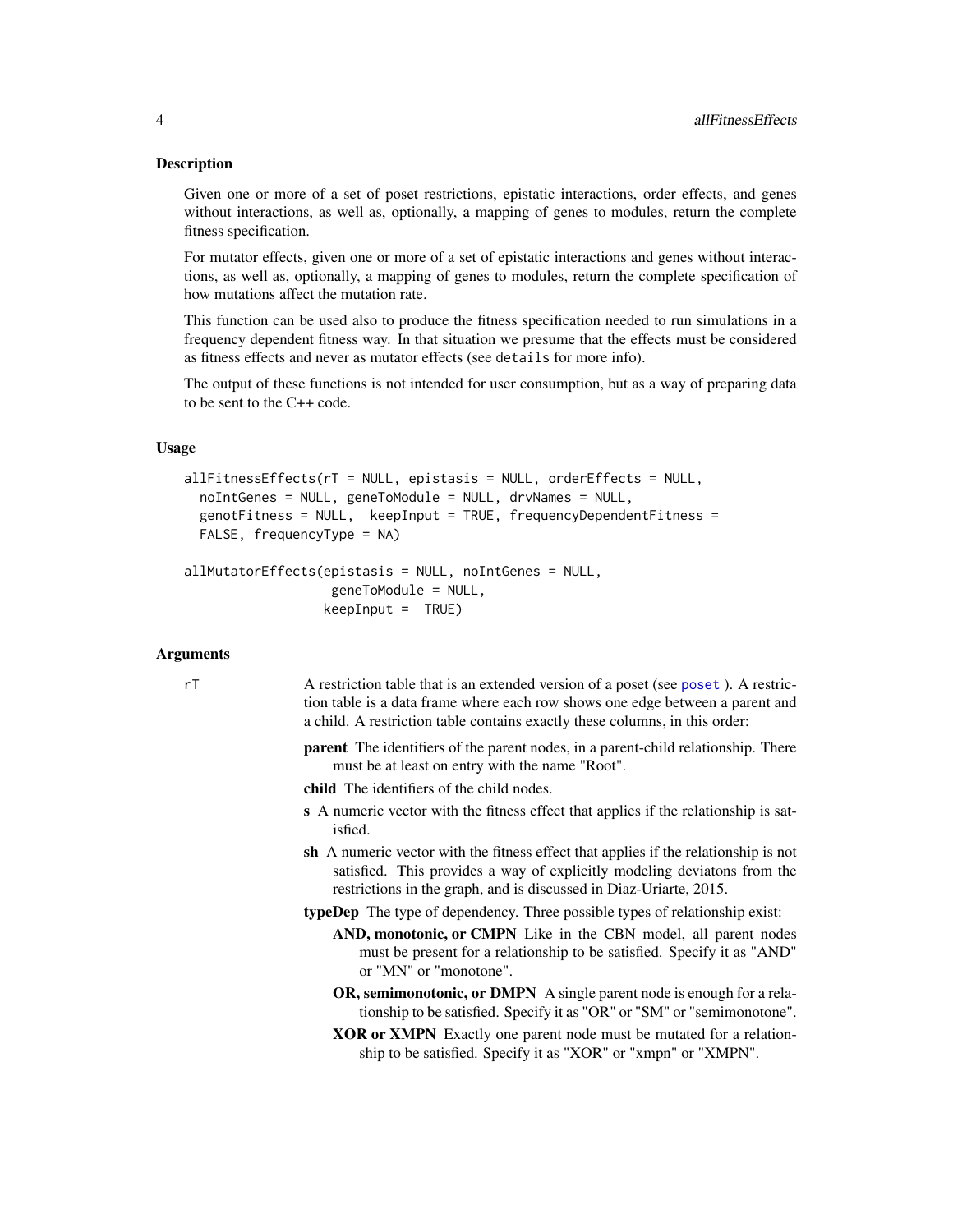In addition, for the nodes that depend only on the root node, you can use "–" or "-" if you want (though using any of the other three would have the same effects if a node that connects to root only connects to root).

This paramenter is not used if frequencyDependentFitness is TRUE.

<span id="page-4-0"></span>epistasis A named numeric vector. The names identify the relationship, and the numeric value is the fitness (or mutator) effect. For the names, each of the genes or modules involved is separated by a ":". A negative sign denotes the absence of that term.

This paramenter is not used if frequencyDependentFitness is TRUE.

orderEffects A named numeric vector, as for epistasis. A ">" separates the names of the genes of modules of a relationship, so that " $U > Z$ " means that the relationship is satisfied when mutation U has happened before mutation Z.

This paramenter is not used if frequencyDependentFitness is TRUE.

noIntGenes A numeric vector (optionally named) with the fitness coefficients (or mutator multiplier factor) of genes (only genes, not modules) that show no interactions. These genes cannot be part of modules. But you can specify modules that have no epistatic interactions. See examples and vignette.

> Of course, avoid using potentially confusing characters in the names. In particular, "," and ">" are not allowed as gene names.

This paramenter is not used if frequencyDependentFitness is TRUE.

geneToModule A named character vector that allows to match genes and modules. The names are the modules, and each of the values is a character vector with the gene names, separated by a comma, that correspond to a module. Note that modules cannot share genes. There is no need for modules to contain more than one gene. If you specify a geneToModule argument, and you used a restriction table, the geneToModule must necessarily contain, in the first position, "Root" (since the restriction table contains a node named "Root"). See examples below.

This paramenter is not used if frequencyDependentFitness is TRUE.

- drvNames The names of genes that are considered drivers. This is only used for: a) deciding when to stop the simulations, in case you use number of drivers as a simulation stopping criterion (see [oncoSimulIndiv](#page-21-1)); b) for summarization purposes (e.g., how many drivers are mutated); c) in figures. But you need not specifiy anything if you do not want to, and you can pass an empty vector (as character( $\theta$ ). The default has changed with respect to v.2.1.3 and previous: it used to be to assume that all genes that were not in the noIntGenes were drivers. The default now is to assume nothing: if you want drvNames you have to specify them.
- genotFitness A matrix or data frame that contains explicitly the mapping of genotypes to fitness. For now, we only allow epistasis-like relations between genes (so you cannot code order effects this way).

Genotypes can be specified in two ways:

• As a matrix (or data frame) with  $g + 1$  columns (where  $g > 1$ ). Each of the first g columns contains a 1 or a 0 indicating that the gene of that column is mutated or not. Column  $g+1$  contains the fitness values. This is, for instance, the output you will get from [rfitness](#page-56-1). If the matrix has all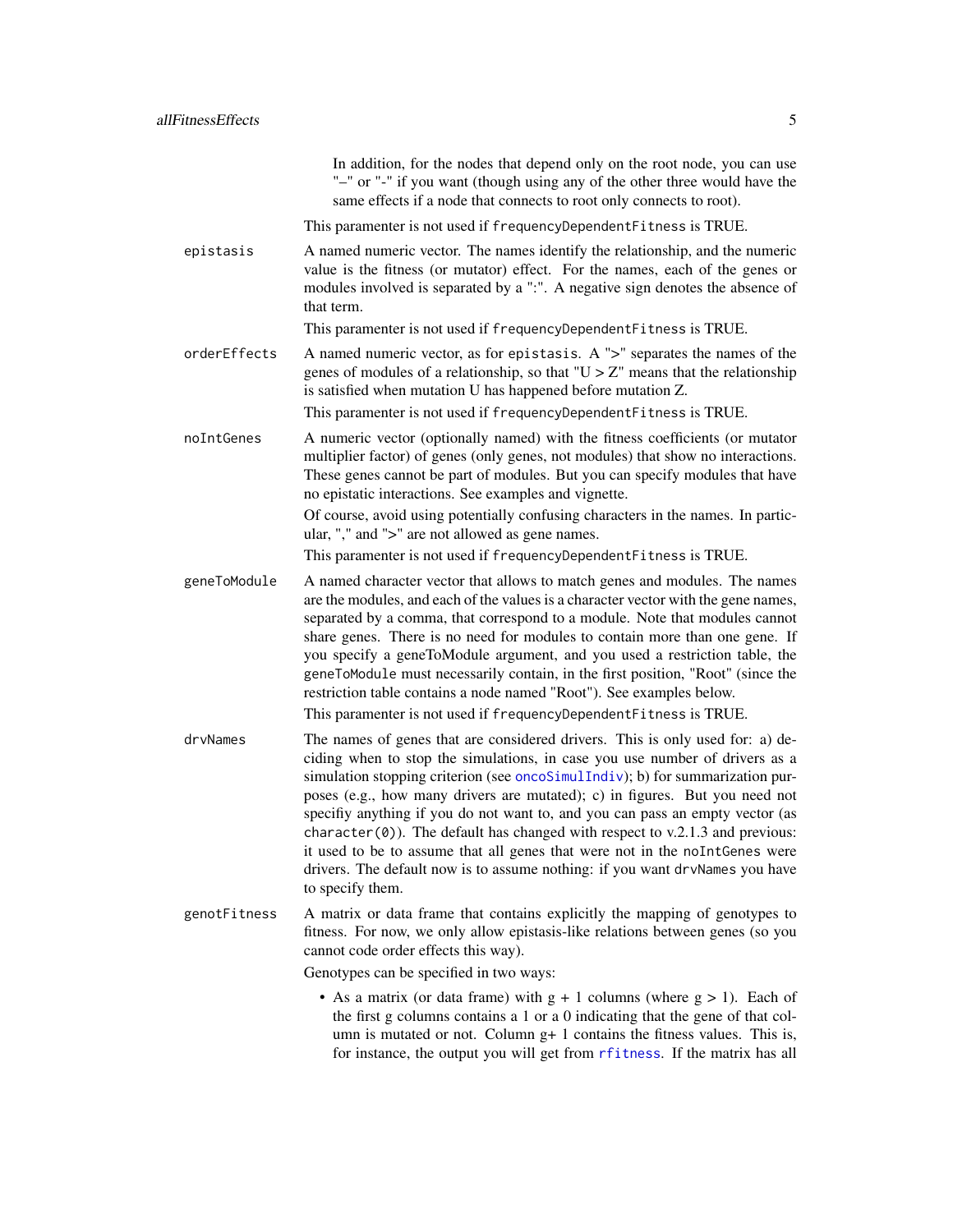columns named, those will be used for the names of the genes. Of course, except for column or row names, all entries in this matrix or data frame must be numeric, except when frequencyDependentFitness is TRUE. In this case, last column must be character and contains fitness equations.

• As a two column data frame. The second column is fitness, and the first column are genotypes, given as a character vector. For instance, a row "A, B" would mean the genotype with both A and B mutated. If frequencyDependentFitness is TRUE both columns must be character vectors.

When frequencyDependentFitness = FALSE, fitness must be  $\geq$ = 0. If any possible genotype is missing, its fitness is assumed to be 0, except for WT (if WT is missing, its fitness is assumed to be 1 —see examples); this also applies to frequency-dependent fitness.

In contrast, if frequencyDependentFitness = TRUE, the Fitness column must contain the fitness specification equations, like characters, using as variables the frequencies (absolute or relative) of the all possible genotypes. We use "f" to denote relative frecuencies and "n" for absolute. Letter "N" (UPPER CASE) is reserved to denote total population size, thus f=n/N for each possible genotype. Relative frequency variables must be f\_ for wild type, f\_1 or f\_A if first gene is mutated, f 2 or f B if is the case for the second one, f 1 2 or f A B, if both the first and second genes are mutated, and so on. For anything beyond the trivially simple, using letters (not numbers) is strongly recommended. Note also that you need not specify the fitness of every genotype (those missing are assumed to have a fitness of 0), nor do you need to pass the WT genotype. See the vignette for many examples.

If we want to use absolute numbers (absolute frequencies), just subtitute "f" for "n". The choice between relative or absolute frequencies may be specified also in frequencyType or, if using the default (auto) it can be automatically inferred.

Mathematical operations and symbols allowed are described in the documentation of C++'s library ExprTk that is used to parse and evaluate the fitness equations (see references for more information).

keepInput If TRUE, whether to keep the original input. This is only useful for human consumption of the output. It is useful because it is easier to decode, say, the restriction table from the data frame than from the internal representation. But if you want, you can set it to FALSE and the object will be a little bit smaller.

frequencyDependentFitness

If FALSE, the default value, all downstream work will be realised in a way not related to frequency depedent fitness situations. That implies that fitness specifications are fixed, except death rate in case of McFarland model (see [oncoSimulIndiv](#page-21-1) for more details). If TRUE, you are in a frequency dependent fitness situation, where fitness specification ecuations must be passed as characters at genotFitness.

frequencyType frequencyType is a character that specify whether we are using absolute or relatives frequecies and can take tree values depending on frequencyDependentFitness. Use "abs", for absolute frequencies, or "rel", for relative ones. Remember that you must to use "f" for relative frequency and "n" for absolute in genoFitness. Set to NA for non-frequency-dependent fitness.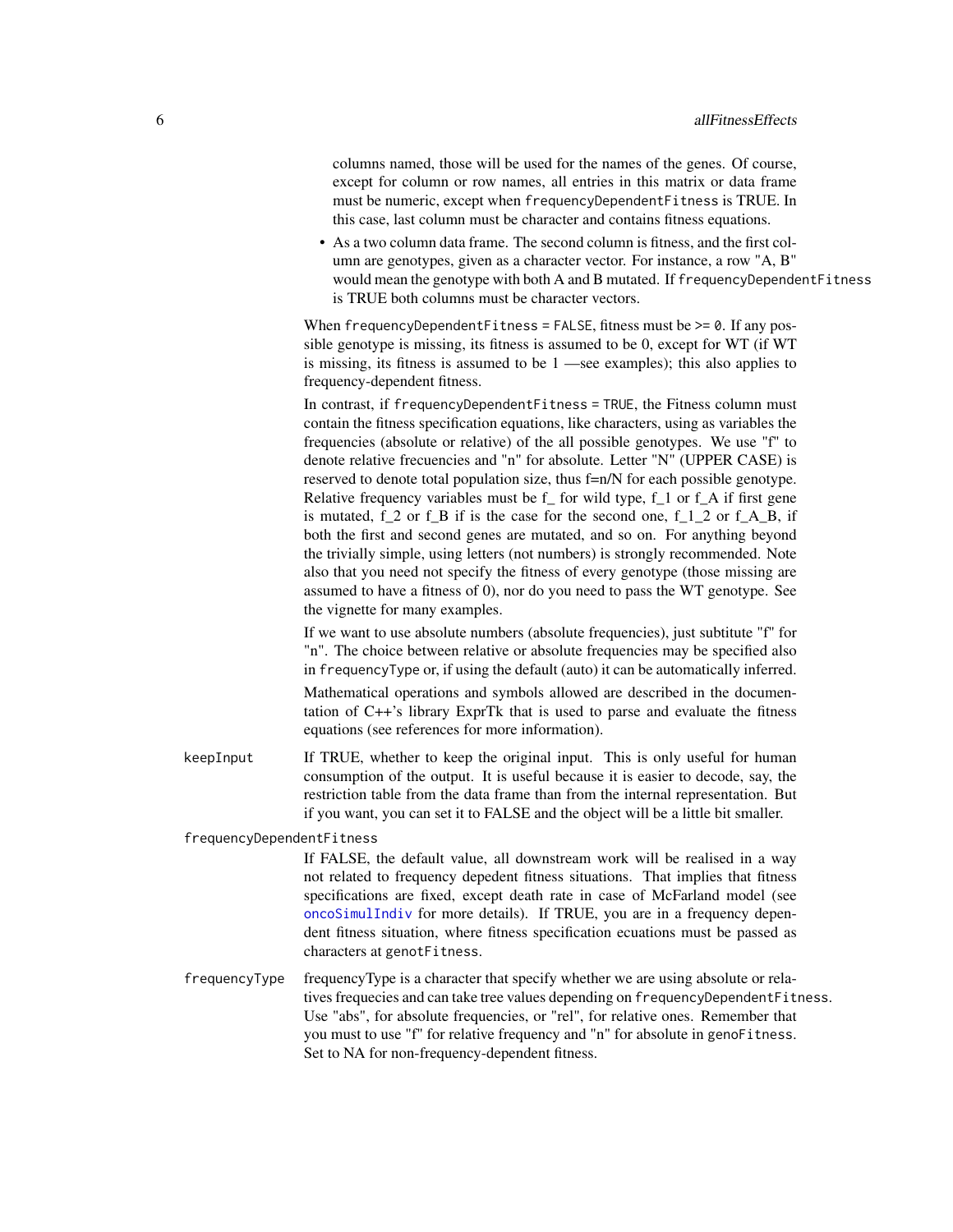# <span id="page-6-0"></span>allFitnessEffects 7

# Details

allFitnessEffects is used for extremely flexible specification of fitness and mutator effects, including posets, XOR relationships, synthetic mortality and synthetic viability, arbitrary forms of epistatis, arbitrary forms of order effects, etc. allFitnessEffects produce the output necessary to pass to the C++ code the fitness/mutator specifications to run simulations. Please, see the vignette for detailed and commented examples.

allMutatorEffects provide the same flexibility, but without order and posets (this might be included in the future, but I have seen no empirical or theoretical argument for their existence or relevance as of now, so I do not add them to minimize unneeded complexity).

If you use both for simulations in the same call to, say, [oncoSimulIndiv](#page-21-1), all the genes specified in allMutatorEffects MUST be included in the allFitnessEffects object. If you want to have genes that have no direct effect on fitness, but that affect mutation rate, you MUST specify them in the call to allFitnessEffects, for instance as noIntGenes with an effect of 0. When you run the simulations in frequencyDependentFitness = TRUE only fitness effects are allowed, and must be codified in genotFitness.

If you use genotFitness then you cannot pass modules, noIntgenes, epistasis, or rT. This makes sense, because using genotFitness is saying "this is the mapping of genotypes to fitness. Period", so we should not allow further modifications from other terms. This is always the case when frequencyDependentFitness = TRUE.

If you use genotFitness you need to be careful when you use Bozic's model (as you get a death rate of 0).

If you use genotFitness note that we force the WT (wildtype) to always be 1 so fitnesses are rescaled in case of frequencyDependentFitness = FALSE. In contrast, when frequencyDependentFitness = TRUE you are free to determine the fitness as a function of the frequencies of the genotypes (see genotFitness and the vignette).

# Value

An object of class "fitnessEffects" or "mutatorEffects". This is just a list, but it is not intended for human consumption. The components are:

| long.rt                          | The restriction table in "long format", so as to be easy to parse by the $C++$ code.                           |  |
|----------------------------------|----------------------------------------------------------------------------------------------------------------|--|
|                                  | long.epistasis Ditto, but for the epistasis specification.                                                     |  |
| long.orderEffects                |                                                                                                                |  |
|                                  | Ditto for the order effects.                                                                                   |  |
|                                  | long.geneNoInt Ditto for the non-interaction genes.                                                            |  |
| geneModule                       | Similar, for the gene-module correspondence.                                                                   |  |
| graph                            | An igraph object that shows the restrictions, epistasis and order effects, and is<br>useful for plotting.      |  |
| $\mathsf{d}\mathsf{r}\mathsf{v}$ | The numeric identifiers of the drivers. The numbers correspond to the internal<br>numeric coding of the genes. |  |
| rT                               | If keepInput is TRUE, the original restriction table.                                                          |  |
| epistasis                        | If keepInput is TRUE, the original epistasis vector.                                                           |  |
| orderEffects                     | If keepInput is TRUE, the original order effects vector.                                                       |  |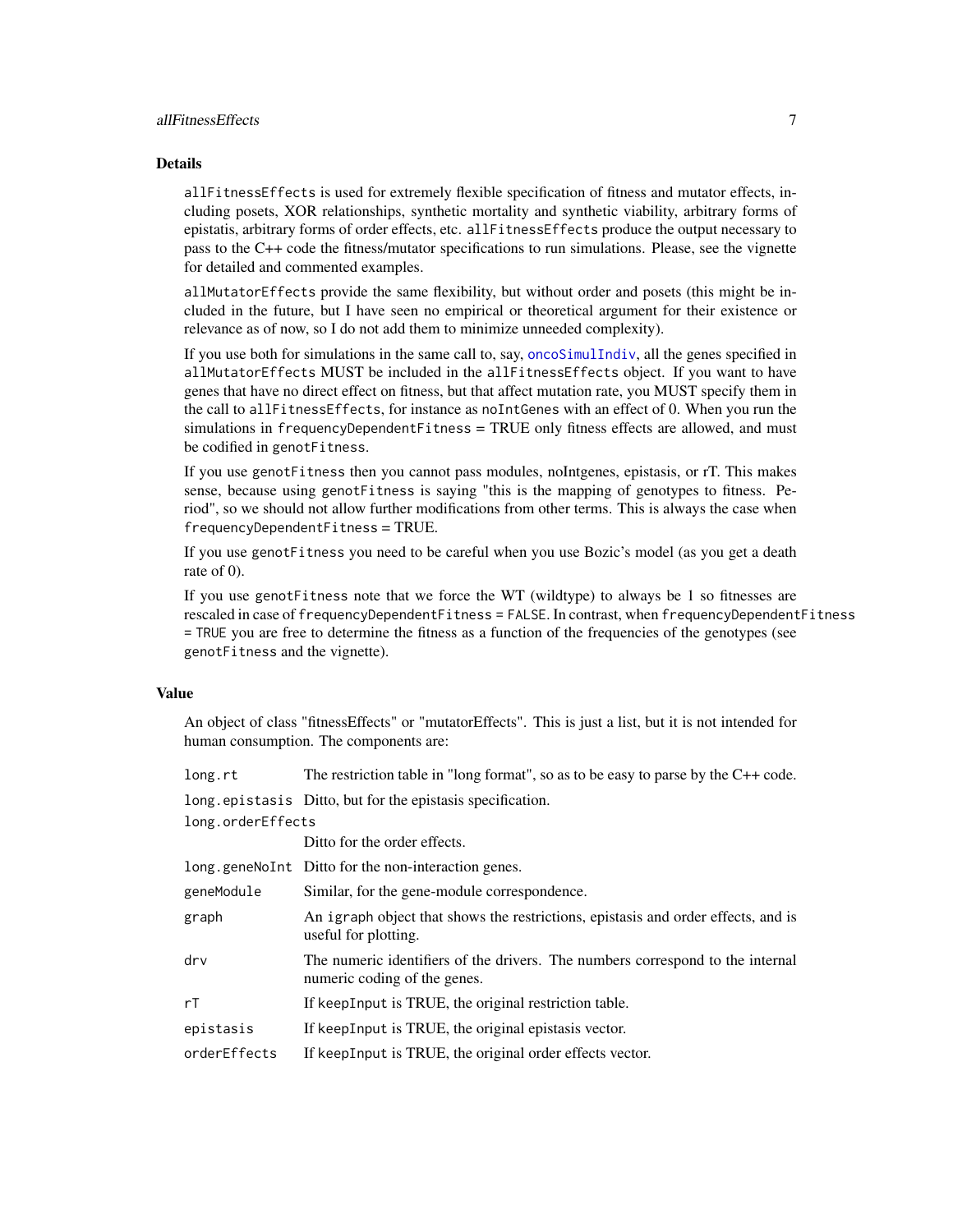#### noIntGenes If keepInput is TRUE, the original noIntGenes.

#### fitnessLandscape

A data.frame that contains number of genes + 1 columns, where the first columns are the genes (1 if mutated and 0 if not) and the last one contains the fitnesses.

#### fitnessLandscape\_df

A data.frame with the same information of fitnessLandscape, but in this case ther are only two columns: Genotype, that has genotypes as vectors codified as characters, and Fitness.

#### fitnessLandscape\_gene\_id

A data.frame with two columns (Gene and GeneNumID), that map by rows genes as letters (Gene) with genes as numbers (GeneNumID).

#### fitnessLandscapeVariables

A character vector that contains the frequency variables necessary for the C++ code. The "fvars".

#### frequencyDependentFitness

TRUE or FALSE as we have explained before.

- frequencyType A character string "abs" or "rel" (or NULL).
- full\_FDF\_spec For frequency-dependent fitness, a complete data frame showing the genotypes (as matrix, letters, and "fvars") and the fitness specification, in terms of the original specification (Fitness\_as\_letters) and with genotypes mapped to numbers according to the "fvars" (Fitness\_as\_fvars). If fitness was originally specified in terms of numbers, these two columns will be identical. All the information in this data frame is implicitly above, but this simplifies checking that you are doing what you think you are doing.

#### Note

Please, note that the meaning of the fitness effects in the McFarland model is not the same as in the original paper; the fitness coefficients are transformed to allow for a simpler fitness function as a product of terms. This differs with respect to v.1. See the vignette for details.

The names of the genes and modules can be fairly arbitrary. But if you try hard you can confuse the parser. For instance, using gene or module names that contain "," or ":", or ">" is likely to get you into trouble. Of course, you know you should not try to use those characters because you know those characters have special meanings to separate names or indicate epistasis or order relationships. Right now, using those characters as names is caught (and result in stopping) if passed as names for noIntGenes.

At the moment, the variables you need to specify in the fitness equations when you are in a frequency dependent fitness situation are fixed as we have explained in genotFitness. Perhaps using different and strange combinations of "f\_" or "n\_" followed by letters and numbers you could confuse the R parser, but never the C++ one. For a correct performance please be aware of this.

#### Author(s)

Ramon Diaz-Uriarte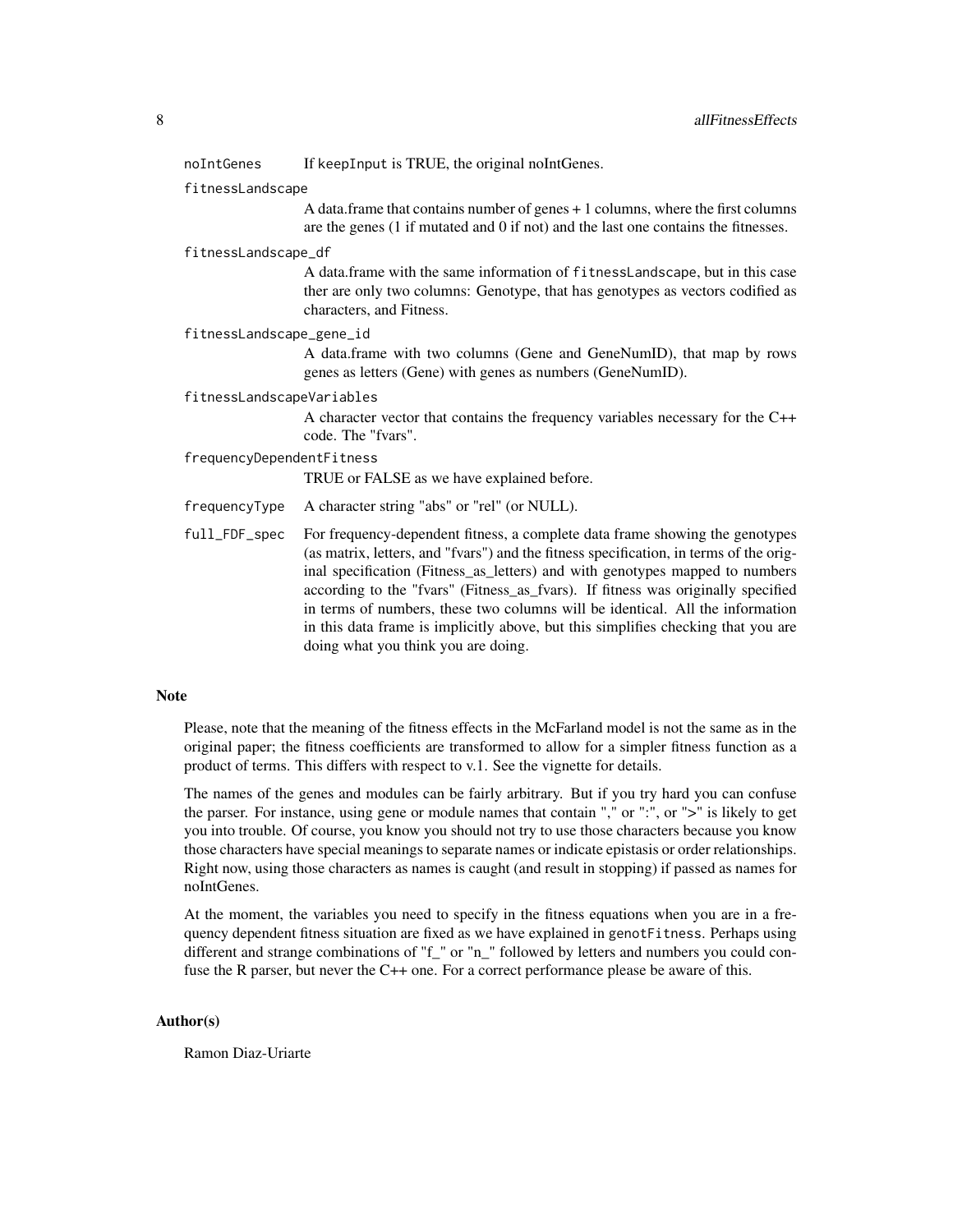# <span id="page-8-0"></span>allFitnessEffects 9

#### References

Diaz-Uriarte, R. (2015). Identifying restrictions in the order of accumulation of mutations during tumor progression: effects of passengers, evolutionary models, and sampling [http://www.](http://www.biomedcentral.com/1471-2105/16/41/abstract) [biomedcentral.com/1471-2105/16/41/abstract](http://www.biomedcentral.com/1471-2105/16/41/abstract).

McFarland, C.~D. et al. (2013). Impact of deleterious passenger mutations on cancer progression. *Proceedings of the National Academy of Sciences of the United States of America\/*, 110(8), 2910–5.

Partow, A. ExprTk: C++ Mathematical Expression Library (MIT Open Souce License). [http:](http://www.partow.net/programming/exprtk/) [//www.partow.net/programming/exprtk/](http://www.partow.net/programming/exprtk/).

# See Also

```
evalGenotype, evalAllGenotypes, oncoSimulIndiv, plot.fitnessEffects, evalGenotypeFitAndMut,
rfitness, plotFitnessLandscape
```
# Examples

## A simple poset or CBN-like example

```
cs < - data.frame(parent = c(rep("Root", 4), "a", "b", "d", "e", "c"),
                 child = c("a", "b", "d", "e", "c", "c", rep("g", 3)),s = 0.1,
                 sh = -0.9,
                 typeDep = "MN")
cbn1 <- allFitnessEffects(cs)
plot(cbn1)
## A more complex example, that includes a restriction table
## order effects, epistasis, genes without interactions, and moduels
p4 <- data.frame(parent = c(rep("Root", 4), "A", "B", "D", "E", "C", "F"),
                 child = c("A", "B", "D", "E", "C", "C", "F", "F", "G", "G"),
                 s = c(0.01, 0.02, 0.03, 0.04, 0.1, 0.1, 0.2, 0.2, 0.3, 0.3),sh = c(rep(0, 4), c(-.9, -.9), c(-.95, -.95), c(-.99, -.99)),typeDep = c(rep("--", 4),"XMPN", "XMPN", "MN", "MN", "SM", "SM"))
oe \leq - c("C > F" = -0.1, "H > I" = 0.12)
sm \leftarrow c("I:J" = -1)sv <- c("-K:M" = -.5, "K:-M" = -.5)
epist <- c(sm, sv)
modules \leq c("Root" = "Root", "A" = "a1",
             "B" = "b1, b2", "C" = "c1",
             "D" = "d1, d2", "E" = "e1",
             "F" = "f1, f2", "G" = "g1","H" = "h1, h2", "I" = "i1",
             "J" = "j1, j2", "K" = "k1, k2", "M" = "m1")
set.seed(1) ## for repeatability
```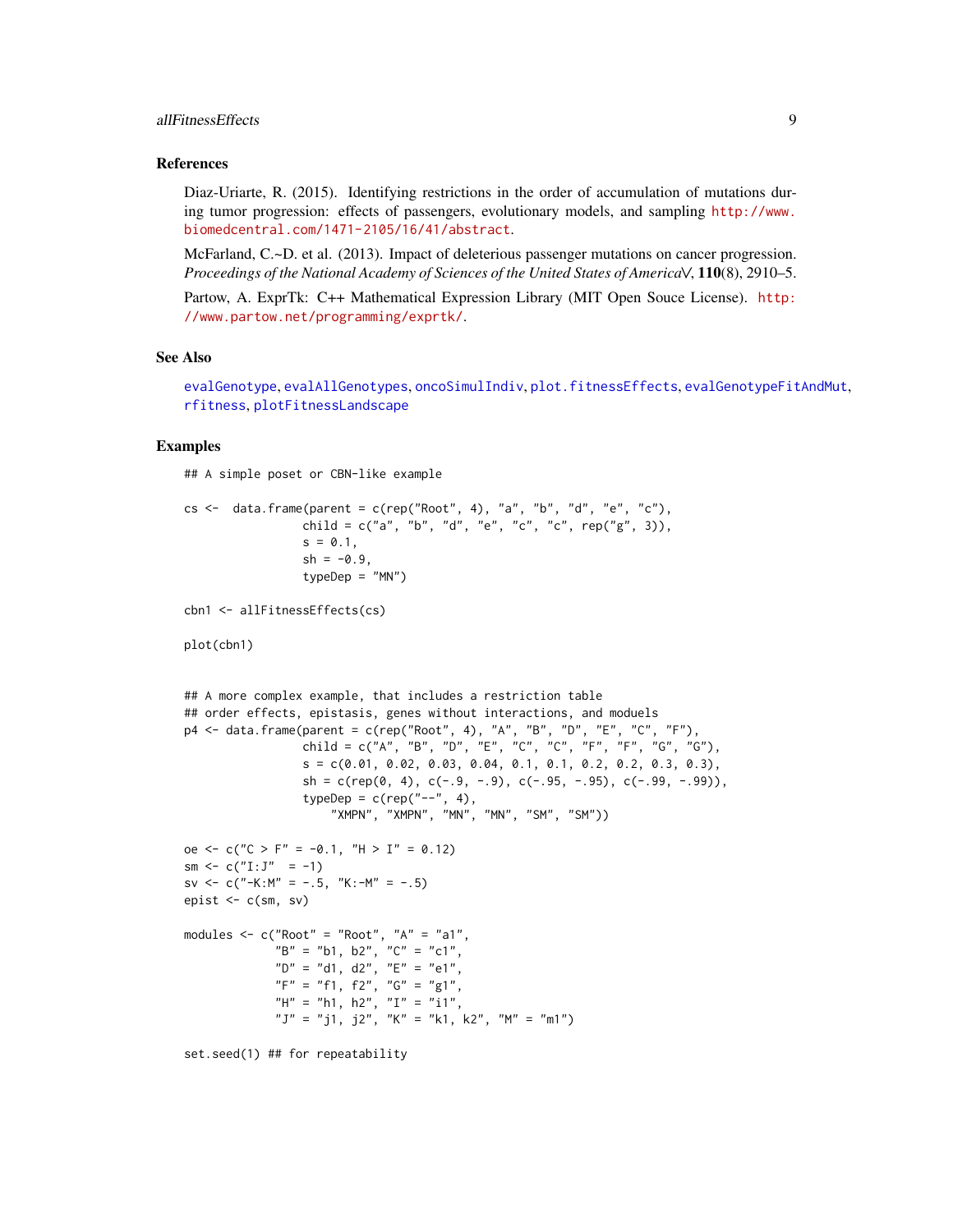10 allFitnessEffects

```
noint \leq rexp(5, 10)
names(noint) <- paste0("n", 1:5)
fea <- allFitnessEffects(rT = p4, epistasis = epist, orderEffects = oe,
                         noIntGenes = noint, geneToModule = modules)
plot(fea)
## Modules that show, between them,
## no epistasis (so multiplicative effects).
## We specify the individual terms, but no value for the ":".
fnme \le allFitnessEffects(epistasis = c("A" = 0.1,
                                        "B" = 0.2,
                          geneToModule = c("A" = "a1, a2","B" = "b1")evalAllGenotypes(fnme, order = FALSE, addwt = TRUE)
## Epistasis for fitness and simple mutator effects
fe \le allFitnessEffects(epistasis = c("a : b" = 0.3,
                                          "b : c" = 0.5),
                            noIntGenes = c("e" = 0.1))fm \le allMutatorEffects(noIntGenes = c("a" = 10,
                                       "c" = 5))
evalAllGenotypesFitAndMut(fe, fm, order = FALSE)
## Simple fitness effects (noIntGenes) and modules
## for mutators
fe2 <- allFitnessEffects(noIntGenes =
                         c(a1 = 0.1, a2 = 0.2,b1 = 0.01, b2 = 0.3, b3 = 0.2,
                           c1 = 0.3, c2 = -0.2)
fm2 <- allMutatorEffects(epistasis = c("A" = 5,
                                       "B" = 10,C'' = 3,
                         geneToModule = c("A" = "a1, a2","B" = "b1, b2, b3",C'' = C1, C2')
evalAllGenotypesFitAndMut(fe2, fm2, order = FALSE)
```
## Passing fitness directly, a complete fitness specification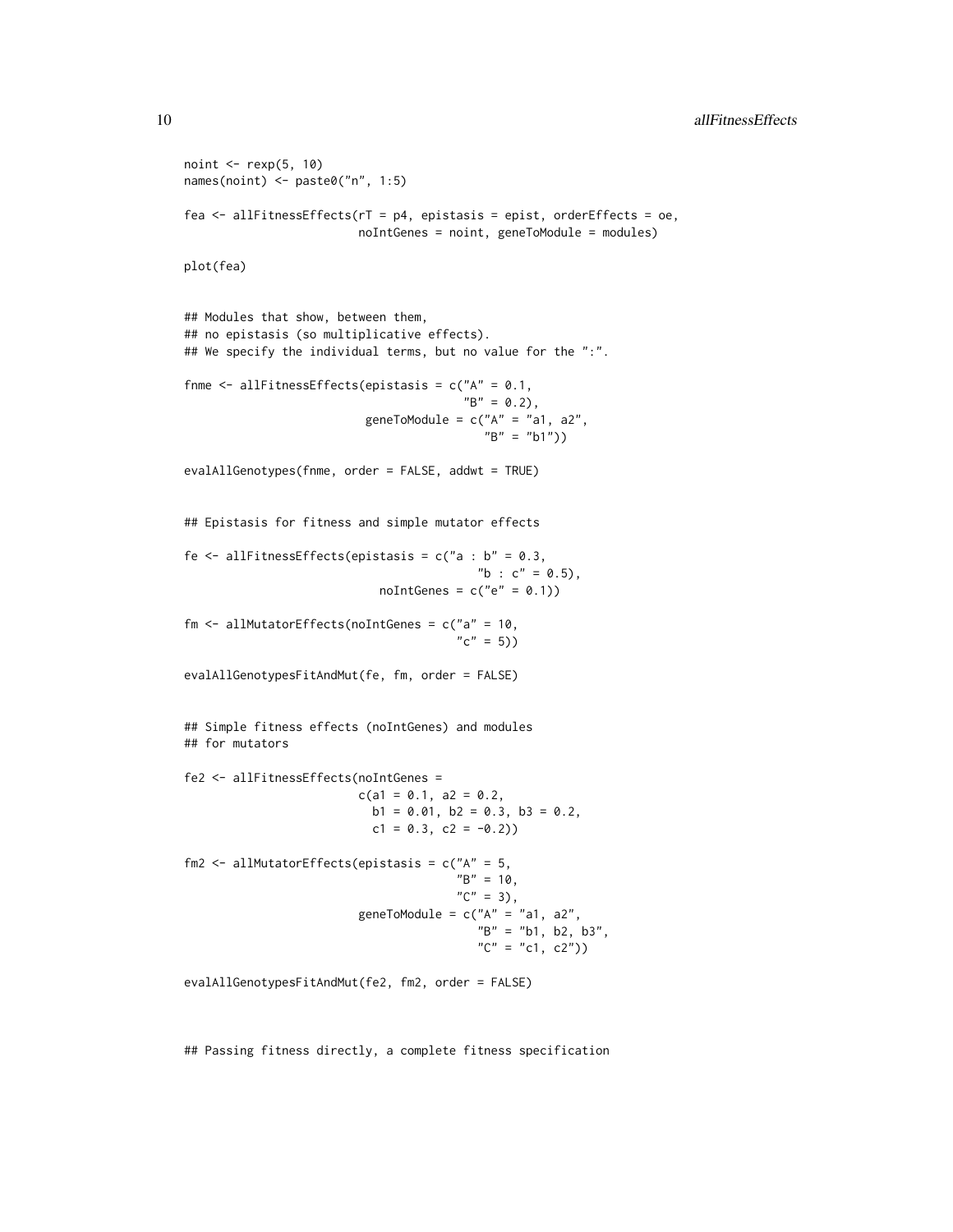```
## with a two column data frame with genotypes as character vectors
(m4 <- data.frame(G = c("A, B", "A", "WT", "B"), F = c(3, 2, 1, 4)))
fem4 <- allFitnessEffects(genotFitness = m4)
## Verify it interprets what it should: m4 is the same as the evaluation
## of the fitness effects (note row reordering)
evalAllGenotypes(fem4, addwt = TRUE, order = FALSE)
## Passing fitness directly, a complete fitness specification
## that uses a three column matrix
m5 \le cbind(c(0, 1, 0, 1), c(0, 0, 1, 1), c(1, 2, 3, 5.5))
fem5 <- allFitnessEffects(genotFitness = m5)
## Verify it interprets what it should: m5 is the same as the evaluation
## of the fitness effects
evalAllGenotypes(fem5, addwt = TRUE, order = FALSE)
## Passing fitness directly, an incomplete fitness specification
## that uses a three column matrix
m6 \le - \text{cbind}(c(1, 1), c(1, 0), c(2, 3))fem6 <- allFitnessEffects(genotFitness = m6)
evalAllGenotypes(fem6, addwt = TRUE, order = FALSE)
## Plotting a fitness landscape
fe2 <- allFitnessEffects(noIntGenes =
                         c(a1 = 0.1,b1 = 0.01,
                           c1 = 0.3)plot(evalAllGenotypes(fe2, order = FALSE))
## same as
plotFitnessLandscape(evalAllGenotypes(fe2, order = FALSE))
## same as
plotFitnessLandscape(fe2)
###### Defaults for missing genotypes
```

```
## As a two-column data frame
(m8 \leq - \text{data}.\text{frame}(G = c("A, B, C", "B"), F = c(3, 2)))evalAllGenotypes(allFitnessEffects(genotFitness = m8),
                   addwt = TRUE)
```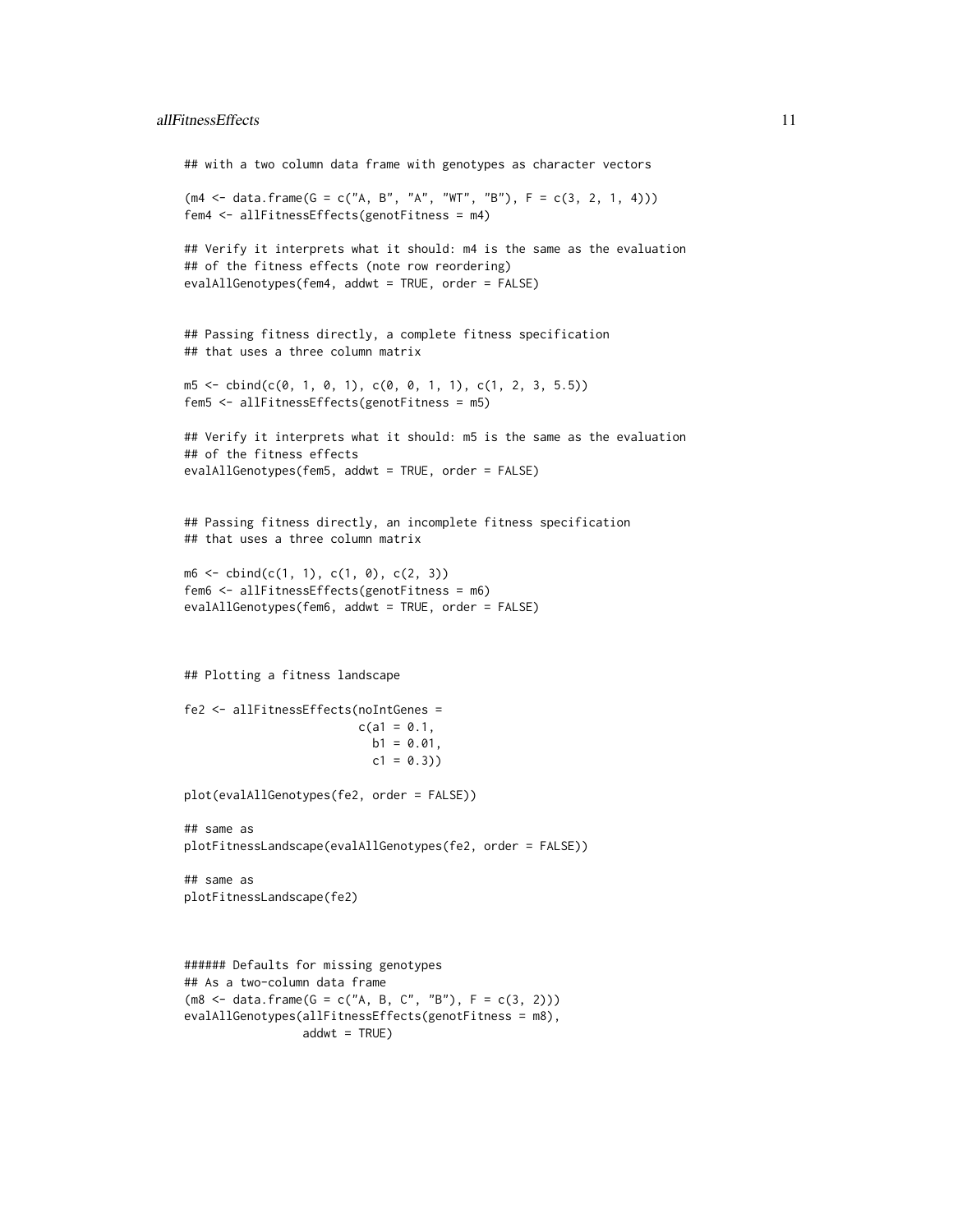```
## As a matrix
(m9 \leq r \text{bind}(c(0, 1, 0, 1, 4), c(1, 0, 1, 0, 1.5)))evalAllGenotypes(allFitnessEffects(genotFitness = m9),
                  addwt = TRUE)
######### Frequency Dependent Fitness
genofit \leq data.frame(A = c(0, 1, 0, 1),
                       B = c(0, 0, 1, 1),Fitness = c("max(3, 2*f_')","max(1.5, 3*(f_{-} + f_{-}1))",
                                     \text{"max}(2, 3*(f_{-} + f_{-}2))",
                                     \text{"max}(2, 5*f - 0.5*(f_1 + f_2) + 15*f_1_2)^{\prime\prime}),stringsAsFactors = FALSE)
afe <- allFitnessEffects(genotFitness = genofit,
                           frequencyDependentFitness = TRUE,
                           frequencyType = "rel")
##Ploting fitness landscape in case of spPopSizes = c(5000, 2500, 3000, 7500)
plotFitnessLandscape(evalAllGenotypes(afe, spPopSizes = c(5000, 2500, 3000, 7500)))
## Reinitialize the seed
set.seed(NULL)
```

| benchmarks |  |
|------------|--|
|            |  |

Summary results from some benchmarks reported in the vignette.

#### Description

Summary results from some benchmarks reported in the vignette. Included are timings, sizes of return objects and key oputput from each simulation.

They are here mainly to facilitate creation of table from the vignette itself. The scripts are available under "inst/miscell".

#### Usage

```
data(benchmark_1)
data(benchmark_1_0.05)
data(benchmark_2)
data(benchmark_3)
```
#### Format

Data frames.

<span id="page-11-0"></span>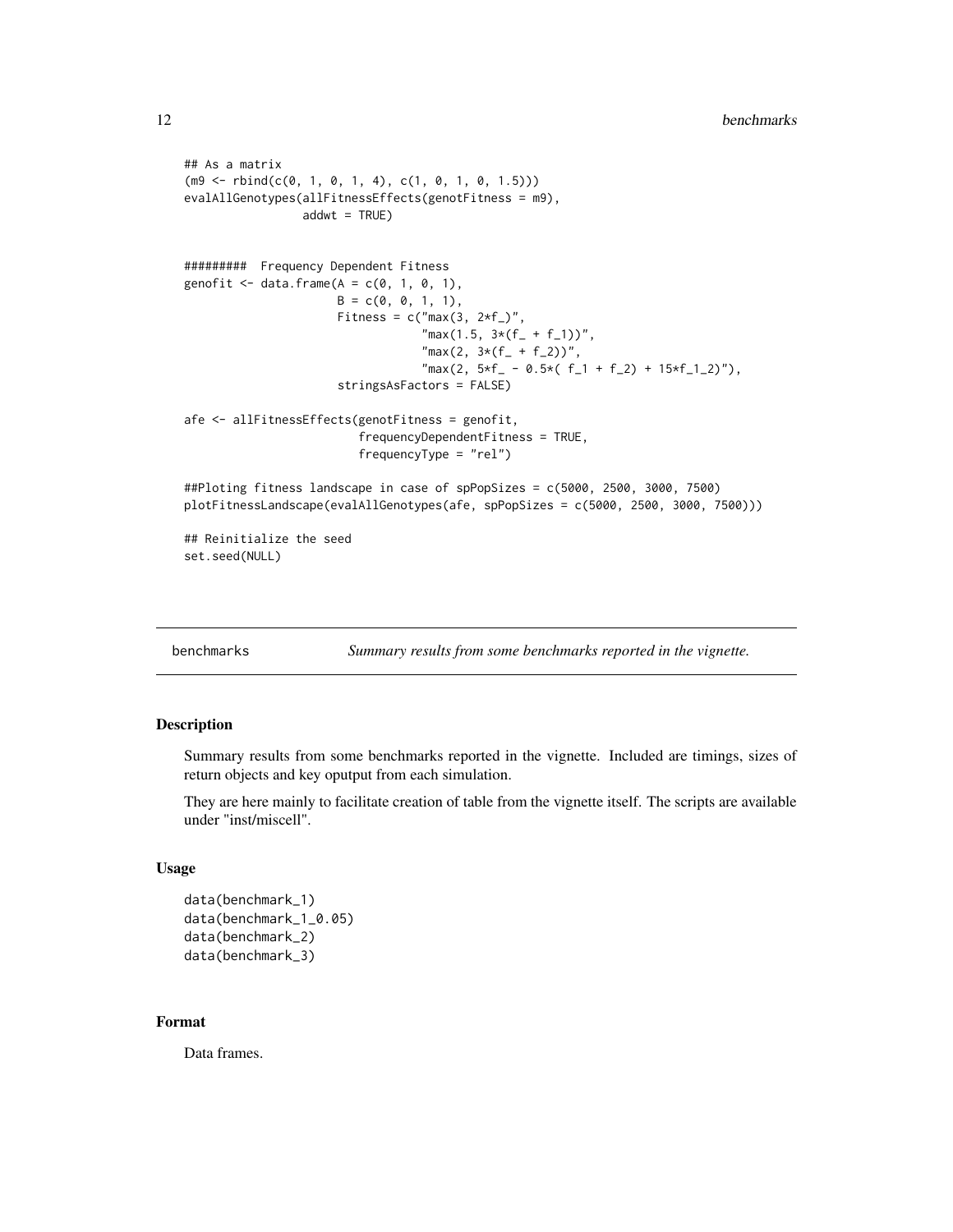# <span id="page-12-0"></span>evalAllGenotypes 13

#### Examples

data(benchmark\_1) benchmark\_1

<span id="page-12-2"></span>evalAllGenotypes *Evaluate fitness/mutator effects of one or all possible genotypes.*

#### <span id="page-12-1"></span>Description

Given a fitnessEffects/mutatorEffects description, obtain the fitness/mutator effects of a single or all genotypes.

# Usage

```
evalGenotype(genotype, fitnessEffects, spPopSizes = NULL,
             verbose = FALSE, echo = FALSE, model = "",currentTime = 0evalGenotypeMut(genotype, mutatorEffects, spPopSizes = NULL,
                verbose = FALSE, echo = FALSE, currentTime = 0)
evalAllGenotypes(fitnessEffects, order = FALSE, max = 256, addwt = FALSE,
                model = ", spPopSizes = NULL, currentTime = 0)
evalAllGenotypesMut(mutatorEffects, max = 256, addwt = FALSE,
                    spPopSizes = NULL, currentTime = 0)
evalGenotypeFitAndMut(genotype, fitnessEffects,
                     mutatorEffects, spPopSizes = NULL,
                     verbose = FALSE, echo = FALSE,
                     model = "", currentTime = 0)evalAllGenotypesFitAndMut(fitnessEffects, mutatorEffects,
                         order = FALSE, max = 256, addwt = FALSE,model = ", spPopSizes = NULL, currentTime = 0)
```
#### Arguments

genotype (For evalGenotype). A genotype, as a character vector, with genes separated by "," or ">", or as a numeric vector. Use the same integers or characters used in the fitnessEffects object. This is a genotype in terms of genes, not modules. Using "," or ">" makes no difference: the sequence is always taken as the order in which mutations occurred. Whether order matters or not is encoded in the fitnessEffects object.

fitnessEffects A fitnessEffects object, as produced by [allFitnessEffects](#page-2-1).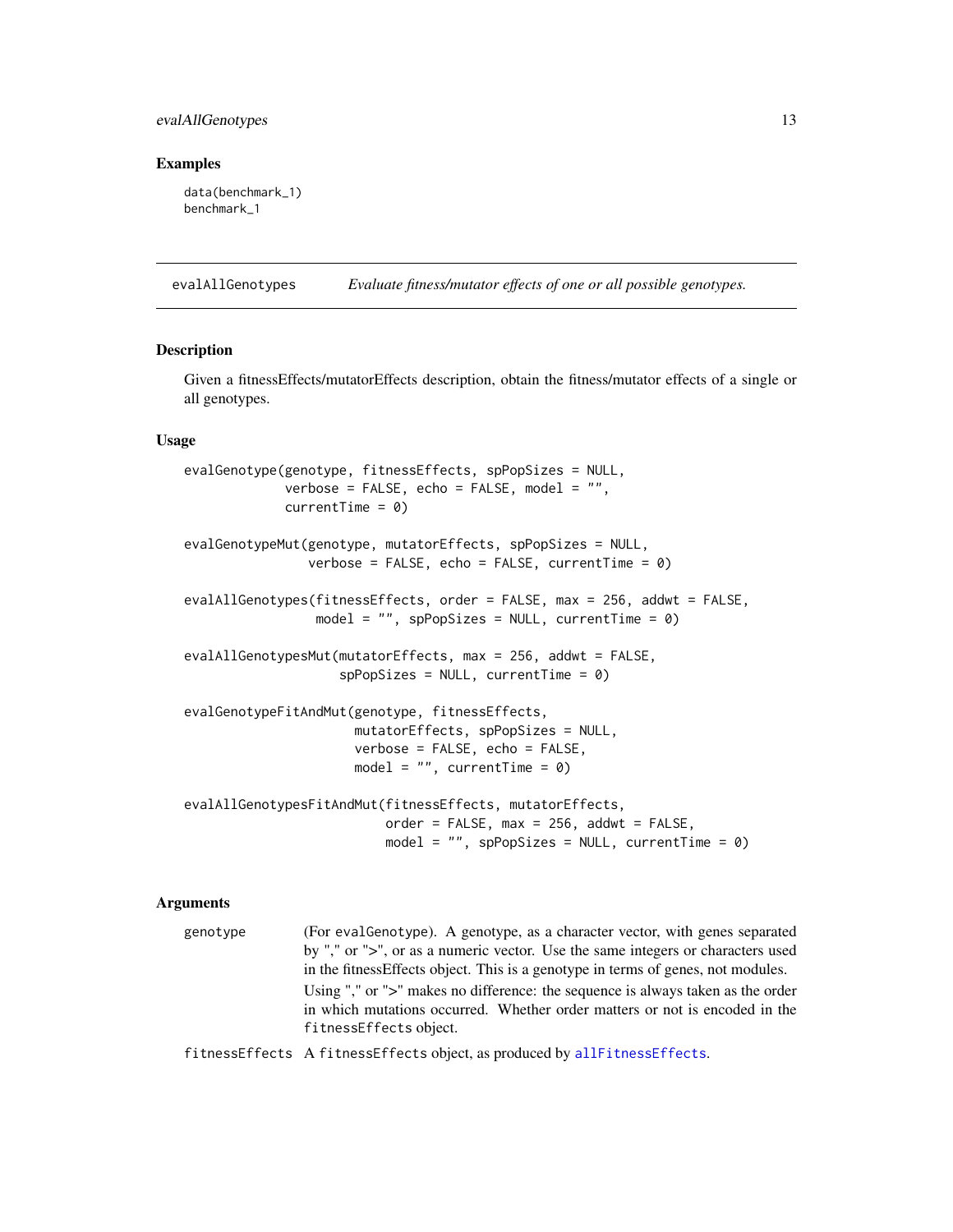<span id="page-13-0"></span>

|             | mutatorEffects A mutatorEffects object, as produced by allMutatorEffects.                                                                                                                                                                                                                                                                                                                     |
|-------------|-----------------------------------------------------------------------------------------------------------------------------------------------------------------------------------------------------------------------------------------------------------------------------------------------------------------------------------------------------------------------------------------------|
| order       | (For evalAllGenotypes). If TRUE, then order matters. If order matters, then<br>generate not only all possible combinations of the genes, but all possible permu-<br>tations for each combination.                                                                                                                                                                                             |
| max         | (For evalAllGenotypes). By default, no output is shown if the number of<br>possible genotypes exceeds the max. Increase as needed.                                                                                                                                                                                                                                                            |
| addwt       | (For evalAllGenotypes). Add the wildtype (no mutations) explicitly? In case<br>of frequencyDependentFitness = TRUE the fitness of WT is always shown.                                                                                                                                                                                                                                         |
| model       | Either nothing (the default) or "Bozic". If "Bozic" then the fitness effects con-<br>tribute to decreasing the Death rate. Otherwise Birth rate is shown (and labeled<br>as Fitness).                                                                                                                                                                                                         |
| verbose     | (For eval Genotype). If set to TRUE, print out the individual terms that are<br>added to 1 (or subtracted from 1, if model is "Bozic").                                                                                                                                                                                                                                                       |
| echo        | (For eval Genotype). If set to TRUE, show the input genotype and print out<br>a message with the death rate or fitness value. Useful for some examples, as<br>shown in the vignette.                                                                                                                                                                                                          |
| spPopSizes  | spPopSizes is only needed when frequencyDependentFitness = TRUE and<br>you want to evaluate fitness with evalGenotype or evalAllGenotypes (see<br>these functions for more info).                                                                                                                                                                                                             |
|             | spPopSizes is a numeric vector that contains the population sizes of the clones,<br>in the same order of genotypes appear in the Genotype column of genotFitness.<br>In your_object\$full_FDF_spec you can see the genotypes (and the order) for<br>which you need to pass the values (recall genotypes not specified explicitly are<br>given a value of 0 and do not show up in this table). |
|             | It is strongly recommended that spPopSizes be a named vector to allow for<br>checks and matches to the actual genotypes.                                                                                                                                                                                                                                                                      |
| currentTime | The time of the simulation. It is possible to access to the current time and run in-<br>terventions for example using the frequency-dependent-fitness functionality or<br>modifying the mutation rate through oncoSimul functions such as oncoSimulIn-<br>div. With evalAllGenotypes we can check if the fitness has changed before or<br>after a specific timepoint.                         |

#### Value

For evalGenotype either the value of fitness or (if verbose = TRUE) the value of fitness and its individual components.

For evalAllGenotypes a data frame with two columns, the Genotype and the Fitness (or Death Rate, if Bozic). The notation for the Genotype colum is a follows: when order does not matter, a comma "," separates the identifiers of mutated genes. When order matters, a genotype shown as "x  $> y - z'$  means that a mutation in "x" happened before a mutation in "y"; there is also a mutation in "z" (which could have happened before or after either of "x" or "y"), but "z" is a gene for which order does not matter. In all cases, a "WT" denotes the wild-type (or, actually, the genotype without any mutations).

If you use both fitnessEffects and mutatorEffects in a call, all the genes specified in mutatorEffects MUST be included in the fitnessEffects object. If you want to have genes that have no direct effect on fitness, but that affect mutation rate, you MUST specify them in the call to fitness Effects, for instance as noIntGenes with an effect of 0.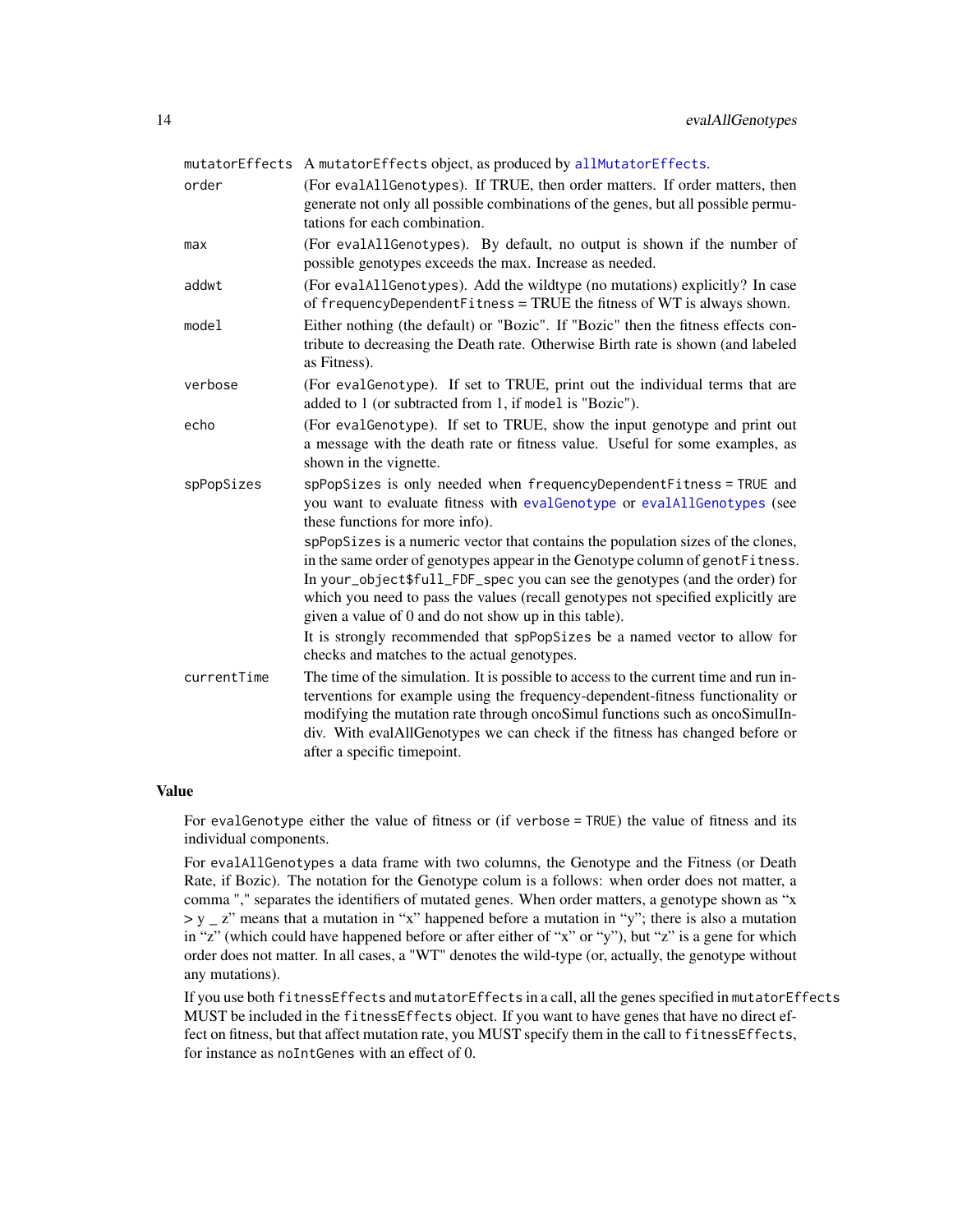# <span id="page-14-0"></span>evalAllGenotypes 15

When you are in a frequency dependent fitness situation you must set frequency dependent Fitness = TRUE and spPopSizes must not be NULL and its length must be equal to the number of possible genotypes. Here only evalGenotype and evalAllGenotypes make sense.

# Note

Fitness is used in a slight abuse of the language. Right now, mutations contribute to the birth rate for all models except Bozic, where they modify the death rate. The general expression for fitness is the usual multiplicative one of  $\prod_{i=1}^{n} (1 + s_i)$ , where each  $s_i$  refers to the fitness effect of the given gene. When dealing with death rates, we use  $\prod (1 - s_i)$ .

Modules are, of course, taken into account if present (i.e., fitness is specified in terms of modules, but the genotype is specified in terms of genes).

About the naming. This is the convention used: "All" means we will go over all possible genotypes. A function that ends as "Genotypes" returns only fitness effects (for backwards compatibility and because mutator effects are not always used). A function that ends as "Genotype(s)Mut" returns only the mutator effects. A function that ends as "FitAndMut" will return both fitness and mutator effects.

Functions that return ONLY fitness or ONLY mutator effects are kept as separate functions because they free you from specifyin mutator/fitness effects if you only want to play with one of them.

#### Author(s)

Ramon Diaz-Uriarte, Sergio Sanchez Carrillo, Juan Antonio Miguel Gonzalez

#### See Also

[allFitnessEffects](#page-2-1).

# Examples

```
# A three-gene epistasis example
sa < -0.1sb < -0.15sc < -0.2sab <-0.3sbc <- -0.25sabc <-0.4sac \leq - (1 + sa) \cdot (1 + sc) - 1E3A <- allFitnessEffects(epistasis =
                            c("A:-B:-C" = sa,"-A:B:-C" = sb,
                               "-A:-B:C" = sc,"A:B:-C" = sab,"-A:B:C" = sbc,
                               "A:-B:C" = sac,"A : B : C" =sabc)
                                                 \lambda
```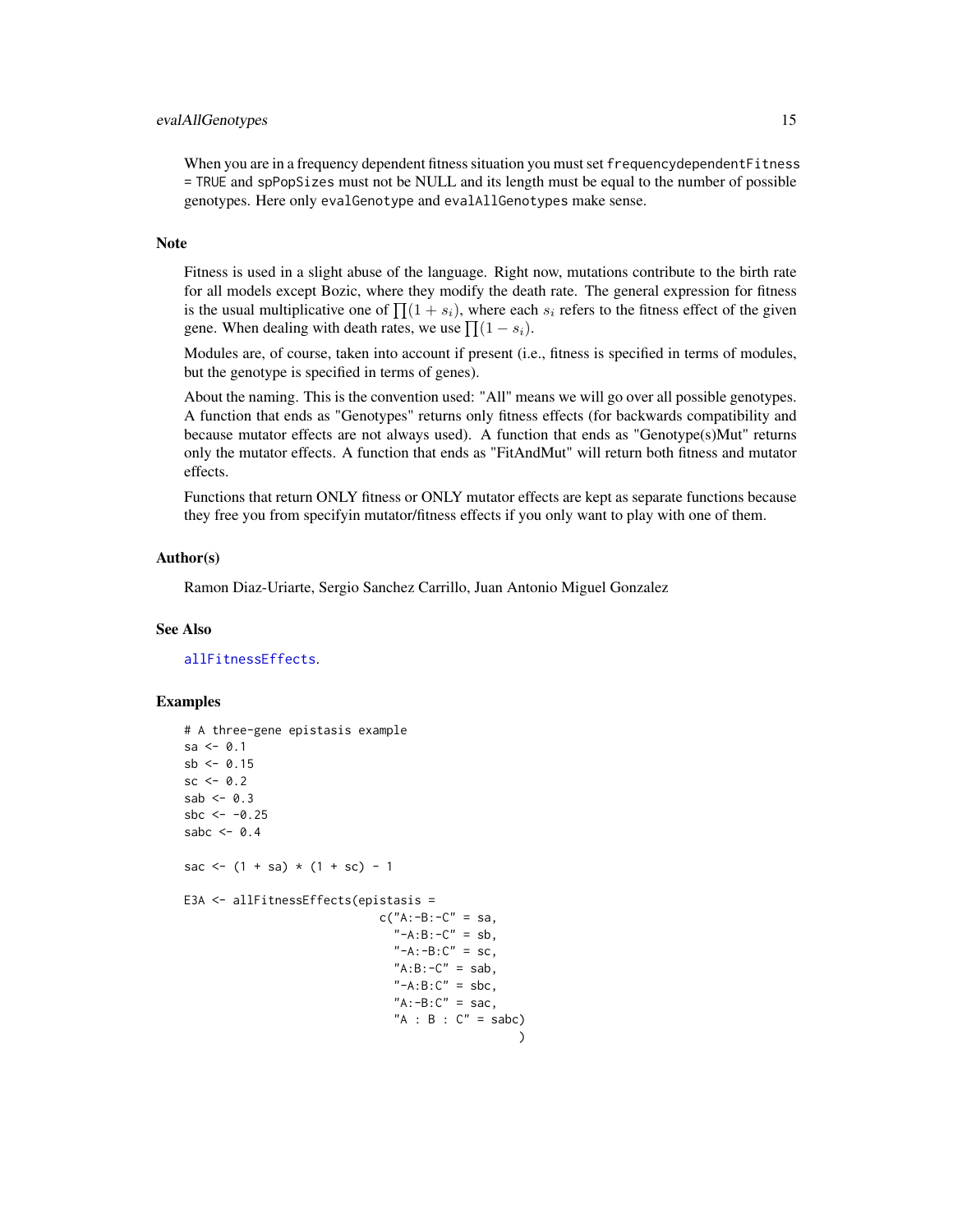```
evalAllGenotypes(E3A, order = FALSE, addwt = FALSE)
evalAllGenotypes(E3A, order = FALSE, addwt = TRUE, model = "Bozic")
evalGenotype("B, C", E3A, verbose = TRUE)
## Order effects and modules
ofe2 <- allFitnessEffects(orderEffects = c("F > D" = -0.3, "D > F" = 0.4),
                          geneToModule =
                              c("Root" = "Root",
                                "F" = "f1, f2, f3","D" = "d1, d2"))
evalAllGenotypes(ofe2, order = TRUE, max = 325)[1:15, ]
## Next two are identical
evalGenotype("d1 > d2 > f3", ofe2, verbose = TRUE)
evalGenotype("d1 , d2 , f3", ofe2, verbose = TRUE)
## This is different
evalGenotype("f3 , d1 , d2", ofe2, verbose = TRUE)
## but identical to this one
evalGenotype("f3 > d1 > d2", ofe2, verbose = TRUE)
## Restrictions in mutations as a graph. Modules present.
p4 <- data.frame(parent = c(rep("Root", 4), "A", "B", "D", "E", "C", "F"),
                 child = c("A", "B", "D", "E", "C", "C", "F", "F", "G", "G"),
                  s = c(0.01, 0.02, 0.03, 0.04, 0.1, 0.1, 0.2, 0.2, 0.3, 0.3),sh = c(rep(\emptyset, 4), c(-.9, -.9), c(-.95, -.95), c(-.99, -.99)),typeDep = c(rep("--", 4),"XMPN", "XMPN", "MN", "MN", "SM", "SM"))
fp4m <- allFitnessEffects(p4,
                          geneToModule = c("Root" = "Root", "A" = "a1",B'' = "b1, b2", "C" = "c1","D'' = "d1, d2", "E" = "e1","F" = "f1, f2", "G" = "g1")evalAllGenotypes(fp4m, order = FALSE, max = 1024, addwt = TRUE)[1:15, ]
evalGenotype("b1, b2, e1, f2, a1", fp4m, verbose = TRUE)
## Of course, this is identical; b1 and b2 are same module
## and order is not present here
evalGenotype("a1, b2, e1, f2", fp4m, verbose = TRUE)
evalGenotype("a1 > b2 > e1 > f2", fp4m, verbose = TRUE)
## We can use the exact same integer numeric id codes as in the
## fitnessEffects geneModule component:
evalGenotype(c(1L, 3L, 7L, 9L), fp4m, verbose = TRUE)
```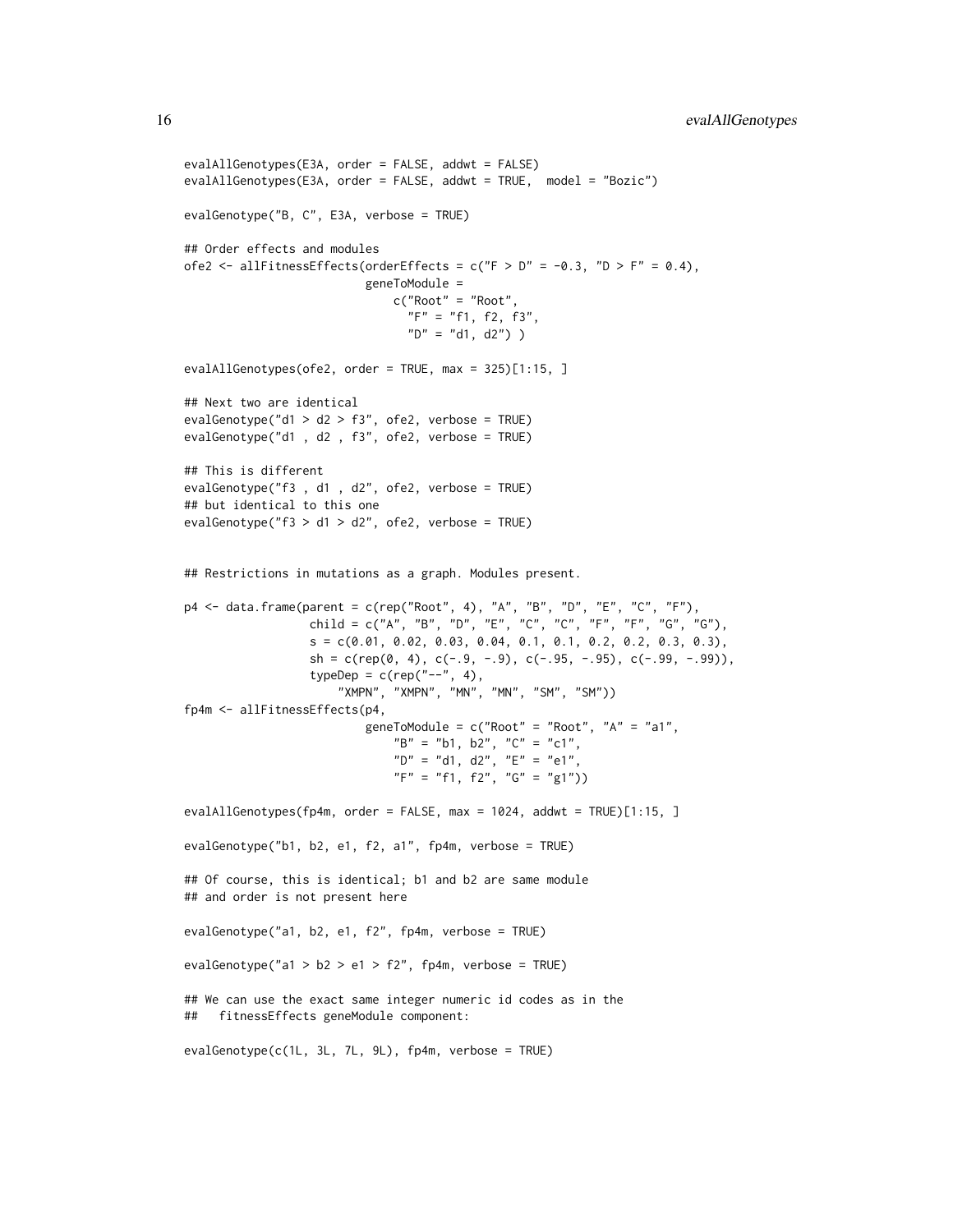```
## Epistasis for fitness and simple mutator effects
fe \le - allFitnessEffects(epistasis = c("a : b" = 0.3,
                                          "b : c" = 0.5),
                            noIntGenes = c("e" = 0.1))fm \le - allMutatorEffects(noIntGenes = c("a" = 10,
                                       "c" = 5))
evalAllGenotypesFitAndMut(fe, fm, order = "FALSE")
## Simple fitness effects (noIntGenes) and modules
## for mutators
fe2 <- allFitnessEffects(noIntGenes =
                         c(a1 = 0.1, a2 = 0.2,b1 = 0.01, b2 = 0.3, b3 = 0.2,
                           c1 = 0.3, c2 = -0.2)
fm2 <- allMutatorEffects(epistasis = c("A" = 5,
                                       "B" = 10,C'' = 3,
                         geneToModule = c("A" = "a1, a2","B" = "b1, b2, b3",C'' = C1, C2")## Show only all the fitness effects
evalAllGenotypes(fe2, order = FALSE)
## Show only all mutator effects
evalAllGenotypesMut(fm2)
## Show all fitness and mutator
evalAllGenotypesFitAndMut(fe2, fm2, order = FALSE)
## This is probably not what you want
try(evalAllGenotypesMut(fe2))
## ... nor this
try(evalAllGenotypes(fm2))
## Show the fitness effect of a specific genotype
evalGenotype("a1, c2", fe2, verbose = TRUE)
## Show the mutator effect of a specific genotype
evalGenotypeMut("a1, c2", fm2, verbose = TRUE)
## Fitness and mutator of a specific genotype
evalGenotypeFitAndMut("a1, c2", fe2, fm2, verbose = TRUE)
```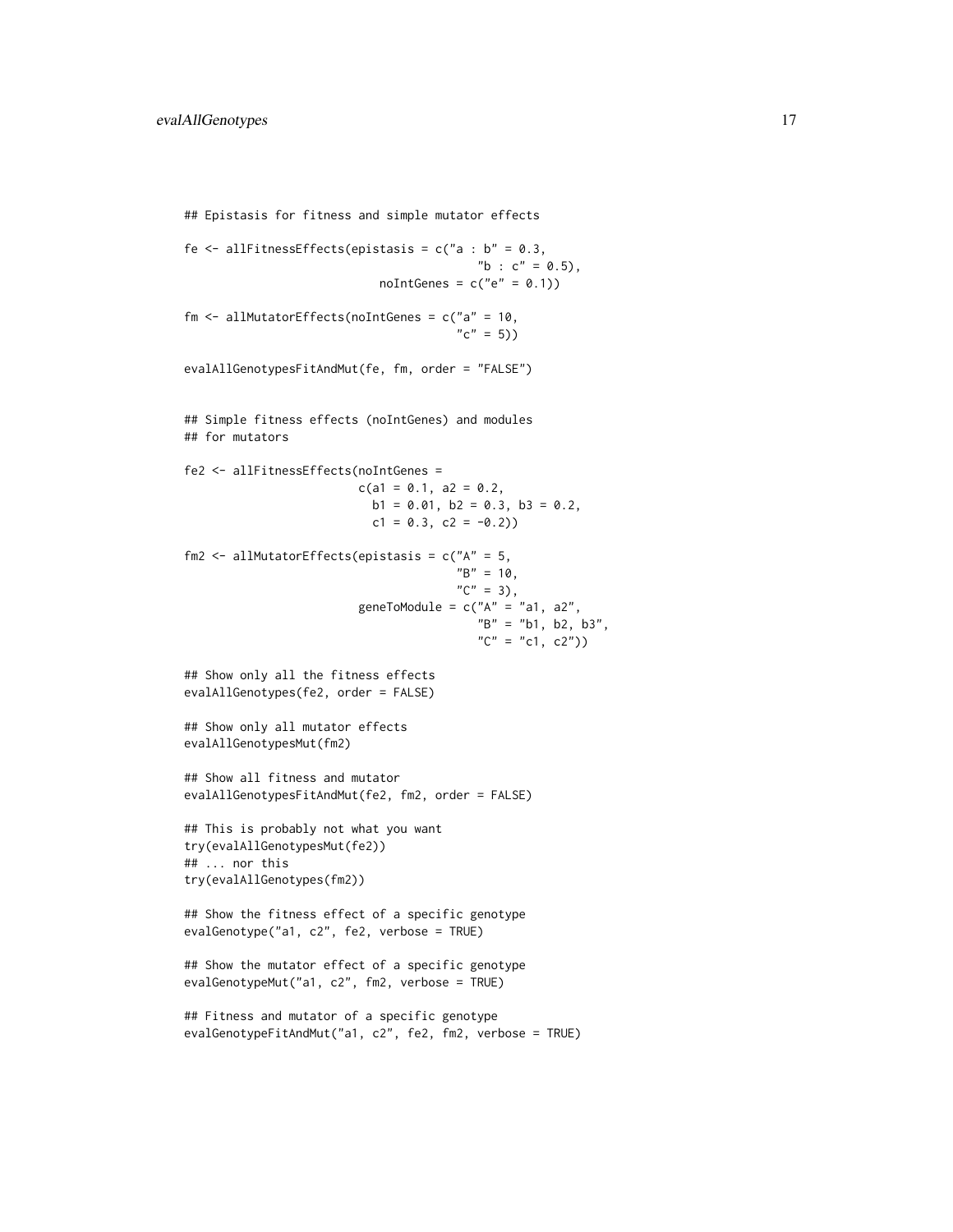```
## This is probably not what you want
try(evalGenotype("a1, c2", fm2, verbose = TRUE))
## Not what you want either
try(evalGenotypeMut("a1, c2", fe2, verbose = TRUE))
## Frequency dependent fitness example
r <- data.frame(Genotype = c("WT", "A", "B", "A, B"),
                Fitness = c("1 + 1.5*f",
                            "5 + 3*(f_A + f_B + f_A_B)","5 + 3*(f_A + f_B + f_A_B)""7 + 5*(f_A + f_B + f_A_B)"),
                stringsAsFactors = FALSE)
afe <- allFitnessEffects(genotFitness = r,
                         frequencyDependentFitness = TRUE,
                         frequencyType = "rel")
evalAllGenotypes(afe, spPopSizes = c(5000, 2500, 2500, 500))
```
example-missing-drivers

*An example where there are intermediate missing drivers.*

# Description

An example where there are intermediate missing drivers. This is fictitious and I've never seen it. But it is here to check plots work even if there are no cases of some intermediate value of drivers (2 in this case). b11 contains the full, original data, whereas b12 contains the same data where there are no cases with exactly 2 drivers.

# Usage

```
data("ex_missing_drivers_b11"); data("ex_missing_drivers_b12")
```
# Format

Two objects of class "oncosimul".

#### See Also

[plot.oncosimul](#page-40-1)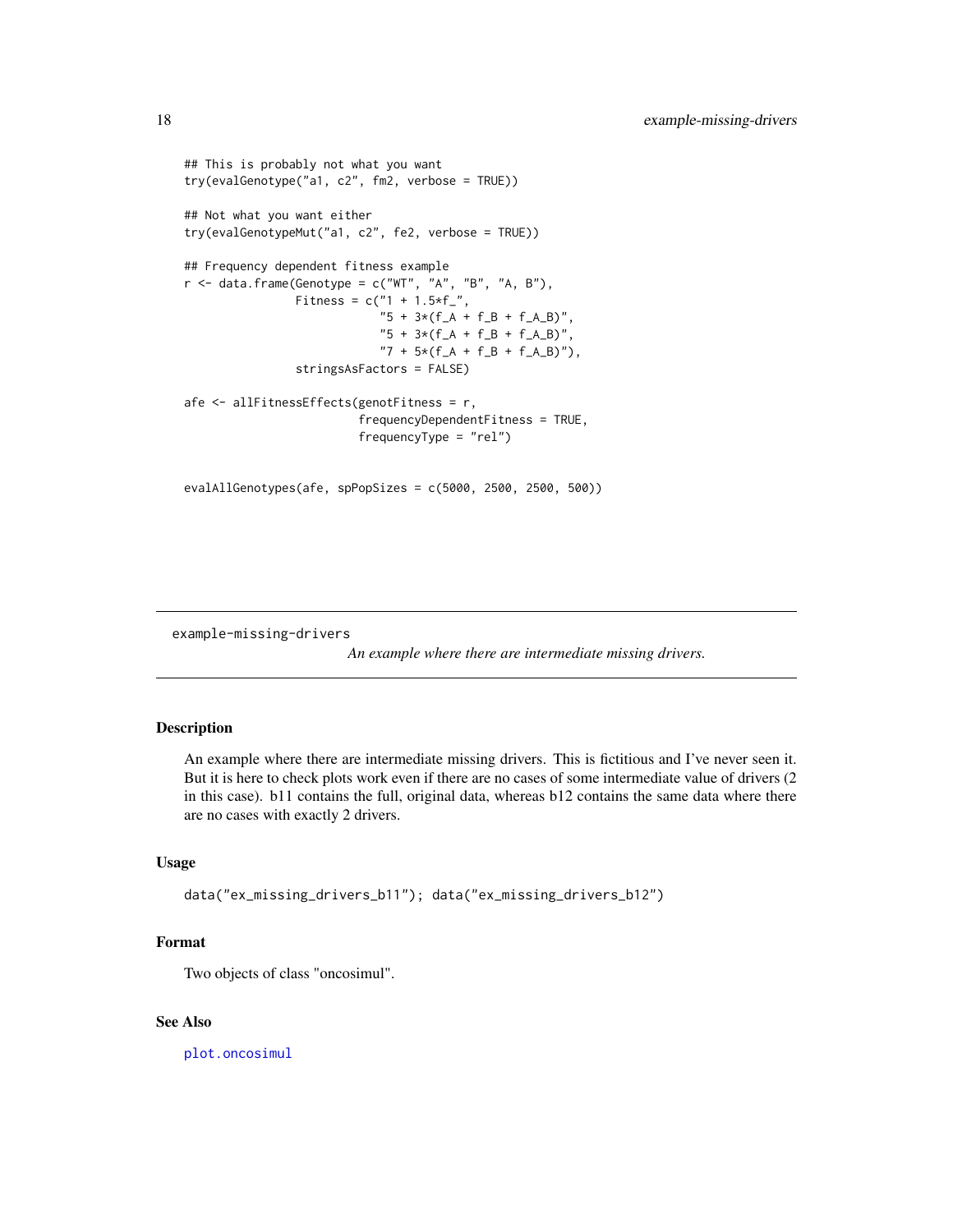# <span id="page-18-0"></span>examplePosets 19

#### Examples

```
data(ex_missing_drivers_b11)
plot(ex_missing_drivers_b11, type = "line")
dev.new()
data(ex_missing_drivers_b12)
plot(ex_missing_drivers_b12, type = "line")
```
<span id="page-18-1"></span>examplePosets *Example posets*

# **Description**

Some example posets. For simplicity, all the posets are in a single list. You can access each poset by accessing each element of the list. The first digit or pair of digits denotes the number of nodes.

Poset 1101 is the same as the one in Gerstung et al., 2009 (figure 2A, poset 2). Poset 701 is the same as the one in Gerstung et al., 2011 (figure 2B, left, the pancreatic cancer poset). Those posets were entered manually at the command line: see [poset](#page-54-1).

#### Usage

```
data("examplePosets")
```
# Format

The format is: List of 13 \$ p1101: num [1:10, 1:2] 1 1 3 3 3 7 7 8 9 10 ... \$ p1102: num [1:9, 1:2] 1 1 3 3 3 7 7 9 10 2 ... \$ p1103: num [1:9, 1:2] 1 1 3 3 3 7 7 8 10 2 ... \$ p1104: num [1:9, 1:2] 1 1 3 3 7 7 9 2 10 2 ... \$ p901 : num [1:8, 1:2] 1 2 4 5 7 8 5 1 2 3 ... \$ p902 : num [1:6, 1:2] 1 2 4 5 7 5 2 3 5 6 ... \$ p903 : num [1:6, 1:2] 1 2 5 7 8 1 2 3 6 8 ... \$ p904 : num [1:6, 1:2] 1 4 5 5 1 7 2 5 8 6 ... \$ p701 : num [1:9, 1:2] 1 1 1 1 2 3 4 4 5 2 ... \$ p702 : num [1:6, 1:2] 1 1 1 1 2 4 2 3 4 5 ... \$ p703 : num [1:6, 1:2] 1 1 1 1 3 5 2 3 4 5 ... \$ p704 : num [1:6, 1:2] 1 1 1 1 4 5 2 3 4 5 ... \$ p705 : num [1:6, 1:2] 1 2 1 1 1 2 2 5 4 6 ...

#### Source

Gerstung et al., 2009. Quantifying cancer progression with conjunctive Bayesian networks. *Bioinformatics*, 21: 2809–2815.

Gerstung et al., 2011. The Temporal Order of Genetic and Pathway Alterations in Tumorigenesis. *PLoS ONE*, 6.

#### See Also

[poset](#page-54-1)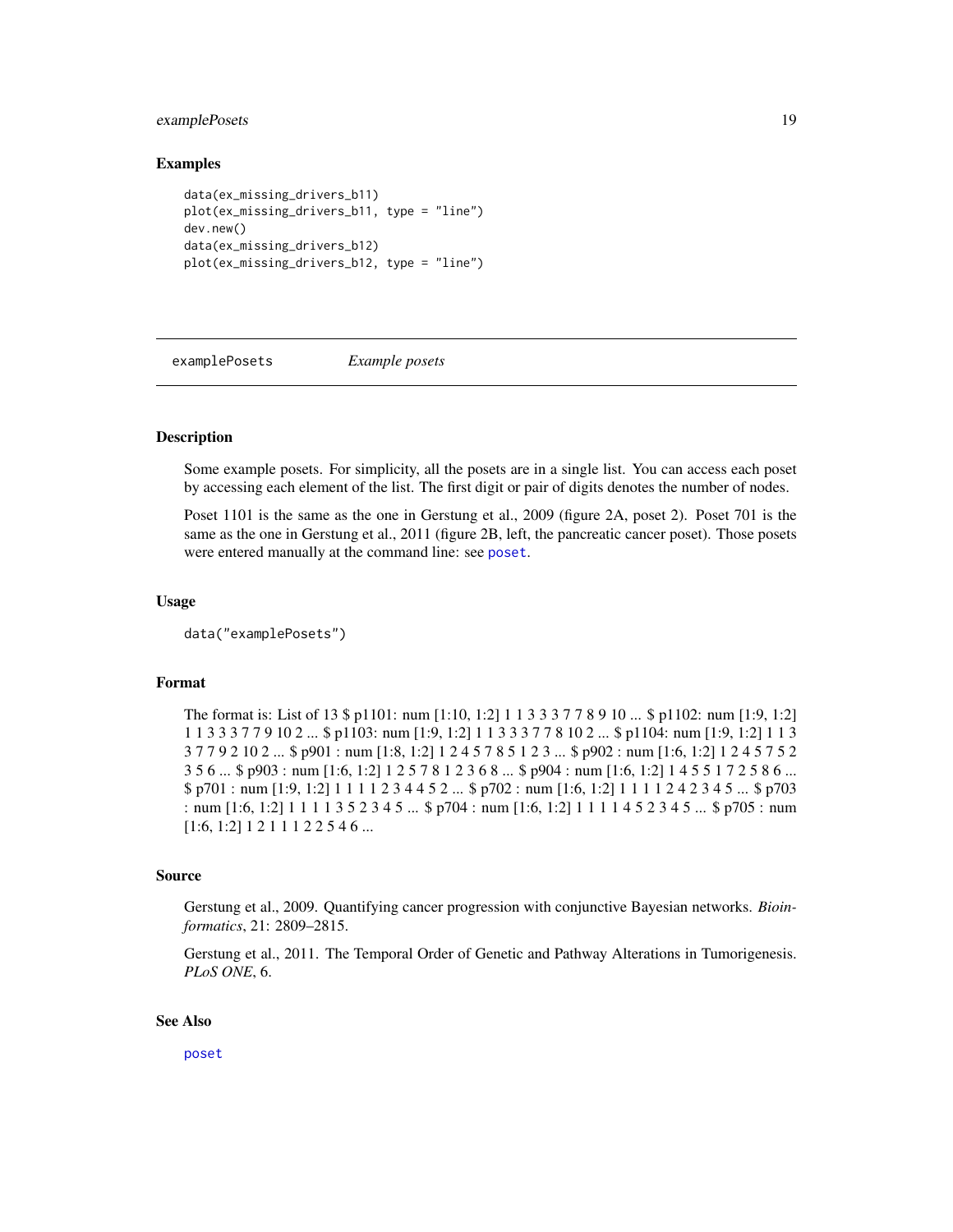# Examples

data(examplePosets)

## Plot all of them par(mfrow =  $c(3, 5)$ )

```
invisible(sapply(names(examplePosets),
                 function(x) {plotPoset(examplePosets[[x]],
                     main = x,
                     box = TRUE)}))
```
examplesFitnessEffects

*Examples of fitness effects*

# Description

Some examples of fitnessEffects objects. This is a collection, in a list, of most of the fitnessEffects created (using [allFitnessEffects](#page-2-1)) for the vignette. See the vignette for descriptions and references.

#### Usage

```
data("examplesFitnessEffects")
```
# Format

The format is a list of fitnessEffects objects.

# See Also

[allFitnessEffects](#page-2-1)

# Examples

```
data(examplesFitnessEffects)
```

```
plot(examplesFitnessEffects[["fea"]])
```

```
evalAllGenotypes(examplesFitnessEffects[["cbn1"]], order = FALSE)
```
<span id="page-19-0"></span>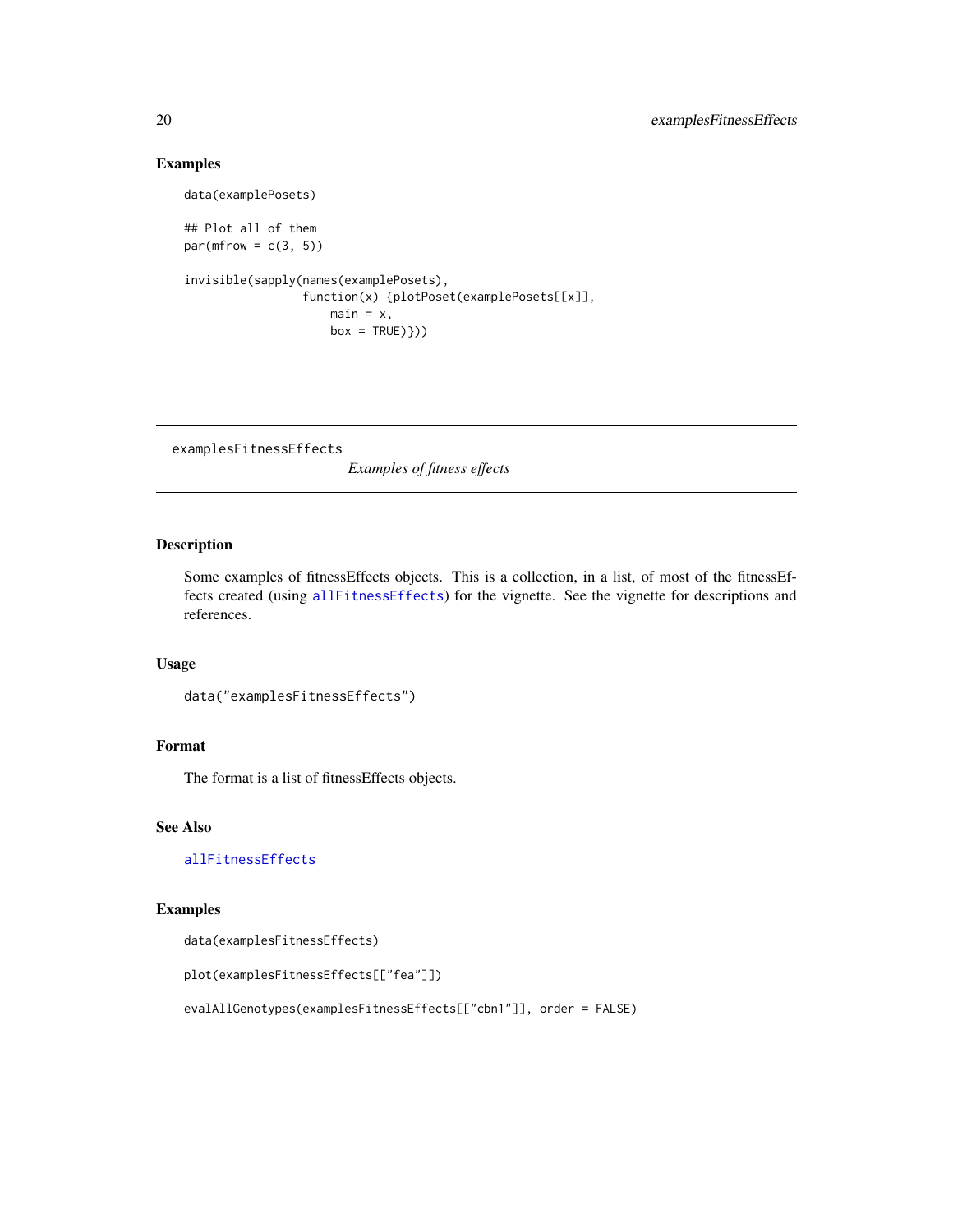```
freq-dep-simul-examples
```
*Runs from simulations of frequency-dependent examples shown in the vignette.*

#### Description

Simulations shown in the vignette. Since running them can take a few seconds, we have pre-run them, and stored the results.

# Usage

data(woAntibS)

# Format

For output from runs of oncoSimulIndiv a list of classes oncosimul and oncosimul2.

# See Also

[oncoSimulIndiv](#page-21-1)

# Examples

```
data(woAntibS)
plot(woAntibS, show = "genotypes", type = "line",
     col = c("black", "green", "red"))
```
mcfLs *mcfLs simulation from the vignette*

# Description

Trimmed output from the simulation mcfLs in the vignette. This is a somewhat long run, and we have stored here the object (after trimming the Genotype matrix) to allow for plotting it.

#### Usage

data("mcfLs")

# Format

An object of class "oncosimul2". A list.

# See Also

[plot.oncosimul](#page-40-1)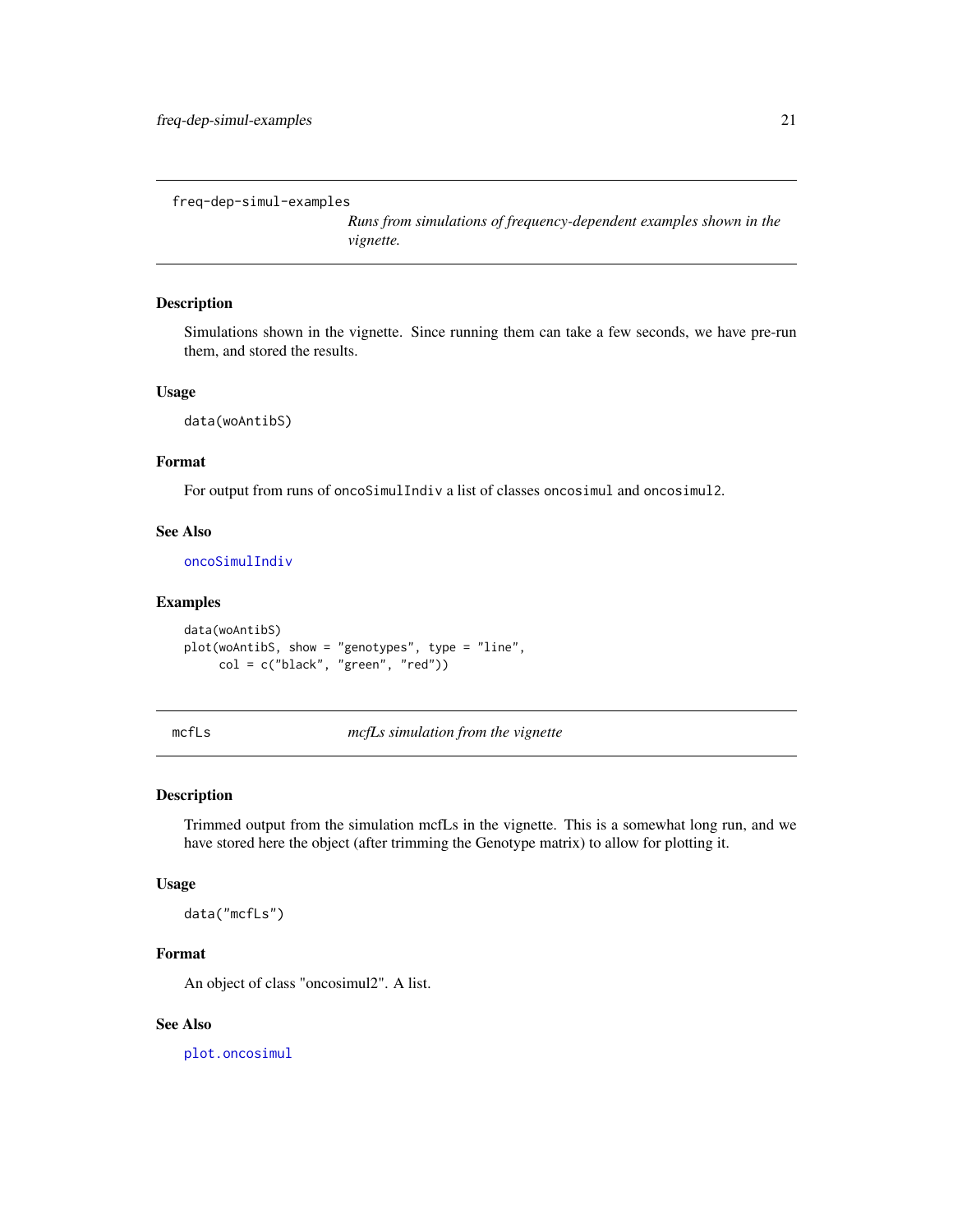#### Examples

```
## Not run:
data(mcfLs)
plot(mcfLs, addtot = TRUE, lwdClone = 0.9, log = "")summary(mcfLs)
## End(Not run)
```
<span id="page-21-1"></span>oncoSimulIndiv *Simulate tumor progression for one or more individuals, optionally returning just a sample in time.*

# <span id="page-21-2"></span>Description

Simulate tumor progression including possible restrictions in the order of driver mutations. Optionally add passenger mutations. When used in frequency dependent fitness situation, only fitness effects are allowed. Simulation is done using the BNB algorithm of Mather et al., 2012.

#### Usage

```
oncoSimulIndiv(fp, model = "Exp",
                numPassengers = 0, mu = 1e-6, muEF = NULL,
                detectionSize = 1e8, detectionDrivers = 4,
                detectionProb = NA,
                sampleEvery = ifelse(model %in% c("Bozic", "Exp"), 1,
                              0.025),
                initSize = 500, s = 0.1, sh = -1,
                K = sum(intSize)/(exp(1) - 1), keepEvery = sampleEvery,
                minDetectDrvCloneSz = "auto",
                extraTime = 0,
                finalTime = 0.25 \times 25 \times 365, onlyCancer = TRUE,
                keepPhylog = FALSE,
                mutationPropGrowth = ifelse(model == "Bozic",
                                                         FALSE, TRUE),
                max . memory = 2000, max . wall . time = 200,max.num.tries = 500,
                errorHitWallTime = TRUE,
                errorHitMaxTries = TRUE,
                verbosity = 0,
                initMutant = NULL,
                AND_DrvProbExit = FALSE,
                fixation = NULL,
                seed = NULLoncoSimulPop(Nindiv, fp, model = "Exp", numPassengers = 0, mu = 1e-6,
                muEF = NULL,
```
<span id="page-21-0"></span>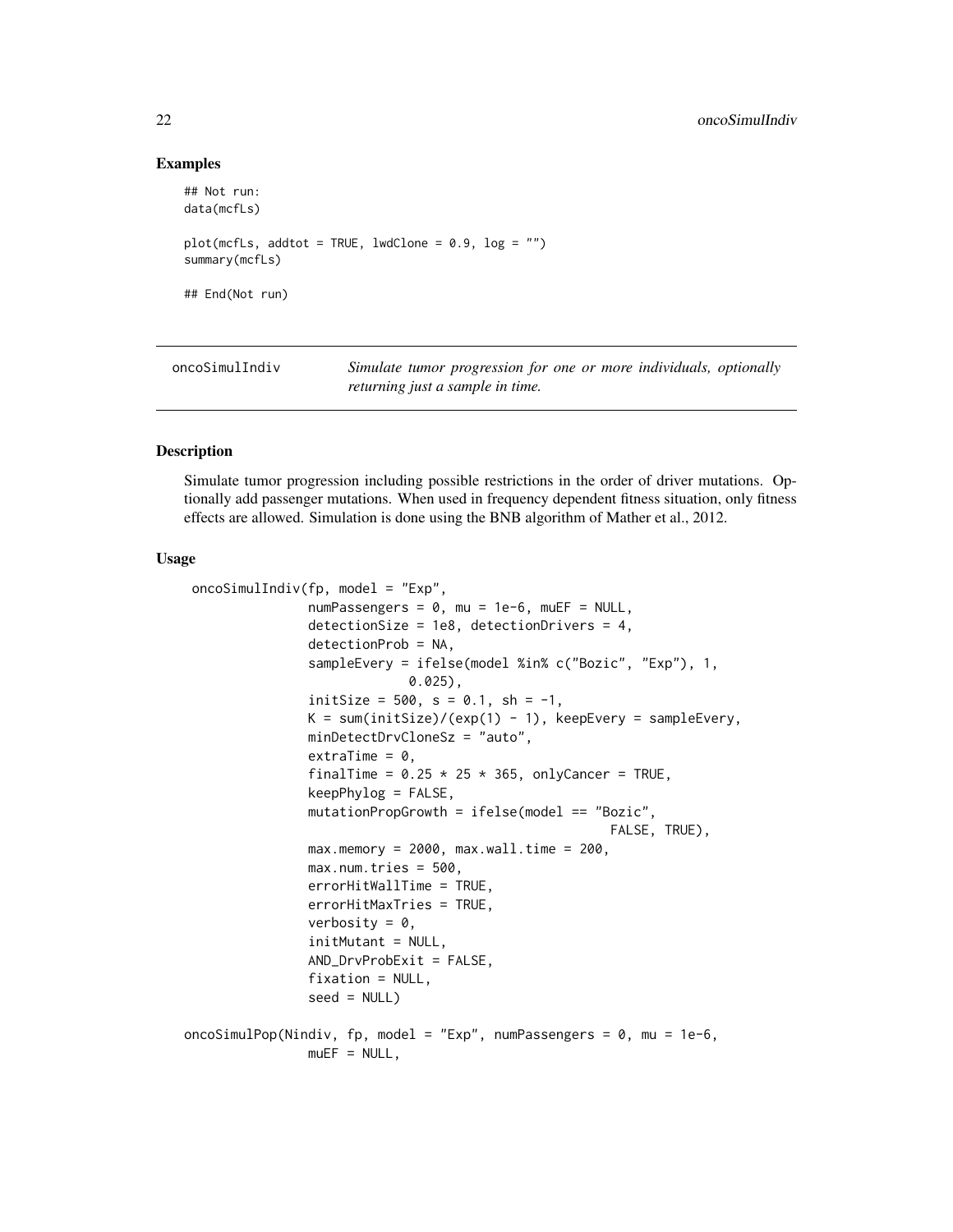```
detectionSize = 1e8, detectionDrivers = 4,
                detectionProb = NA,
                sampleEvery = ifelse(model %in% c("Bozic", "Exp"), 1,
                              0.025),
                initSize = 500, s = 0.1, sh = -1,
                K = sum(intSize)/(exp(1) - 1), keepEvery = sampleEvery,
                minDetectDrvCloneSz = "auto",
                extraTime = 0,
                finalTime = 0.25 \times 25 \times 365, onlyCancer = TRUE,
                keepPhylog = FALSE,
                mutationPropGrowth = ifelse(model == "Bozic",
                                                        FALSE, TRUE),
                max . memory = 2000, max .wall . time = 200,max.num.tries = 500,errorHitWallTime = TRUE,
                errorHitMaxTries = TRUE,
                initMutant = NULL,
                AND_DrvProbExit = FALSE,
                fixation = NULL,
                verbosity = 0,
                mc.cores = detectCores(),
                seed = "auto")oncoSimulSample(Nindiv,
                fp,
                model = "Exp",numPassengers = 0,
                mu = 1e-6,
                muEF = NULL,detectionSize = round(runif(Nindiv, 1e5, 1e8)),
                detectionDrivers = {
                                 if(inherits(fp, "fitnessEffects")) {
                                     if(length(fp$drv)) {
                                         nd \leq (2: round(0.75 \star length(fp$drv)))
                                     } else {
                                         nd <- 9e6
                                     }
                                 } else {
                                     nd <- (2 : round(0.75 * max(fp)))}
                                 if (length(nd) == 1)nd \leq c(nd, nd)sample(nd, Nindiv,
                                        replace = TRUE)
                             },
                detectionProb = NA,
```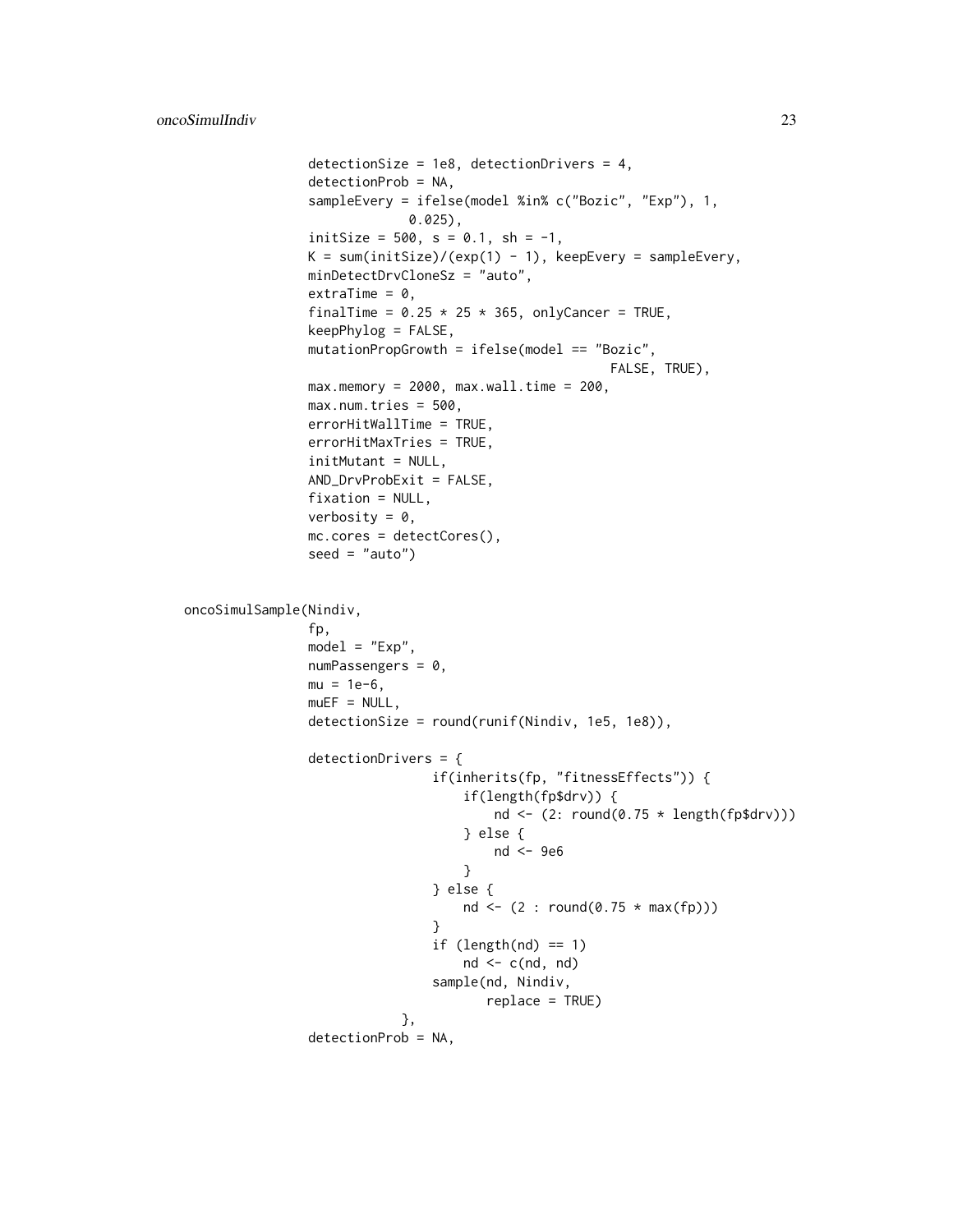```
sampleEvery = ifelse(model %in% c("Bozic", "Exp"), 1,
    0.025),
initSize = 500,
s = 0.1,
sh = -1,
K = sum(intSize)/(exp(1) - 1),minDetectDrvCloneSz = "auto",
extraTime = 0,
finalTime = 0.25 * 25 * 365,
onlyCancer = TRUE, keepPhylog = FALSE,
mutationPropGrowth = ifelse(model == "Bozic",
                                       FALSE, TRUE),
max . memory = 2000,max.walk1.time.total = 600,max.num.tries.total = 500 * Nindiv,
typeSample = "whole",
thresholdWhole = 0.5,
initMutant = NULL,
AND_DrvProbExit = FALSE,fixation = NULL,
verbosity = 1,
showProgress = FALSE,
seed = "auto")
```
# Arguments

| Nindiv        | Number of individuals or number of different trajectories to simulate.                                                                                                                                                                                                                                                                                                                                                            |
|---------------|-----------------------------------------------------------------------------------------------------------------------------------------------------------------------------------------------------------------------------------------------------------------------------------------------------------------------------------------------------------------------------------------------------------------------------------|
| fp            | Either a poset that specifies the order restrictions (see poset if you want to use<br>the specification as in v.1. Otherwise, a fitness Effects object (see all Fitness Effects).<br>You must always use a fitness Effects object when you are in a frequency depen-<br>dent fitness simulation; of course in this case fp\$frequencyDependentFitness<br>must be TRUE.                                                            |
|               | Other arguments below (s, sh, numPassengers) make sense only if you use a<br>poset, as they are included in the fitness Effects object.                                                                                                                                                                                                                                                                                           |
| model         | One of "Bozic", "Exp", "McFarlandLog", "McFarlandLogD" (the last two can<br>be abbreviated to "McFL" and "McFLD", respectively). The default is "Exp".<br>(See vignette for the difference between "McFL" and "McFLD": in the former,<br>death rate = $\log(1 + N/K)$ where K is the initial equilibrium population size;<br>when using "McFLD", death rate = $max(1, log(1 + N/K))$ , so that death rate<br>never goes below 1.) |
| numPassengers | This has no effect if you use the allFitnessEffects specification. This hap-<br>pens always when you are in a simulation that use frequency dependent fitness.                                                                                                                                                                                                                                                                    |
|               | If you use the specification of v.1., the number of passenger genes. Note that<br>using v.1 the total number of genes (drivers plus passengers) must be smaller<br>than $64$ .                                                                                                                                                                                                                                                    |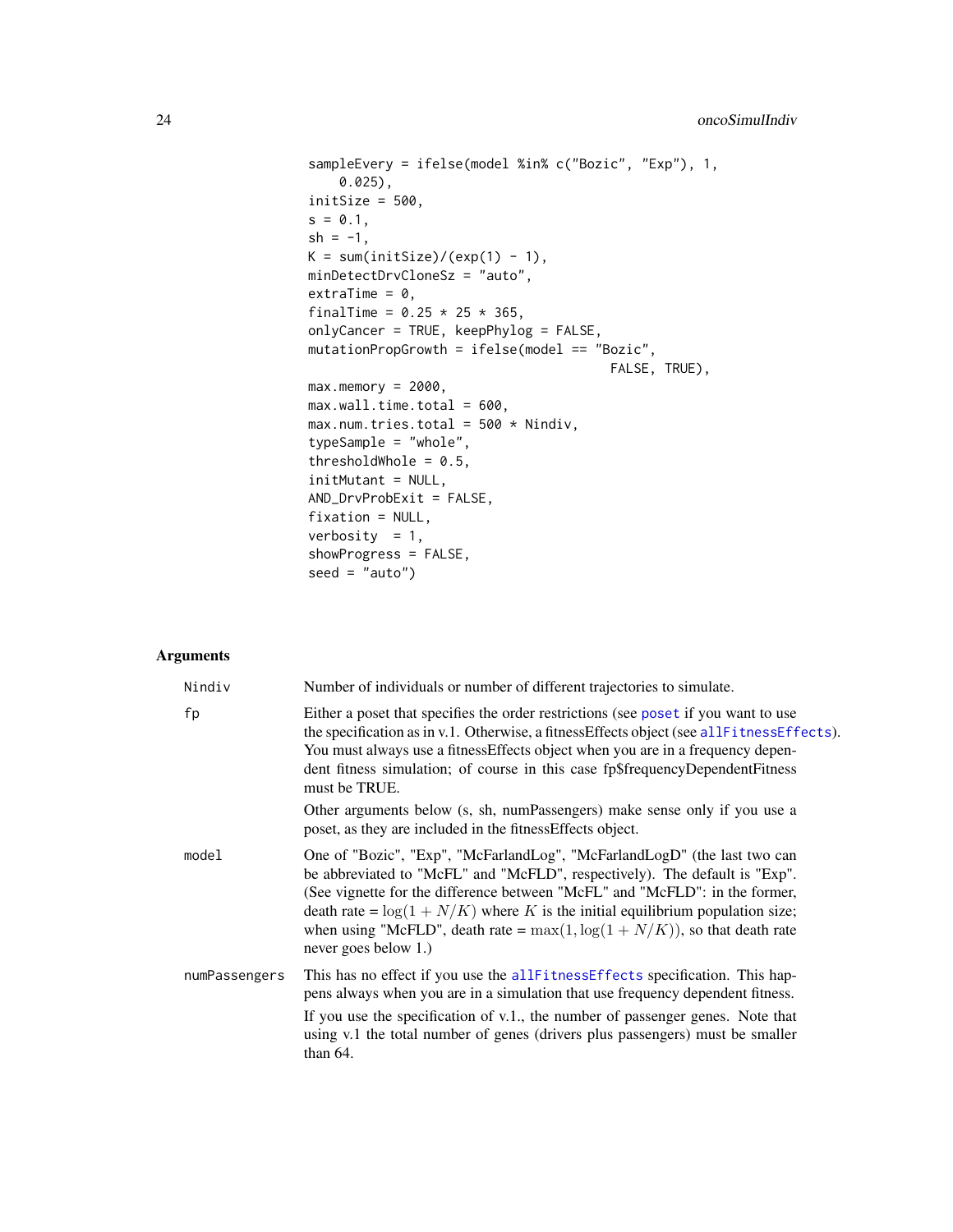<span id="page-24-0"></span>

|                  | All driver genes should be included in the poset (even if they depend on no one<br>and no one depends on them), and will be numbered from 1 to the total number<br>of driver genes. Thus, passenger genes will be numbered from (number of driver<br>genes + 1):(number of drivers + number of passengers).                                                                                                                                                                                                                                                                                                                                                                                                                                                                                  |
|------------------|----------------------------------------------------------------------------------------------------------------------------------------------------------------------------------------------------------------------------------------------------------------------------------------------------------------------------------------------------------------------------------------------------------------------------------------------------------------------------------------------------------------------------------------------------------------------------------------------------------------------------------------------------------------------------------------------------------------------------------------------------------------------------------------------|
| mu               | Mutation rate. Can be a single value or a named vector. If a single value,<br>all genes will have the same mutation rate. If a named vector, the entries<br>in the vector specify the gene-specific mutation rate. If you pass a vector, it<br>must be named, and it must have entries for all the genes in the fitness spec-<br>ification. Passing a vector is only available when using fitnessEffects objects<br>for fitness specification. Mutation rates <10^-20 are not accepted. See also<br>mutationPropGrowth.                                                                                                                                                                                                                                                                      |
| muEF             | Mutator effects. A mutatorEffects object as obtained from allMutatorEffects.<br>This specifies how mutations in certain genes change the mutation rate over all<br>the genome. Therefore, this allows you to specify mutator phenotypes: models<br>where mutation of one (or more) gene(s) leads to an increase in the mutation<br>rate. This is only available for version 2 (and above) specifications.<br>All the genes specified in muEF MUST be included in fp. If you want to have<br>genes that have no direct effect on fitness, but that affect mutation rate, you<br>MUST specify them in fp, for instance as noIntGenes with an effect of 0.<br>If you use mutator effects you must also use fitnessEffects in fp.                                                                |
| detectionSize    | What is the minimal number of cells for cancer to be detected. For oncoSimulSample                                                                                                                                                                                                                                                                                                                                                                                                                                                                                                                                                                                                                                                                                                           |
|                  | this can be a vector.<br>If set to NA, detectionSize plays no role in stopping the simulations.                                                                                                                                                                                                                                                                                                                                                                                                                                                                                                                                                                                                                                                                                              |
| detectionDrivers |                                                                                                                                                                                                                                                                                                                                                                                                                                                                                                                                                                                                                                                                                                                                                                                              |
|                  | The minimal number of drivers (not modules, drivers, whether or not they are<br>from the same module) present in any clone for cancer to be detected. For<br>oncoSimulSample this can be a vector.                                                                                                                                                                                                                                                                                                                                                                                                                                                                                                                                                                                           |
|                  | For oncoSimulSample, if there are drivers (either because you are using a v.1<br>object or because you are using a fitnessEffects object with a drvNames com-<br>ponent -see allFitnessEffects-) the default is a vector of drivers from a<br>uniform between 2 and 0.75 the total number of drivers. If there are no drivers<br>(because you are using a fitnessEffects object without a drvNames, either be-<br>cause you specified it explicitly or because all of the genes are in the noIntGenes<br>component) the simulations should not stop based on the number of drivers (and,<br>thus, the default is set to 9e6). This is the case when you run the simulation with<br>frequency dependent fitness.<br>If set to NA, detectionDrivers plays no role in stopping the simulations. |
| detectionProb    | Vector of arguments for the mechanism where probability of detection depends<br>on size. If NA, this mechanism is not used. If 'default', the vector will be popu-<br>lated with default values. Otherwise, a named vector with some of the following<br>named elements (see 'Details'):                                                                                                                                                                                                                                                                                                                                                                                                                                                                                                     |
|                  | • PDBaseline: Baseline size subtracted to total population size to compute<br>the probability of detection. If not given explicitly, the default is $1.2*$<br>initSize (or 1.2 * sum(initSize) when multiple initMutants).<br>• p2: The probability of detection at population size n2. If you specificy p2<br>you must also specify n2 and you must not specify cPDetect. The fault is<br>0.1.                                                                                                                                                                                                                                                                                                                                                                                              |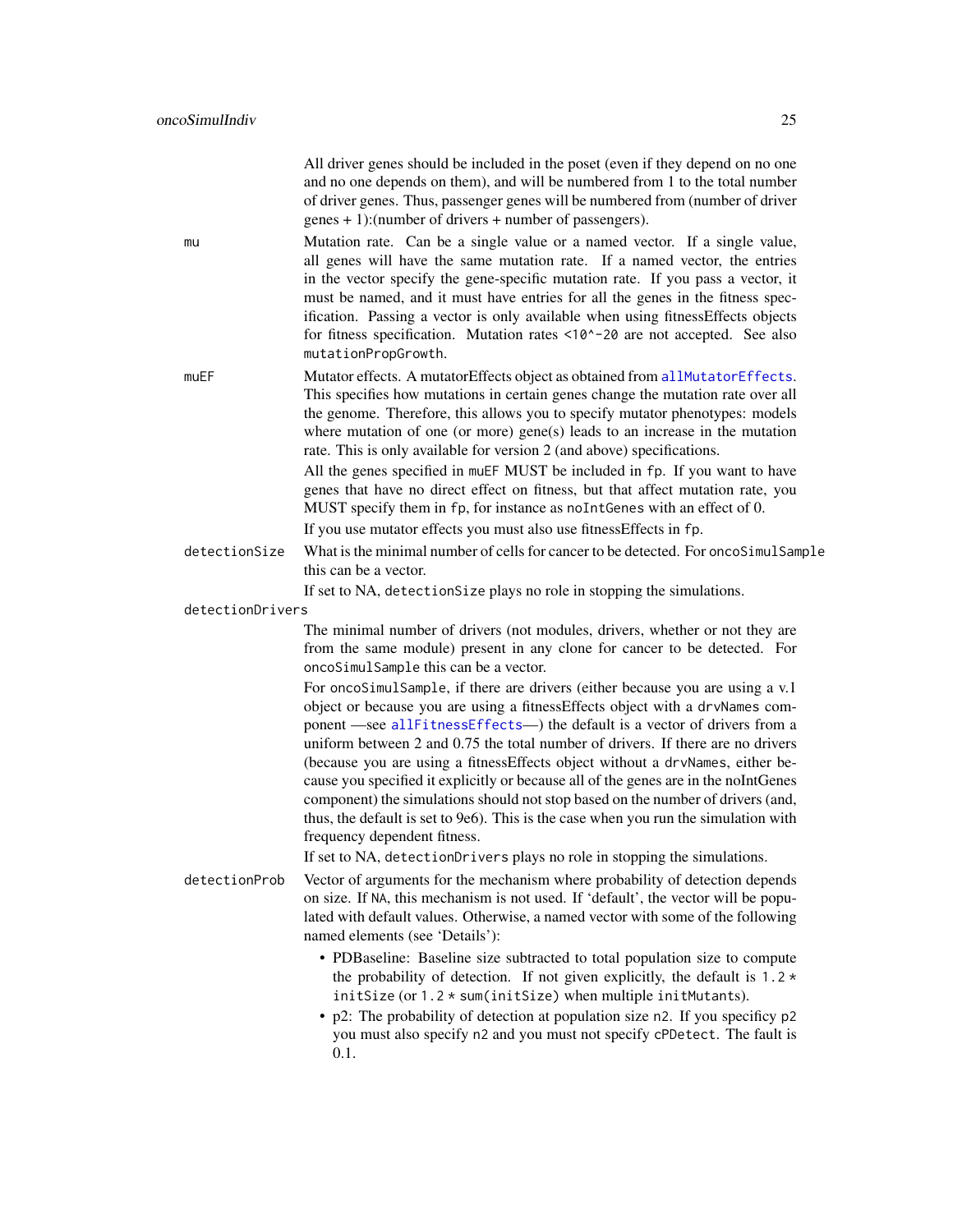|                     | • n2: The population size at which probability of detection is p2. The default<br>is $2 *$ initSize.                                                                                                                                                                                                                                                                                |
|---------------------|-------------------------------------------------------------------------------------------------------------------------------------------------------------------------------------------------------------------------------------------------------------------------------------------------------------------------------------------------------------------------------------|
|                     | • cPDetect: The change in probability of detection with size. If you specify<br>it, you should not specify either of p2 or n2. See 'Details'.                                                                                                                                                                                                                                       |
|                     | • checkSizePEvery: Time between successive checks for the probability of<br>exiting as a function of population size. If not given explicitly, the default<br>is 20. See 'Details'.                                                                                                                                                                                                 |
|                     | If you only provide some of the elements (except for the pair p2, n2, where you<br>must provide both if you provide any), the rest will be filled with default values.<br>This option can not be used with v.1 objects.                                                                                                                                                             |
| sampleEvery         | How often the whole population is sampled. This is not the same as the interval<br>between successive samples that are kept or stored (for that, see keepEvery).                                                                                                                                                                                                                    |
|                     | For very fast growing clones, you might need to have a small value here to min-<br>imize possible numerical problems (such as huge increase in population size be-<br>tween two successive samples that can then lead to problems for random number<br>generators). Likewise, for models with density dependence (such as McF) this<br>value should be very small.                  |
| initSize            | Initial population size. If you are passing more than one initMutant, the initial<br>population sizes of each clone/species/genotype, given in the same order as in<br>the initMutant vector. initMutant thus allows to start the simulation from<br>arbitrary population compositions. Combined with mu it allows for multispecies<br>simulations (see the vignette for examples). |
| К                   | Initial population equilibrium size in the McFarland models.                                                                                                                                                                                                                                                                                                                        |
| keepEvery           | Time interval between successive whole population samples that are actually<br>stored. This must be larger or equal to sampleEvery. If keepEvery is not a<br>multiple integer of sampleEvery, the interval between successive samples that<br>are stored will be the smallest multiple integer of sampleEvery that is larger<br>than or equal to keepEvery.                         |
|                     | If you want nice plots, set sampleEvery and keepEvery to small values (say, 5<br>or 2). Otherwise, you can use a sampleEvery of 1 but a keepEvery of 15, so<br>that the return objects are not huge and the code runs a lot faster.                                                                                                                                                 |
|                     | Setting keepEvery = NA means we only keep the very last sample. This is useful<br>if you only care about the final state of the simulation, not its complete history.                                                                                                                                                                                                               |
| minDetectDrvCloneSz |                                                                                                                                                                                                                                                                                                                                                                                     |
|                     | A value of 0 or larger than 0 (by default equal to initSize in the McFarland<br>model). If larger than 0, when checking if we are done with a simulation, we<br>verify that the sum of the population sizes of all clones that have a number of<br>mutated drivers larger or equal to detectionDrivers is larger or equal to this<br>minDetectDrvCloneSz.                           |
|                     | The reason for this parameter is to ensure that, say, a clone with a certain number<br>of drivers that would cause the simulation to end has not just appeared and is<br>present in only one individual that might then immediately go extinct. This can<br>be relevant in secenarios such as the McFarland model.                                                                  |
|                     | If initSize is larger than 1 (you are passing multiple initMutants), the sum is<br>used.<br>See also extraTime.                                                                                                                                                                                                                                                                     |
|                     |                                                                                                                                                                                                                                                                                                                                                                                     |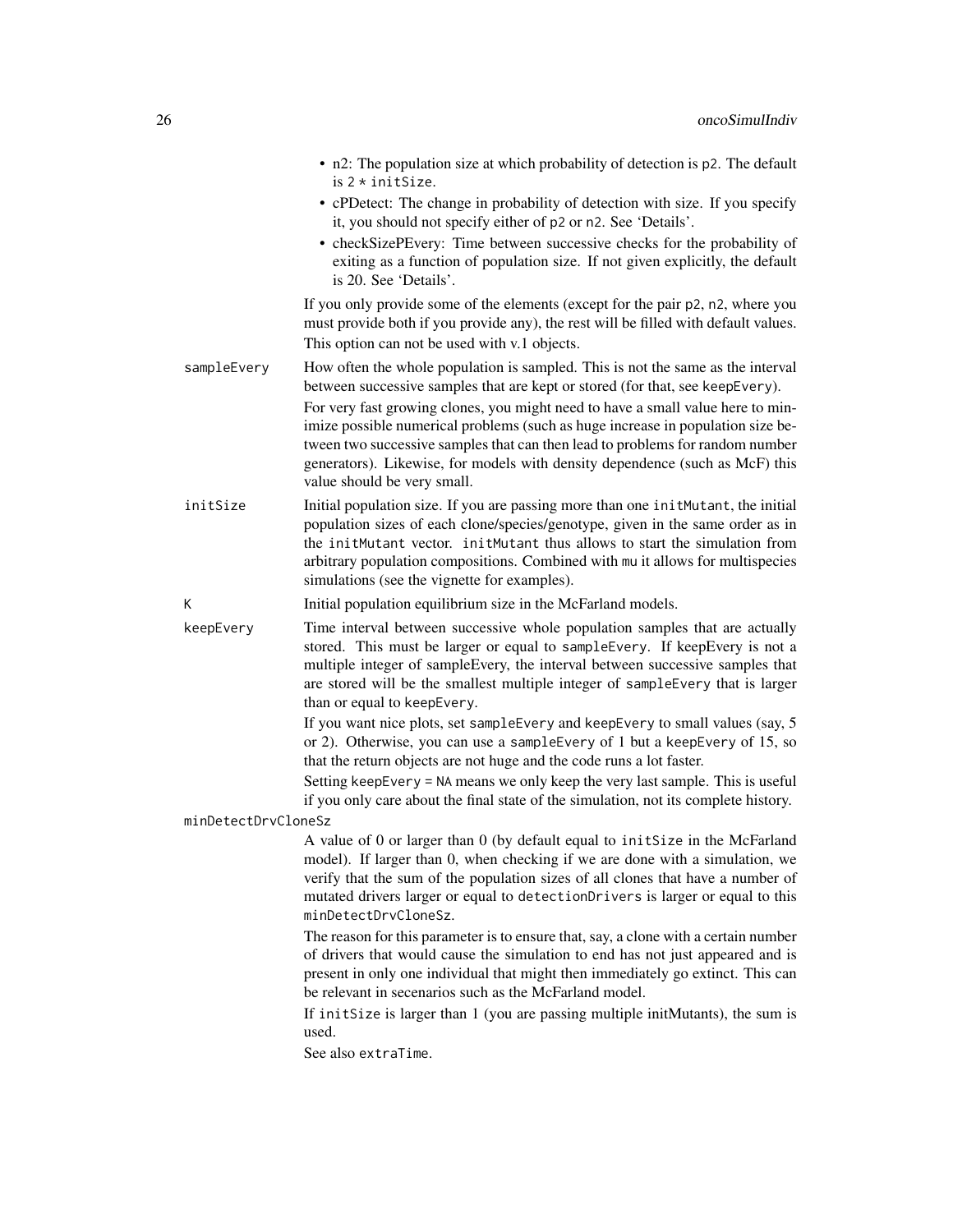<span id="page-26-0"></span>

| extraTime           | A value larger than zero waits those many additional time periods before exiting<br>after having reached the exit condition (population size, number of drivers).<br>The reason for this setting is to prevent the McFL models from always exiting at<br>a time when one clone is increasing its size quickly (see minDetectDrvCloneSz).<br>By setting an extraTime larger than 0, we can sample at points when we are at<br>the plateau.                                                                                                                                                                           |
|---------------------|---------------------------------------------------------------------------------------------------------------------------------------------------------------------------------------------------------------------------------------------------------------------------------------------------------------------------------------------------------------------------------------------------------------------------------------------------------------------------------------------------------------------------------------------------------------------------------------------------------------------|
| finalTime           | What is the maximum number of time units that the simulation can run. Set to<br>NA to disable this limit.                                                                                                                                                                                                                                                                                                                                                                                                                                                                                                           |
| onlyCancer          | Return only simulations that reach cancer?<br>If set to TRUE, only simulations that satisfy the detectionDrivers or the<br>detectionSize requirements or that are "detected" because of the detectionProb<br>mechanism will be returned: the simulation will be repeated, within the limits<br>set by max.num.tries and max.wall.time (and, for oncoSimulSample also<br>max.num.tries.total and max.wall.time.total), until one which meets the<br>detectionDrivers or detectionSize or one which is detected stochastically<br>under detectionProb is obtained.                                                    |
|                     | If onlyCancer = FALSE the simulation is returned regardless of final population<br>size or number of drivers in any clone and this includes simulations where the<br>population goes extinct.                                                                                                                                                                                                                                                                                                                                                                                                                       |
| keepPhylog          | If TRUE, keep track of when and from which clone each clone is created. See<br>also plotClonePhylog.                                                                                                                                                                                                                                                                                                                                                                                                                                                                                                                |
| mutationPropGrowth  |                                                                                                                                                                                                                                                                                                                                                                                                                                                                                                                                                                                                                     |
|                     | If TRUE, make mutation rate proportional to growth rate, so clones that grow<br>faster also mutate faster (laso have a larger mutation rate): \$mutation_rate =<br>mu * birth_rate\$. With BNB mutation is actually "mutate after division": p.\<br>1232 of Mather et al., 2012 explains: "() mutation is simply defined as the<br>creation and subsequent departure of a single individual from the class". Thus,<br>if we want to have individuals of clones/genotypes/populations that divide faster<br>to also produce more mutants per unit time (per individual) we have to set<br>mutationPropGrowth = TRUE. |
|                     | Of course, this only makes sense in models where birth rate changes.                                                                                                                                                                                                                                                                                                                                                                                                                                                                                                                                                |
| initMutant          | For v.2: a string with the mutations of the initial mutant, if any. This is the same<br>format as for evalGenotype. The default (if you pass nothing) is to start the<br>simulation from the wildtype genotype with nothing mutated. For v.1 we no<br>longer accept initMutant: it will be ignored.                                                                                                                                                                                                                                                                                                                 |
|                     | (evalGenotype also accepts the genotype as a numeric vector; initMutant<br>must be a character string.)                                                                                                                                                                                                                                                                                                                                                                                                                                                                                                             |
| max.num.tries       | Only applies when onlyCancer = TRUE. What is the maximum number of times,<br>for an individual simulation, we can repeat the simulation for it to reach cancer?<br>There are certain parameter settings where reaching cancer is extremely unlikely<br>and you might not want to run forever in those cases.                                                                                                                                                                                                                                                                                                        |
| max.num.tries.total |                                                                                                                                                                                                                                                                                                                                                                                                                                                                                                                                                                                                                     |
|                     | Only applies when onlyCancer = TRUE and for oncoSimulSample. What is the<br>maximum number of times, over all simulations for all individuals in a popu-<br>lation sample, that we can repeat the simulations so that cancer is reached for<br>all individuals? The idea is to set a limit on the average minimal probability of<br>reaching cancer for a set of simulations to be accepted.                                                                                                                                                                                                                        |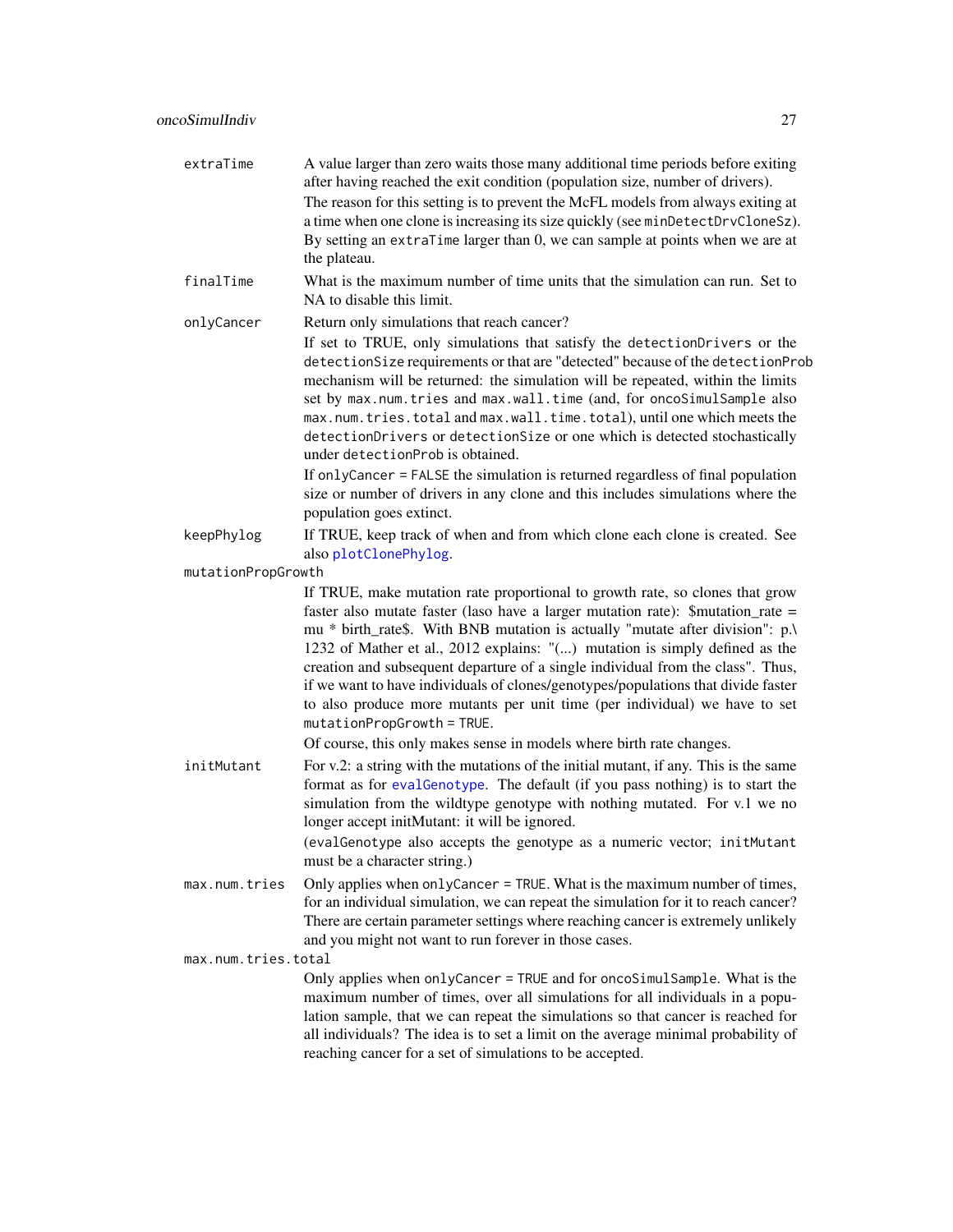<span id="page-27-0"></span>

| max.wall.time       | Maximum wall time for the simulation of one individual (over all max.num.tries).<br>If the simulation is not done in this time, it is aborted.                                                                                                                                                                                                                                                                                                                                                                       |
|---------------------|----------------------------------------------------------------------------------------------------------------------------------------------------------------------------------------------------------------------------------------------------------------------------------------------------------------------------------------------------------------------------------------------------------------------------------------------------------------------------------------------------------------------|
| max.wall.time.total |                                                                                                                                                                                                                                                                                                                                                                                                                                                                                                                      |
|                     | Maximum wall time for all the simulations (when using oncoSimulSample),<br>in seconds. If the simulation is not completed in this time, it is aborted. To<br>prevent problems from a single individual simulation going wild, this limit is<br>also enforced per simulation (so the run can be aborted directly from $C++$ ).                                                                                                                                                                                        |
| errorHitMaxTries    |                                                                                                                                                                                                                                                                                                                                                                                                                                                                                                                      |
|                     | If TRUE (the default) a simulation that reaches the maximum number of repeti-<br>tions allowed is considered not to have succesfully finished and, thus, an error,<br>and no output from it will be reported. This is often what you want.<br>See Details.                                                                                                                                                                                                                                                           |
| errorHitWallTime    |                                                                                                                                                                                                                                                                                                                                                                                                                                                                                                                      |
|                     | If TRUE (the default) a simulation that reaches the maximum wall time is con-<br>sidered not to have succesfully finished and, thus, an error, and no output from<br>it will be reported. This is often what you want.                                                                                                                                                                                                                                                                                               |
|                     | See Details.                                                                                                                                                                                                                                                                                                                                                                                                                                                                                                         |
| max.memory          | The largest size (in MB) of the matrix of Populations by Time. If it creating it<br>would use more than this amount of memory, it is not created. This prevents you<br>from accidentally passing parameters that will return an enormous object.                                                                                                                                                                                                                                                                     |
| verbosity           | If 0, run silently. Increasing values of verbosity provide progressively more<br>information about intermediate steps, possible numerical notes/warnings from<br>the $C++$ code, etc. Values less than 0 supress some default notes: use with care.                                                                                                                                                                                                                                                                  |
| typeSample          | "singleCell" (or "single") for single cell sampling, where the probability of sam-<br>pling a cell (a clone) is directly proportional to its population size. "wholeTu-<br>mor" (or "whole") for whole tumor sampling (i.e., this is similar to a biopsy<br>being the entire tumor). See samplePop.                                                                                                                                                                                                                  |
|                     | threshold Whole In whole tumor sampling, whether a gene is detected as mutated depends on<br>thresholdWhole: a gene is considered mutated if it is altered in at least thresh-<br>oldWhole proportion of the cells in that individual. See samplePop.                                                                                                                                                                                                                                                                |
| mc.cores            | Number of cores to use when simulating more than one individual (i.e., when<br>calling oncoSimulPop).                                                                                                                                                                                                                                                                                                                                                                                                                |
| showProgress        | If TRUE, provide information, during exection, of the individual done, and the<br>number of attempts and time used.                                                                                                                                                                                                                                                                                                                                                                                                  |
| AND_DrvProbExit     |                                                                                                                                                                                                                                                                                                                                                                                                                                                                                                                      |
|                     | If TRUE, cancer will be considered to be reached if both the detectionProb<br>mechanism and detectionDrivers are satisfied. This is and AND, not an OR<br>condition. Using this option with fixation is not allowed (as it does not make<br>much sense).                                                                                                                                                                                                                                                             |
| fixation            | If non-NULL, a list or a vector, where each element of is a string with a gene<br>or a gene combination or a genotype (see below). Simulations will stop as soon<br>as any of the genes or gene combinations or genotypes are fixed (i.e., reach a<br>minimal frequency). If you pass gene combinations or genotypes, separate genes<br>with commas (not '>'); this means order is not (yet?) supported. This way of<br>specifying gene combinations is the same as the one used for initMutant and<br>evalGenotype. |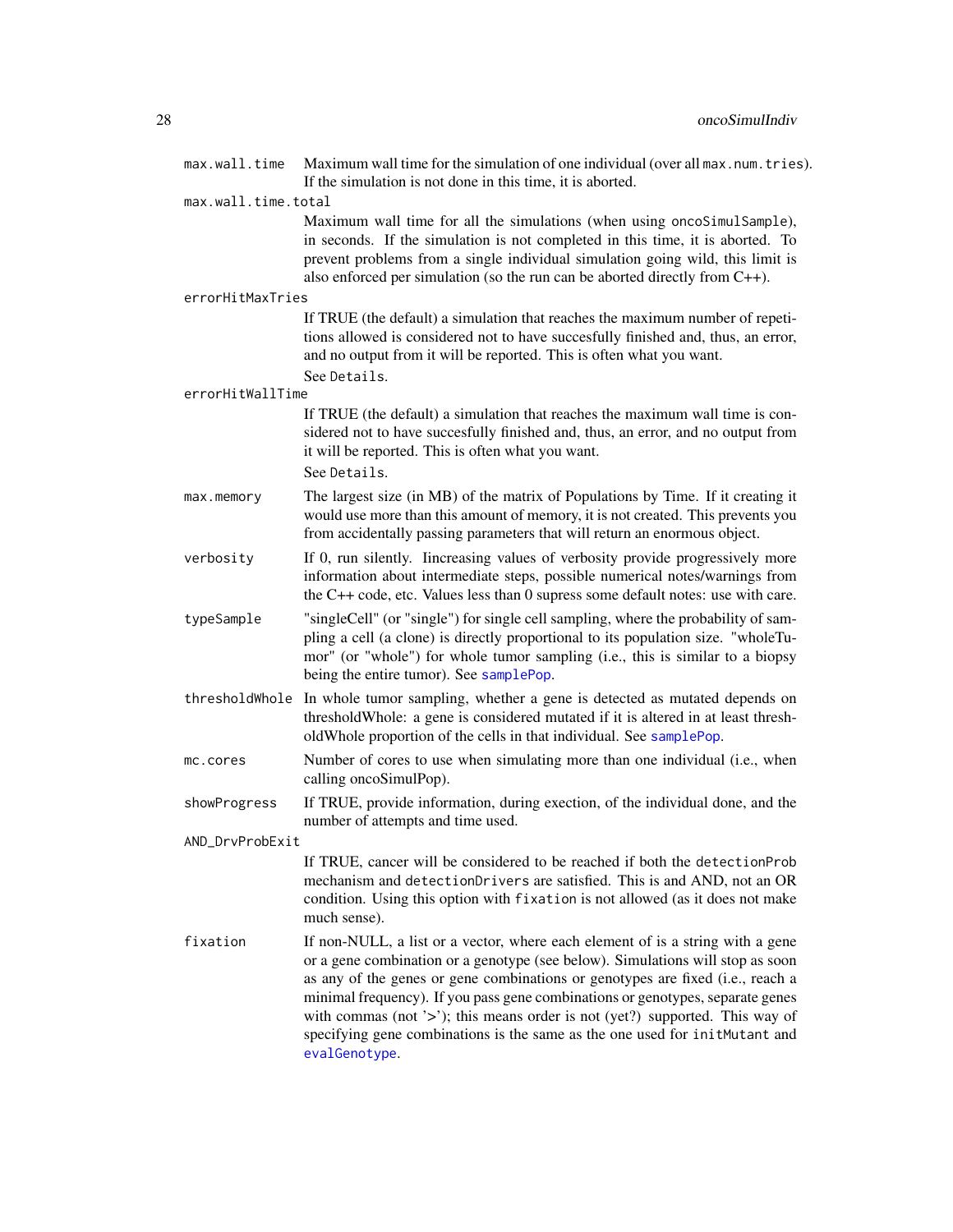<span id="page-28-0"></span>To differentiate between gene combinations and specific genotypes, genotypes are specified by prepending them with a  $"$ ,". For instance, fixation = c( $"A"$ , "B, C") specifies stopping on any genotypes with those gene combinations. In contrast, fixation =  $c("_A", "_B, C")$  specifies stopping only on gentoypes "A" or "B, C". See the vignette for further examples.

In addition to the gene combinations or genotypes themeselves, you can add to the list or vector the named elements fixation\_tolerance, min\_successive\_fixation and fixation\_min\_size. fixation\_tolerance: fixation is considered to have happened if the genotype/gene combinations specified as genotypes/gene combinations for fixation have reached a frequency > 1 - fixation\_tolerance. (The default is 0, so we ask for genotypes/gene combinations with a frequency of 1, which might not be what you want with large mutation rates and complex fitness landscape with genotypes of similar fitness.). min\_successive\_fixation: during how many successive sampling periods the conditions of fixation need to be fulfilled before declaring fixation. These must be successive sampling periods without interruptions (i.e., a single period when the condition is not fulfilled will set the counter to 0). This can help to exclude short, transitional, local maxima that are quickly replaced by other genotypes. (The default is 50, but this is probably too small for "real life" usage). fixation\_min\_size: you might only want to consider fixation to have happened if a minimal size has been reached (this can help weed out local maxima that have fitness that is barely above that of the wild-type genotype). (The default is 0).

Using this option with AND\_DrvProbExit is not allowed (as it does not make much sense). This option is not allowed either with the old v.1 specification.

s Selection coefficient for drivers. Only relevant if using a poset as this is included in the fitnessEffects object. This will eventually be deprecated.

sh Selection coefficient for drivers with restrictions not satisfied. A value of 0 means there are no penalties for a driver appearing in a clone when its restrictions are not satisfied.

To specify "sh=Inf" (in Diaz-Uriarte, 2015) use  $sh = -1$ .

Only relevant if using a poset as this is included in the fitnessEffects object. This will eventually be deprecated.

seed The seed for the C++ PRNG. You can pass a value. If you set it to NULL, then a seed will be generated in R and passed to C++. If you set it to "auto", then if you are using v.1, the behavior is the same as if you set it to NULL (a seed will be generated in R and passed to  $C++$ ) but if you are using v.2, a random seed will be produced in C++. If you need reproducibility, either pass a value or set it to NULL (setting it to NULL will make the C++ seed reproducible if you use the same seed in R via set.seed). However, even using the same value of seed is unlikely to give the exact same results between platforms and compilers. Moreover, note that the defaults for seed are not the same in oncoSimulIndiv, oncoSimulPop and oncoSimulSample.

> When using oncoSimulPop, if you want reproducibility, you might want to, in addition to setting seed = NULL, also do RNGkind("L'Ecuyer-CMRG") as we use [mclapply](#page-0-0); look at the vignette of **parallel**.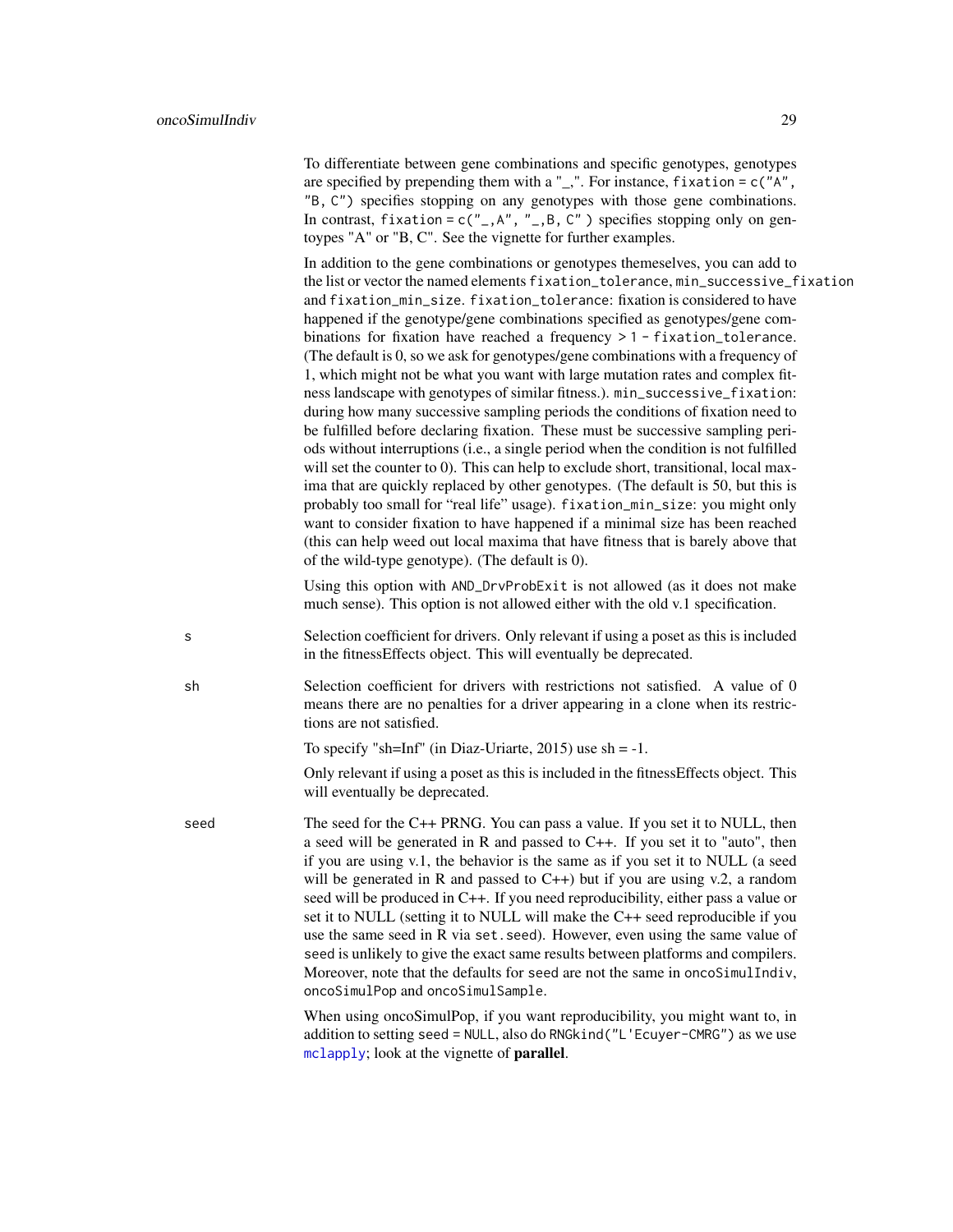#### Details

.

The basic simulation algorithm implemented is the BNB one of Mather et al., 2012, where I have added modifications to fitness based on the restrictions in the order of mutations.

Full details about the algorithm are provided in Mather et al., 2012. The evolutionary models, including references, and the rest of the parameters are explained in Diaz-Uriarte, 2014, especially in the Supplementary Material. The model called "Bozic" is based on Bozic et al., 2010, and the model called "McFarland" in McFarland et al., 2013.

oncoSimulPop simply calls oncoSimulIndiv multiple times. When run on POSIX systems, it can use multiple cores (via mclapply).

The summary methods for these classes return some of the return values (see next) as a one-row (for class oncosimul) or multiple row (for class oncosimulpop) data frame. The print methods for these classes simply print the summary.

Changing options errorHitMaxTries and errorHitWallTime can be useful when conducting many simulations, as in the call to oncoSimulPop: setting them to TRUE means nothing is recorded for those simulations where ending conditions are not reached but setting them to FALSE would allow you to record the output; this would potentially result in a mixture where some simulations would not have reached the ending condition, but this might sometimes be what you want. Note, however, that oncoSimulSample always has both them to TRUE, as it could not be otherwise.

GenotypesWDistinctOrderEff provides the information about order effects that is missing from Genotypes. When there are order effects, the Genotypes matrix can contain genotypes that are not distinguishable. Suppose there are two genes, the first and the second. In the Genotype output you can get two columns where there is a 1 in both genes: those two columns correspond to the two possible orders (first gene mutated first, or first gene mutated after the second). GenotypesWDistinctOrderEff disambiguates this. The same is done by GenotypesLabels; this is easier to decode for a human (a string of gene labels) but a little bit harder to parse automatically. Note that when you use the default print method for this object, you get, among others, a twocolumn display with the GenotypeLabels information. When order matters, a genotype shown as " $x > y$  z" means that a mutation in "x" happened before a mutation in "y"; there is also a mutation in "z" (which could have happened before or after either of "x" or "y"), but "z" is a gene for which order does not matter. When order does not matter, a comma "," separates the identifiers of mutated genes.

Detection of cancer can be a deterministic process, where cancer is always detected (and, thus, simulation ended) when certain conditions are met (detectionSize, detectionDrivers, fixation). Alternatively, it can be stochastic process where probability of detection depends on size. Every so often (see below) we assess population size, and detect cancer or not probabilistically (comparing the probability of detection for that size with a random uniform number). Probability of detection changes with population size according to the function

 $1 - e^{-cPDetect((populationsize-PDBaseline)/PDBaseline)}$ 

You can pass cPDetect manually (you will need to set n2 and p2 to NA). However, it might be more intuitive to specify the pair n2, p2, such that the probability of detection is  $p2$  for population size  $n2$ (and from that pair we solve for the value of cPDetect). How often do we check? That is controlled by checkSizePEvery, the (minimal) time between successive checks (from among the sampling times given by sampleEvery: the interval between successive assessments will be the smallest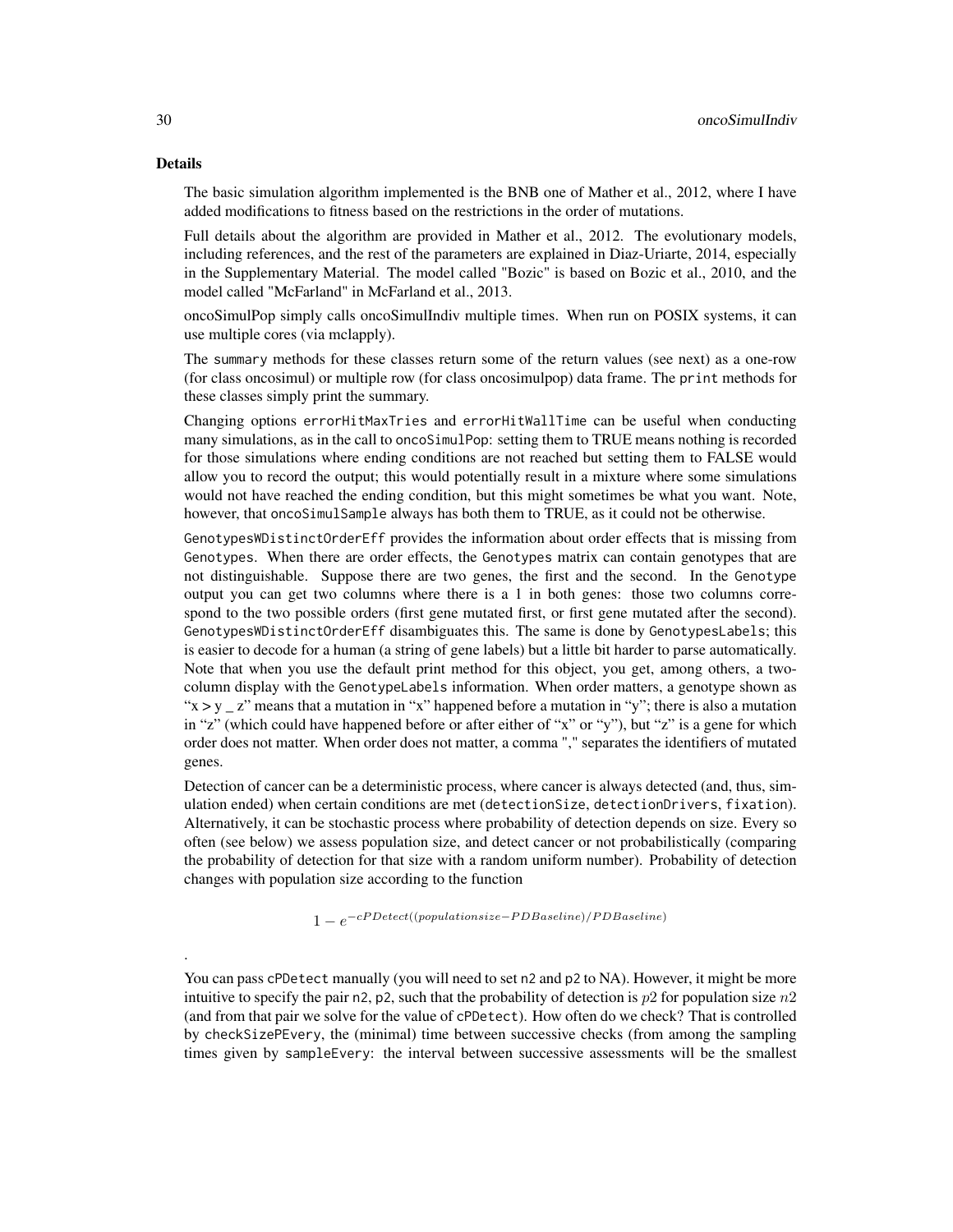# oncoSimulIndiv 31

multiple integer of sampleEvery that is larger than checkSizePEvery —see vignette for details). checkSizePEvery has, by default, a different (and much larger) value than sampleEvery both to allow to examine the effects of sampling, and to avoid many costly random number generations.

Please note that detectionProb is NOT available with version 1 objects.

## Value

For oncoSimulIndiv a list, of class "oncosimul", with the following components:

| pops.by.time         | A matrix of the population sizes of the clones, with clones in columns and time<br>in row. Not all clones are shown here, only those that were present in at least on<br>of the keepEvery samples.                                                                                                                                     |
|----------------------|----------------------------------------------------------------------------------------------------------------------------------------------------------------------------------------------------------------------------------------------------------------------------------------------------------------------------------------|
| NumClones            | Total number of clones in the above matrix. This is not the total number of<br>distinct clones that have appeared over all simulations (which is likely to be<br>larger or much larger).                                                                                                                                               |
| TotalPopSize         | Total population size at the end.                                                                                                                                                                                                                                                                                                      |
| Genotypes            | A matrix of genotypes. For each of the clones in the pops.by.time matrix, its<br>genotype, with a 0 if the gene is not mutated and a 1 if it is mutated.                                                                                                                                                                               |
| MaxNumDrivers        | The largest number of mutated driver genes ever seen in the simulation in any<br>clone.                                                                                                                                                                                                                                                |
| NumDriversLargestPop | MaxDriversLast The largest number of mutated drivers in any clone at the end of the simulation.                                                                                                                                                                                                                                        |
|                      | The number of mutated driver genes in the clone with largest population size.                                                                                                                                                                                                                                                          |
| LargestClone         | Population size of the clone with largest number of population size.                                                                                                                                                                                                                                                                   |
| PropLargestPopLast   |                                                                                                                                                                                                                                                                                                                                        |
|                      | Ratio of LargestClone/TotalPopSize                                                                                                                                                                                                                                                                                                     |
| FinalTime            | The time (in time units) at the end of the simulation.                                                                                                                                                                                                                                                                                 |
| NumIter              | The number of iterations of the BNB algorithm.                                                                                                                                                                                                                                                                                         |
| TotalPresentDrivers  | HittedWallTime TRUE if we reached the limit of max.wall.time. FALSE otherwise.                                                                                                                                                                                                                                                         |
|                      | The total number of mutated driver genes, whether or not in the same clone. The<br>number of elements in OccurringDrivers, below.                                                                                                                                                                                                      |
| CountByDriver        | A vector of length number of drivers, with the count of the number of clones<br>that have that driver mutated.                                                                                                                                                                                                                         |
| OccurringDrivers     |                                                                                                                                                                                                                                                                                                                                        |
|                      | The actual number of drivers mutated.                                                                                                                                                                                                                                                                                                  |
|                      | PerSampleStats A 5 column matrix with a row for each sampling period. The columns are: total<br>population size, population size of the largest clone, the ratio of the two, the<br>largest number of drivers in any clone, and the number of drivers in the clone<br>with the largest population size.                                |
| other                | A list that contains statistics for an estimate of the simulation error when us-<br>ing the McFarland model as well as other statistics. For the McFarland model,<br>the relevant value is errorMF, which is -99 unless in the McFarland model. For<br>the McFarland model it is the largest difference of successive death rates. The |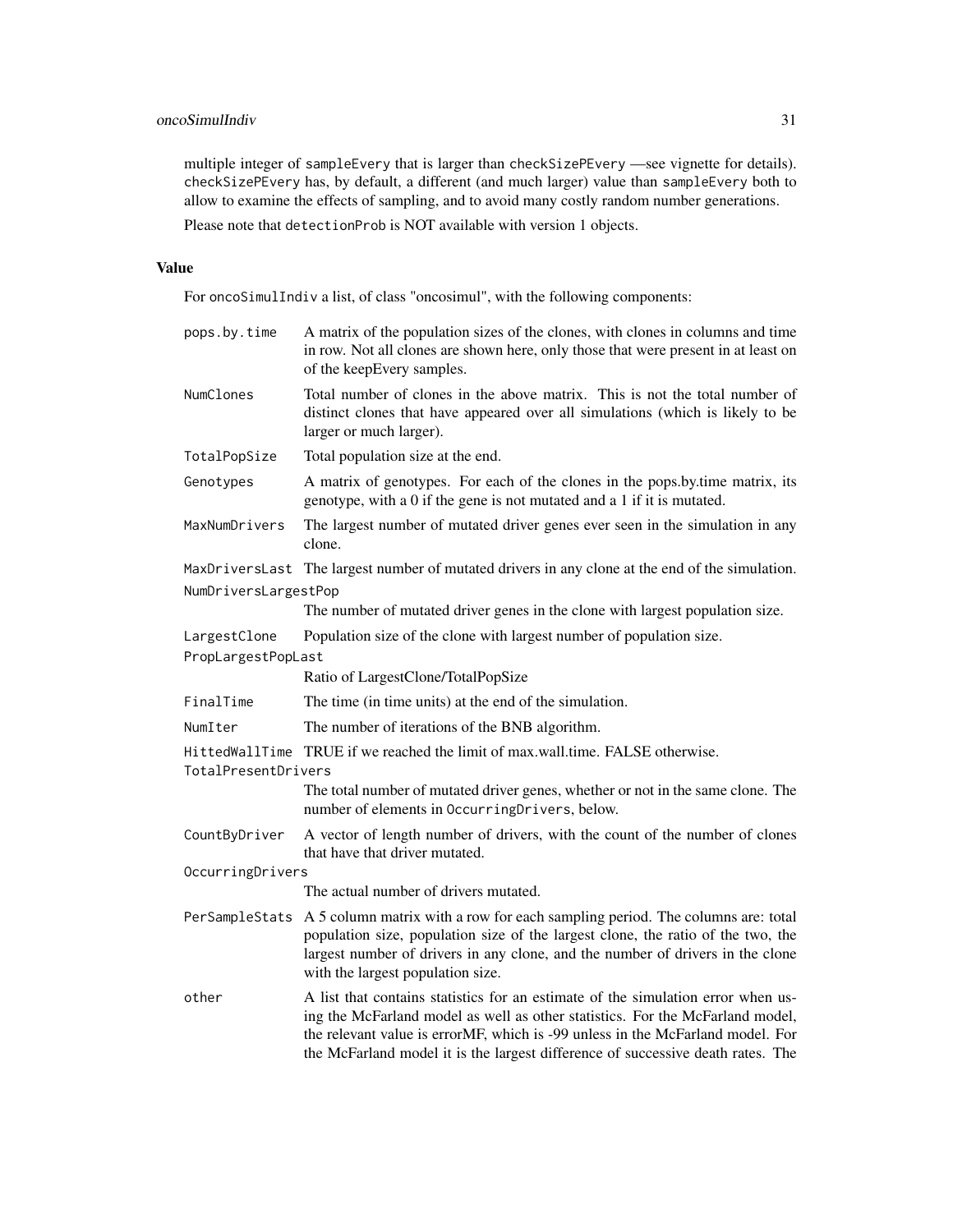entries named minDMratio and minBMratio are the smallest ratio, over all simulations, of death rate to mutation rate and birth rate to mutation rate, respectively. The BNB algorithm thrives when those are large.

For oncoSimulPop a list of length Nindiv, and of class "oncosimulpop", where each element of the list is itself a list, of class oncosimul, with components as described above.

In v.2, the output is of both class "oncosimul" and "oncosimul2". The oncoSimulIndiv return object differs in

#### GenotypesWDistinctOrderEff

A list of vectors, where each vector corresponds to a genotype in the Genotypes, showing (where it matters) the order of mutations. Each vector shows the genotypes, with the numeric codes, showing explicitly the order when it matters. So if you have genes 1, 2, 7 for which order relationships are given, and genes 3, 4, 5, 6 for which other interactions exist, any mutations in 1, 2, 7 are shown first, and in the order they occurred, before showing the rest of the mutations. See details.

#### GenotypesLabels

The genotypes, as character vectors with the original labels provided (i.e., not the integer codes). As before, mutated genes, for those where order matters, come first, and are separated by the rest by a "\_". See details.

#### OccurringDrivers

This is the same as in v.1, but we use the labels, not the numeric id codes. Of course, if you entered integers as labels for the genes, you will see numbers (however, as a character string).

#### **Note**

Please, note that the meaning of the fitness effects in the McFarland model is not the same as in the original paper; the fitness coefficients are transformed to allow for a simpler fitness function as a product of terms. This differs with respect to v.1. See the vignette for details.

#### Author(s)

Ramon Diaz-Uriarte

#### References

Bozic, I., et al., (2010). Accumulation of driver and passenger mutations during tumor progression. *Proceedings of the National Academy of Sciences of the United States of America\/*, 107, 18545– 18550.

Diaz-Uriarte, R. (2015). Identifying restrictions in the order of accumulation of mutations during tumor progression: effects of passengers, evolutionary models, and sampling [http://www.](http://www.biomedcentral.com/1471-2105/16/41/abstract) [biomedcentral.com/1471-2105/16/41/abstract](http://www.biomedcentral.com/1471-2105/16/41/abstract)

Gerstung et al., 2011. The Temporal Order of Genetic and Pathway Alterations in Tumorigenesis. *PLoS ONE*, 6.

McFarland, C.~D. et al. (2013). Impact of deleterious passenger mutations on cancer progression. *Proceedings of the National Academy of Sciences of the United States of America\/*, 110(8), 2910–5.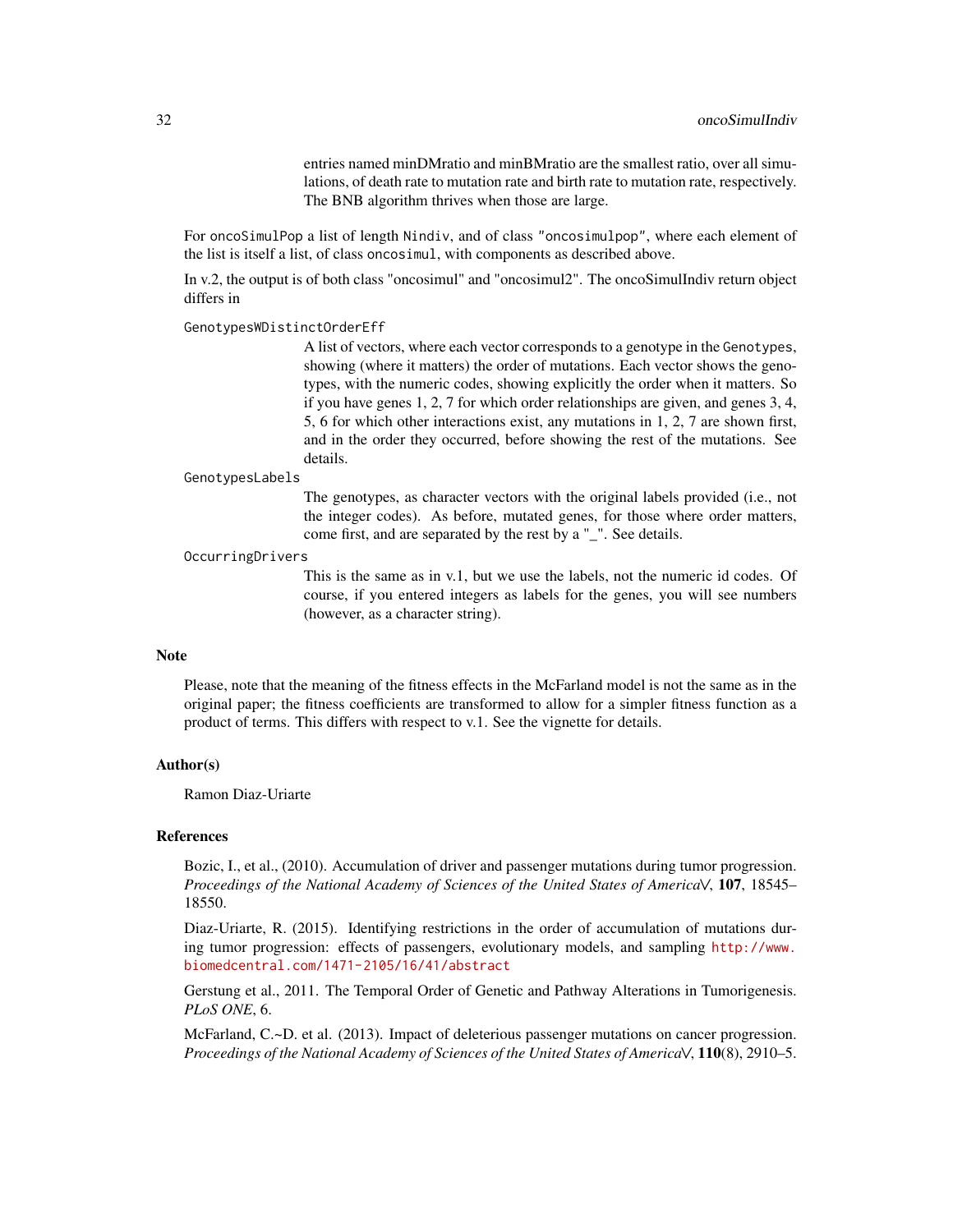# <span id="page-32-0"></span>oncoSimulIndiv 33

Mather, W.~H., Hasty, J., and Tsimring, L.~S. (2012). Fast stochastic algorithm for simulating evolutionary population dynamics. *Bioinformatics (Oxford, England)\/*, 28(9), 1230–1238.

#### See Also

[plot.oncosimul](#page-40-1), [samplePop](#page-61-1), [allFitnessEffects](#page-2-1)

#### Examples

```
#### A model similar to the one in McFarland. We use 270 genes.
set.seed(456)
nd <- 70
np <- 200
s < -0.1sp <- 1e-3
spp \leftarrow -sp/(1 + sp)mcf1 \le allFitnessEffects(noIntGenes = c(rep(s, nd), rep(spp, np)),
                           \text{drv} = \text{seq.int}(\text{nd})mcf1s <- oncoSimulIndiv(mcf1,
                         model = "McFL".mu = 1e-7.
                         detectionSize = 1e8,
                         detectionDrivers = 100,
                         sampleEvery = 0.02,
                         keepEvery = 2,
                          initSize = 2000,
                         finalTime = 1000,
                         onlyCancer = FALSE)
plot(mcf1s, addtot = TRUE, lwdClone = 0.6, log = "")summary(mcf1s)
plot(mcf1s)
#### Order effects with modules, and 5 genes without interactions
#### with fitness effects from an exponential distribution
oi <- allFitnessEffects(orderEffects =
               c("F > D'' = -0.3, "D > F" = 0.4),
               noIntGenes = rexp(5, 10),geneToModule =
                               c("Root" = "Root",
                                 "F" = "f1, f2, f3""D" = "d1, d2"))
oiI1 <- oncoSimulIndiv(oi, model = "Exp")
oiI1$GenotypesLabels
oiI1 ## note the order and separation by "_"
oiP1 <- oncoSimulPop(2, oi,
                     keepEvery = 10,
```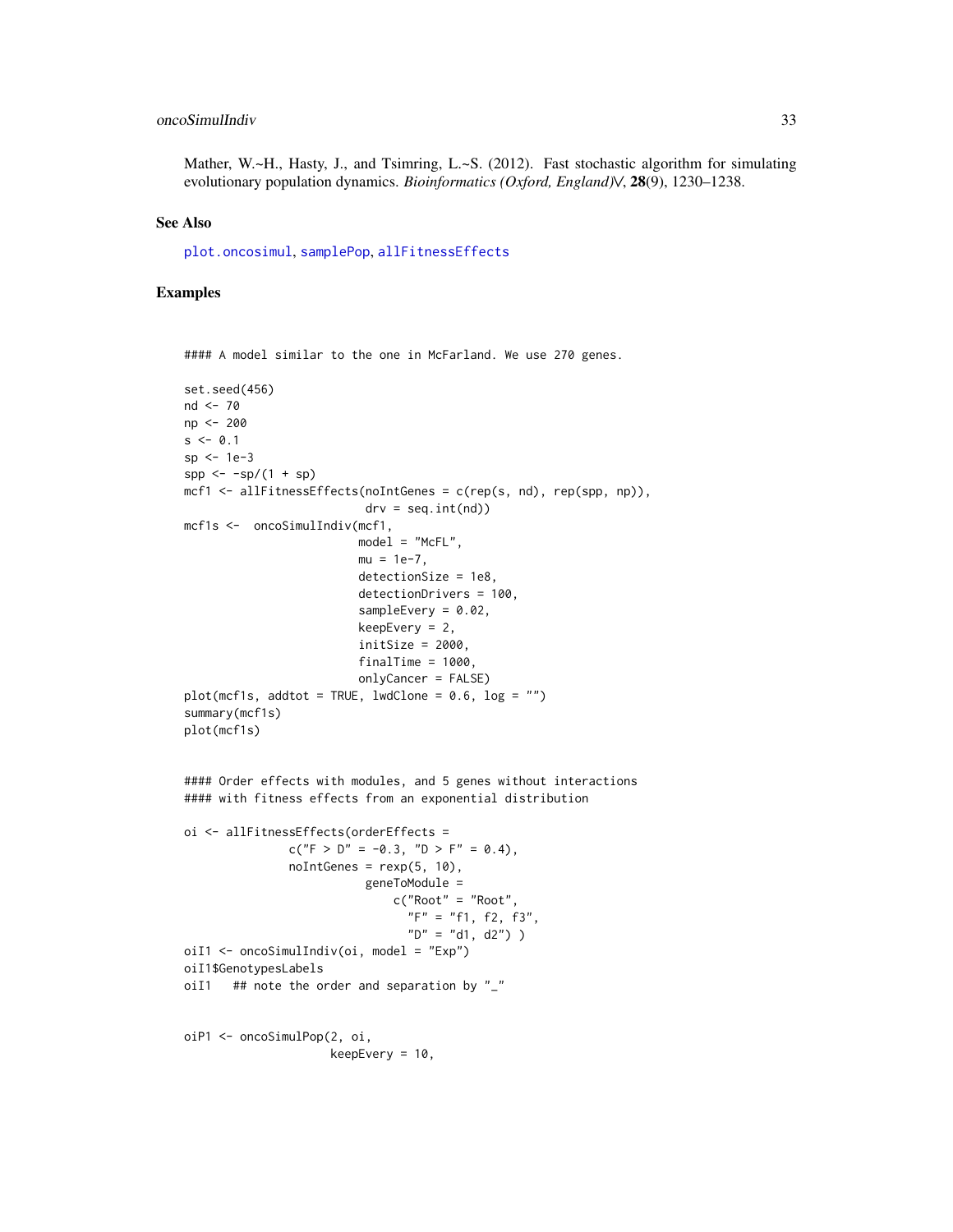```
mc.cores = 2)
summary(oiP1)
## Even if order exists, this cannot reflect it;
## G1 to G10 are d1, d2, f1..,f3, and the 5 genes without
## interaction
samplePop(oiP1)
oiS1 <- oncoSimulSample(2, oi)
## The output contains only the summary of the runs AND
## the sample:
oiS1
## And their sizes do differ
object.size(oiS1)
object.size(oiP1)
######## Using an extended poset for pancreatic cancer from Gerstung et al.
### (s and sh are made up for the example; only the structure
### and names come from Gerstung et al.)
pancr <- allFitnessEffects(data.frame(parent = c("Root", rep("KRAS", 4), "SMAD4", "CDNK2A",
                                          "TP53", "TP53", "MLL3"),
                                      child = c("KRAS","SMAD4", "CDNK2A",
                                          "TP53", "MLL3",
                                          rep("PXDN", 3), rep("TGFBR2", 2)),
                                      s = 0.05,
                                      sh = -0.3,
                                      typeDep = "MN")plot(pancr)
### Use an exponential growth model
(pancr1 <- oncoSimulIndiv(pancr, model = "Exp"))
summary(pancr1)
plot(pancr1)
## Pop and Sample
pancrPop <- oncoSimulPop(2,
                         pancr,
                         keepEvery = 10,
                         mc.cores = 2)summary(pancrPop)
(pancrSPop <- samplePop(pancrPop))
(pancrSamp <- oncoSimulSample(2, pancr))
```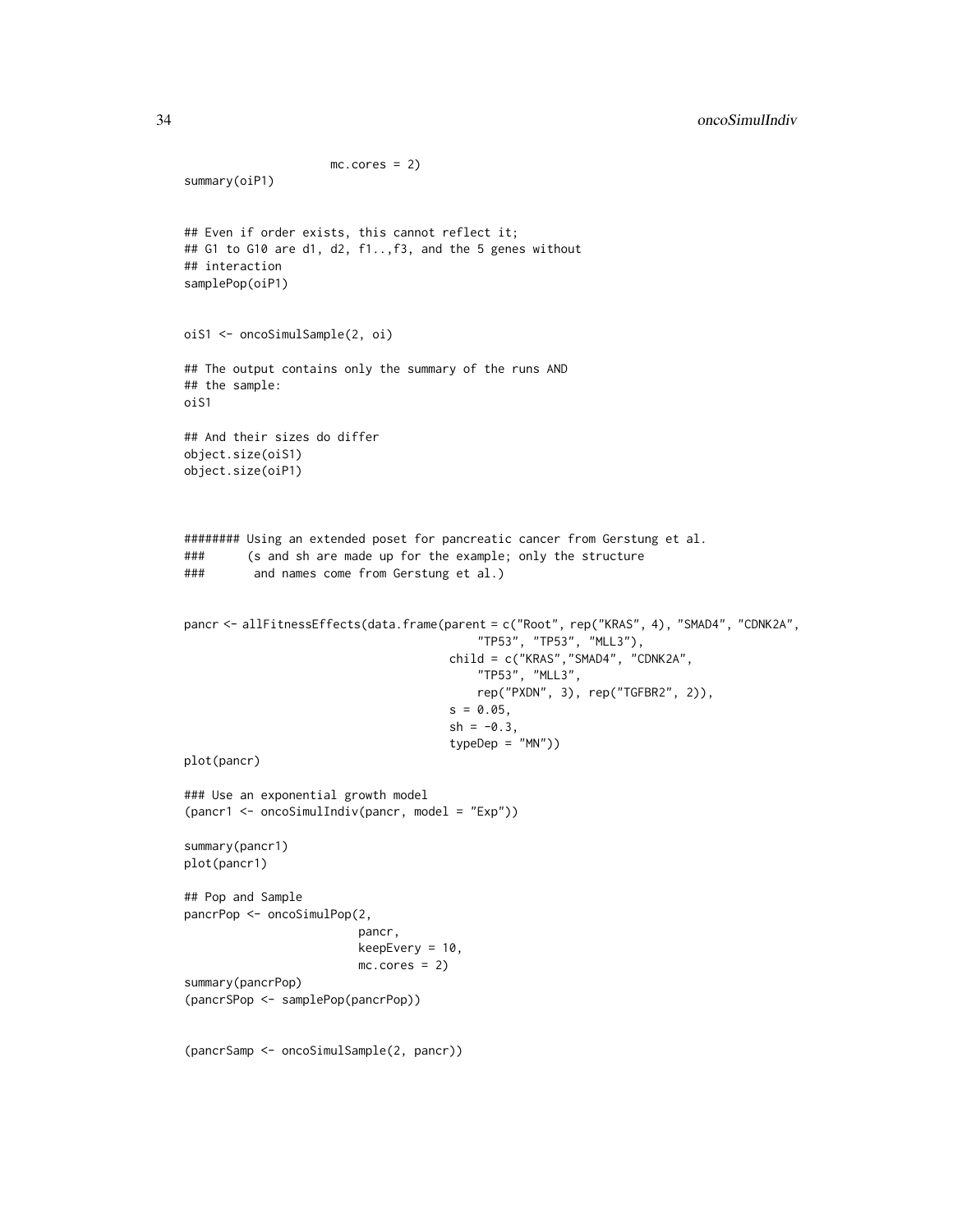```
## Not run:
## Using gene-specific mutation rates
muv <- c("U" = 1e-3, "z" = 1e-7, "e" = 1e-6, "m" = 1e-5, "D" = 1e-4)
ni <- rep(0.01, 5)
names(ni) <- names(muv)
femuv <- allFitnessEffects(noIntGenes = ni)
oncoSimulIndiv(femuv, mu = muv)
## End(Not run)
######### Frequency dependent fitness examples
## An example with cooperation. Presence of WT favours all clones
## and all clones have a positive effect on themselves
genofit \leq data.frame(A = c(0, 1, 0, 1),
                      B = c(0, 0, 1, 1),Fitness = c("3 + 5*f",
                                   "3 + 5*(f_{-} + f_{-}A)""3 + 5*(f_{-} + f_{-}B)",
                                   "5 + 6*(f_{-} + f_{-}A_{-}B)")afe <- allFitnessEffects(genotFitness = genofit,
                         frequencyDependentFitness = TRUE)
## Use gene-specific mutation rates and start the simulation from
## 5000 WT and 1000 A mutants.
osi <- oncoSimulIndiv(afe,
                      model = "McFL",
                      onlyCancer = FALSE,
                      finalTime = 50,
                      mu = c("A" = 1e-6, B = 1e-8),initMutant = c("WT", "A"),initSize = c(5000, 1000),
                      keepPhylog = FALSE,
                      seed = NULL,
                      errorHitMaxTries = FALSE,
                      errorHitWallTime = FALSE)
osi
plot(osi, show = "genotypes", type = "line")
## Not run:
## This can be slow
osp <- oncoSimulPop(5,
                    afe,
                    model = "McFL".initSize = 5000,
                    mu = 1e-6,
                    keepEvery = 5,
```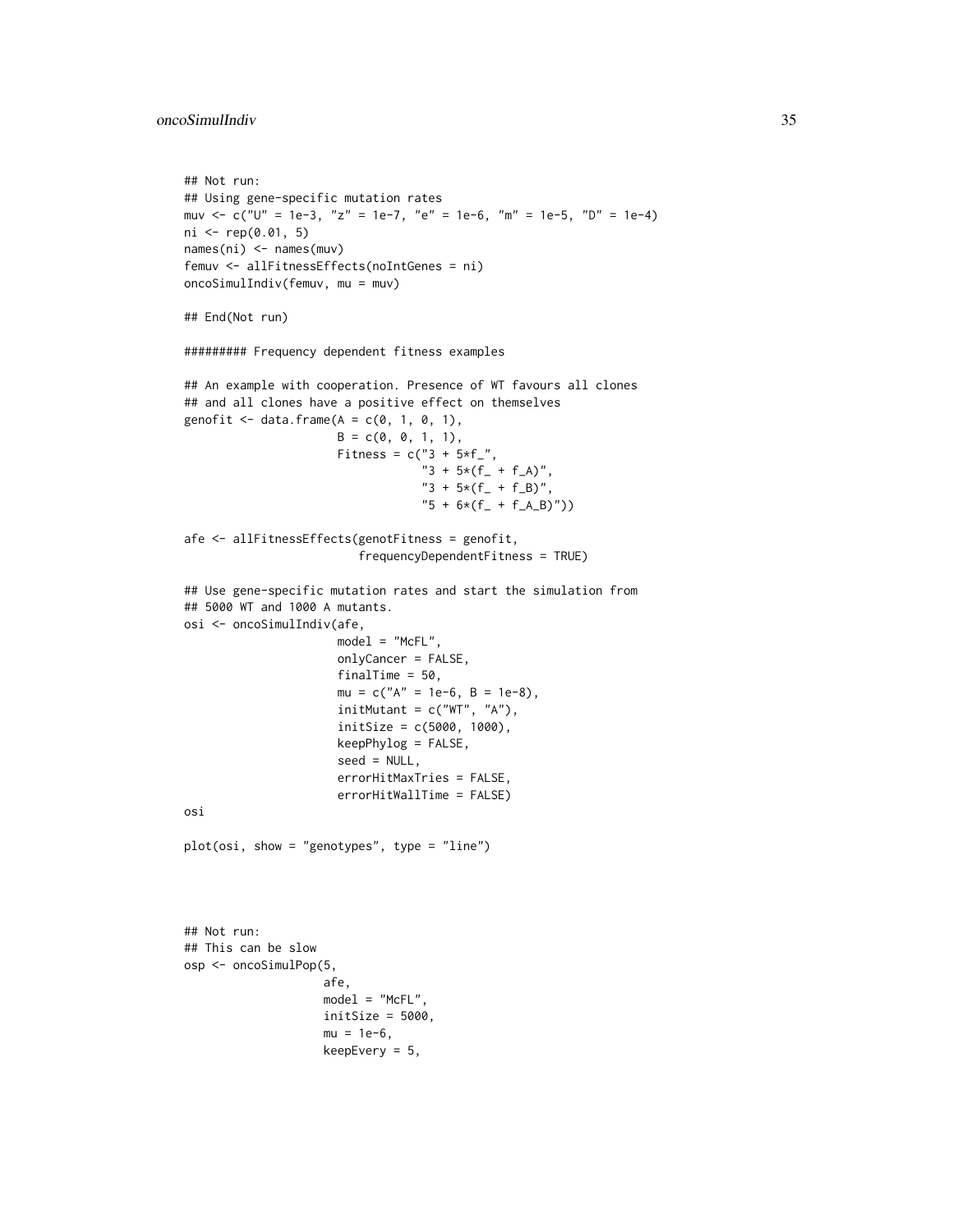```
mc.core = 2,
                    finalTime = 5000)
sp <- samplePop(osp)
sp
## End(Not run)
## A little bit more complex example situation. WT favours clones A and B. A and
## B compete with each other. Presence of A and B favours clone A, B.
## Not run:
## This can be slow
genofit \leq data.frame(A = c(0, 1, 0, 1),
                      B = c(0, 0, 1, 1),Fitness = c("3 + 5*f",
                                  "3 + 5*(f_- + f_1 - f_2)""3 + 5*(f_{-} + f_{-}2 - f_{-}1)""5 + 6*(f_1 + f_2 + f_1_2))")afe <- allFitnessEffects(genotFitness = genofit,
                         frequencyDependentFitness = TRUE,
                         frequencyType = "rel")
osi <- oncoSimulIndiv(afe,
                      model = "McFL",
                      onlyCancer = FALSE,
                      finalTime = 200,
                      mu = 1e-6,
                      initsize = 5000,keepPhylog = FALSE,
                      seed = NULL,
                      errorHitMaxTries = FALSE,
                      errorHitWallTime = FALSE)
osi
plot(osi, show = "genotypes", type = "line")
## End(Not run)
## Not run:
## This can be slow
osp <- oncoSimulPop(5,
                    afe,
                    model = "McFL",
                    initsize = 5000,onlyCancer = FALSE,
                    mu = 1e-6,
                    keepEvery = 5,
                    mc.cores = 2)summary(osp)
```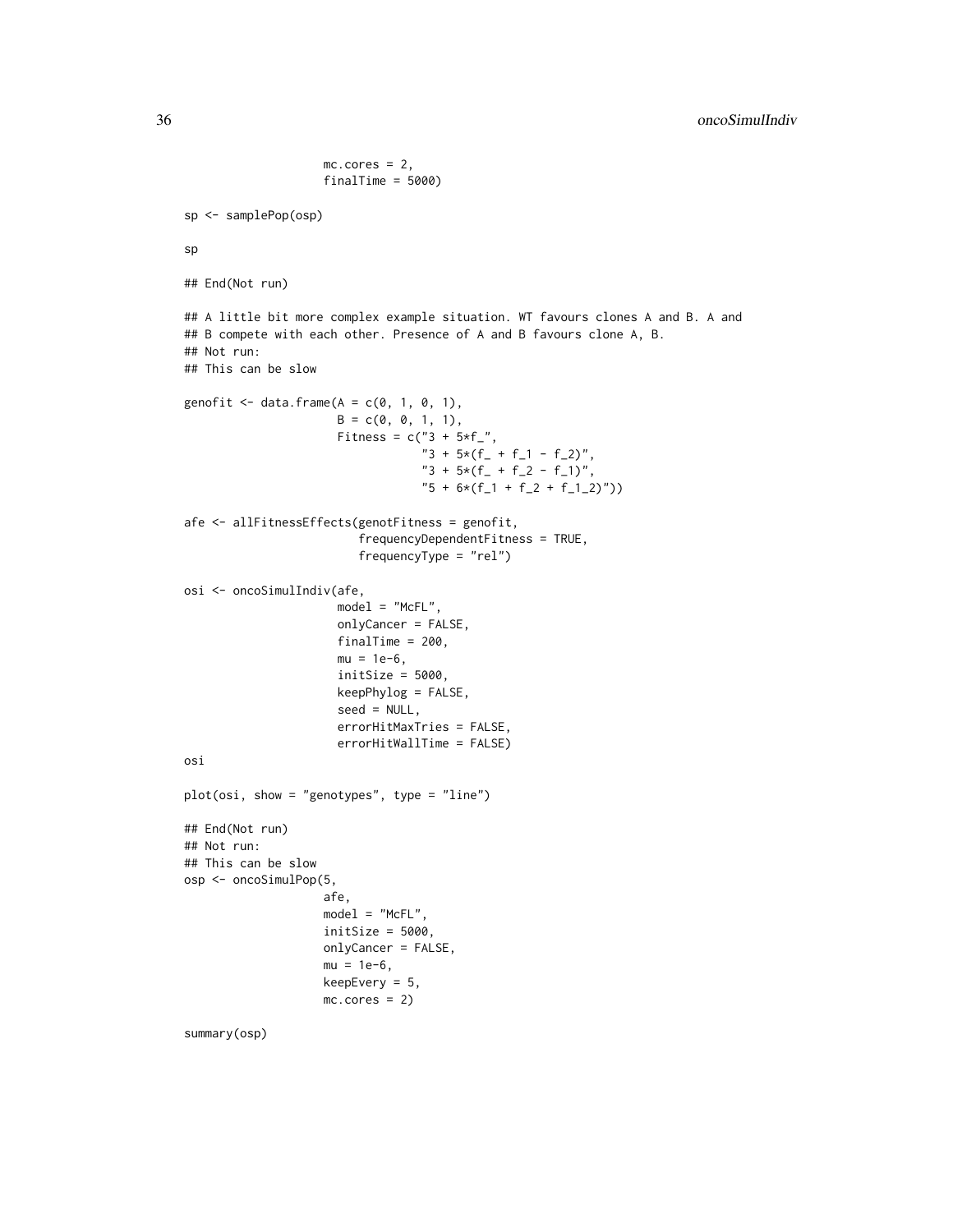```
sp <- samplePop(osp)
sp
oss <- oncoSimulSample(5,
                       afe,
                       model = "McFL",
                       initSize = 5000,
                       mu = 1e-6,
                       finalTime = 5000,
                       verbosity = 0)
oss
## End(Not run)
## Reinitialize the RNG
set.seed(NULL)
```
OncoSimulWide2Long *Convert the* pops.by.time *component of an* oncosimul *object into "long" format.*

# Description

Convert the pops.by.time component from its "wide" format (with one column for time, and as many columns as clones/genotypes) into "long" format, so that it can be used with other functions, for instance for plots.

#### Usage

```
OncoSimulWide2Long(x)
```
#### Arguments

x An object of class oncosimul or oncosimul2.

# Value

A data frame with four columns: Time; Y, the number of cells (the population size); Drivers, a factor with the number of drivers of the given genotype; Genotype, the genotyp.

#### Author(s)

Ramon Diaz-Uriarte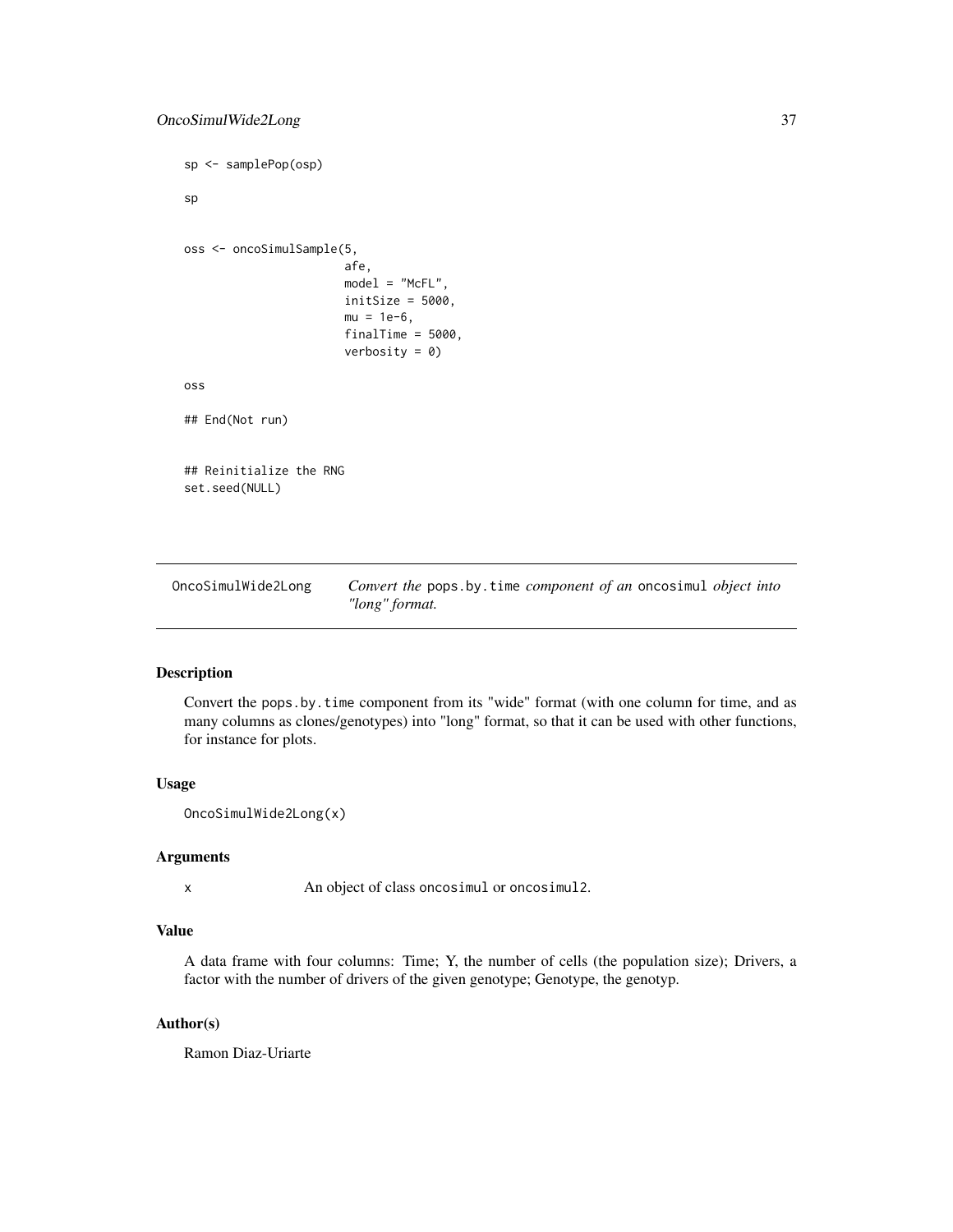# <span id="page-37-0"></span>See Also

[oncoSimulIndiv](#page-21-1)

# Examples

```
data(examplesFitnessEffects)
```

```
sm <- oncoSimulIndiv(examplesFitnessEffects$cbn1,
                       model = "McFL",mu = 5e-7,
                       detectionSize = 1e8,
                       detectionDrivers = 2,
                       sampleEvery = 0.025,
                       keepEvery = 5,
                       initSize = 2000,
                       onlyCancer = FALSE)
class(sm)
lsm <- OncoSimulWide2Long(sm)
head(lsm)
summary(lsm)
```
<span id="page-37-1"></span>plot.fitnessEffects *Plot fitnessEffects objects.*

# Description

Plot the restriction table/graph of restrictions, the epistasis, and the order effects in a fitnessEffects object. This is not a plot of the fitness landscape; for that, see [plotFitnessLandscape](#page-47-1).

# Usage

```
## S3 method for class 'fitnessEffects'
plot(x, type = "graphNEL", layout = NULL,expandModules = FALSE, autofit = FALSE,
scale_{char} = ifelse(type == "graphNEL", 1/10, 5),return_g = FALSE, lwdf = 1, ...
```
#### Arguments

| x.     | A fitnessEffects object, as produced by allFitnessEffects.                                                                                                                                                                                                                         |
|--------|------------------------------------------------------------------------------------------------------------------------------------------------------------------------------------------------------------------------------------------------------------------------------------|
| type   | Whether you want a "graphNEL" or an "igraph" graph.                                                                                                                                                                                                                                |
| lavout | For "igraph", the layout. For example, if you know you really have only a tree<br>you might want to use layout. reingold. tilford. Note that there is very<br>limited support for passing options, etc. In most cases, it is either the default or<br>the layout.reingold.tilford. |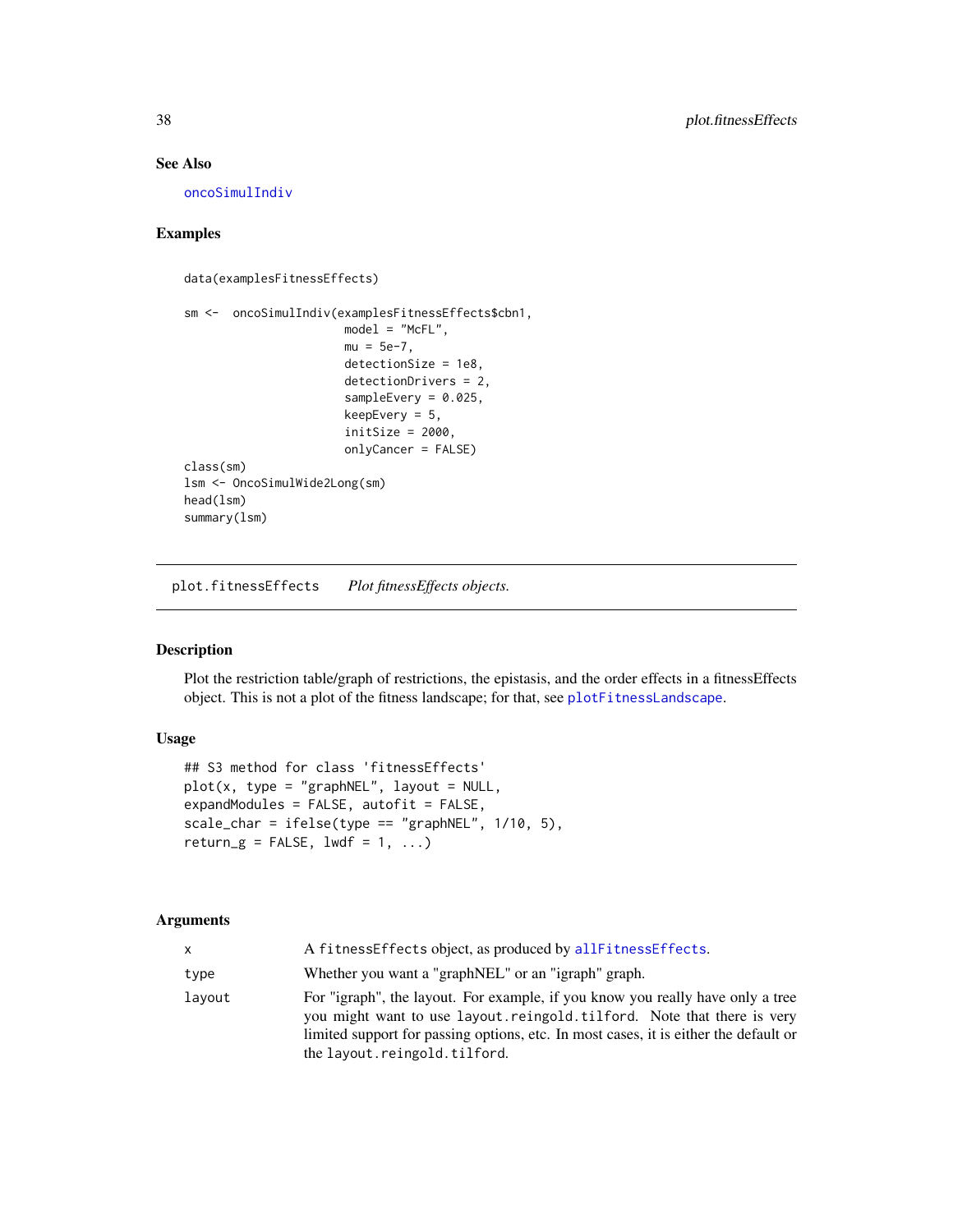<span id="page-38-0"></span>

| expandModules | If there are modules with multiple genes, if you set this to TRUE modules will<br>be replaced by their genes.                                                                                                   |
|---------------|-----------------------------------------------------------------------------------------------------------------------------------------------------------------------------------------------------------------|
| autofit       | If TRUE, we try to fit the edges to the labels. This is a very experimental feature,<br>likely to be not very robust.                                                                                           |
| scale_char    | If using autofit = TRUE, the scaling factor for the size of the rectangles as a<br>function of the number of characters. You have to play with this because the<br>best value can depend on a number of things. |
| return_g      | It TRUE, the graph object (graph NEL or igrap) is returned.                                                                                                                                                     |
| lwdf          | The multiplier factor for 1wd when using "graphNEL".                                                                                                                                                            |
| $\cdots$      | Other arguments passed to plot. Not used for now.                                                                                                                                                               |

# Value

A plot.

Order and epistatic relationships have orange edges. OR (semimonotone) relationships blue, and XOR red. All others have black edges (so AND and unique edges from root). Epistatic relationships, being symmetrical, have no arrows between nodes and have a dotted line type. Order relationships have an arrow from the earlier to the later event and have a different dotted line (lty 3).

If return\_g is TRUE, you are returned also the graph object (igraph or graphNEL) so that you can manipulate it further.

#### Note

The purpose of the plot is to get a quick idea of the relationships. Note that three-way (or higher order) epistatic relationships cannot be shown as such (we would show all possible pairs, but that is not quite the same thing). Likewise, there is no reasonable way to convey the pressence of a "-" in the epistatic relationship.

Genes without interactions are not shown.

#### Author(s)

Ramon Diaz-Uriarte

#### See Also

[allFitnessEffects](#page-2-1), [plotFitnessLandscape](#page-47-1)

#### Examples

```
cs \le data.frame(parent = c(rep("Root", 4), "a", "b", "d", "e", "c"),
                 child = c("a", "b", "d", "e", "c", "c", rep("g", 3)),s = 0.1,
                 sh = -0.9,
                 typeDep = "MN")
cbn1 <- allFitnessEffects(cs)
plot(cbn1, "igraph")
```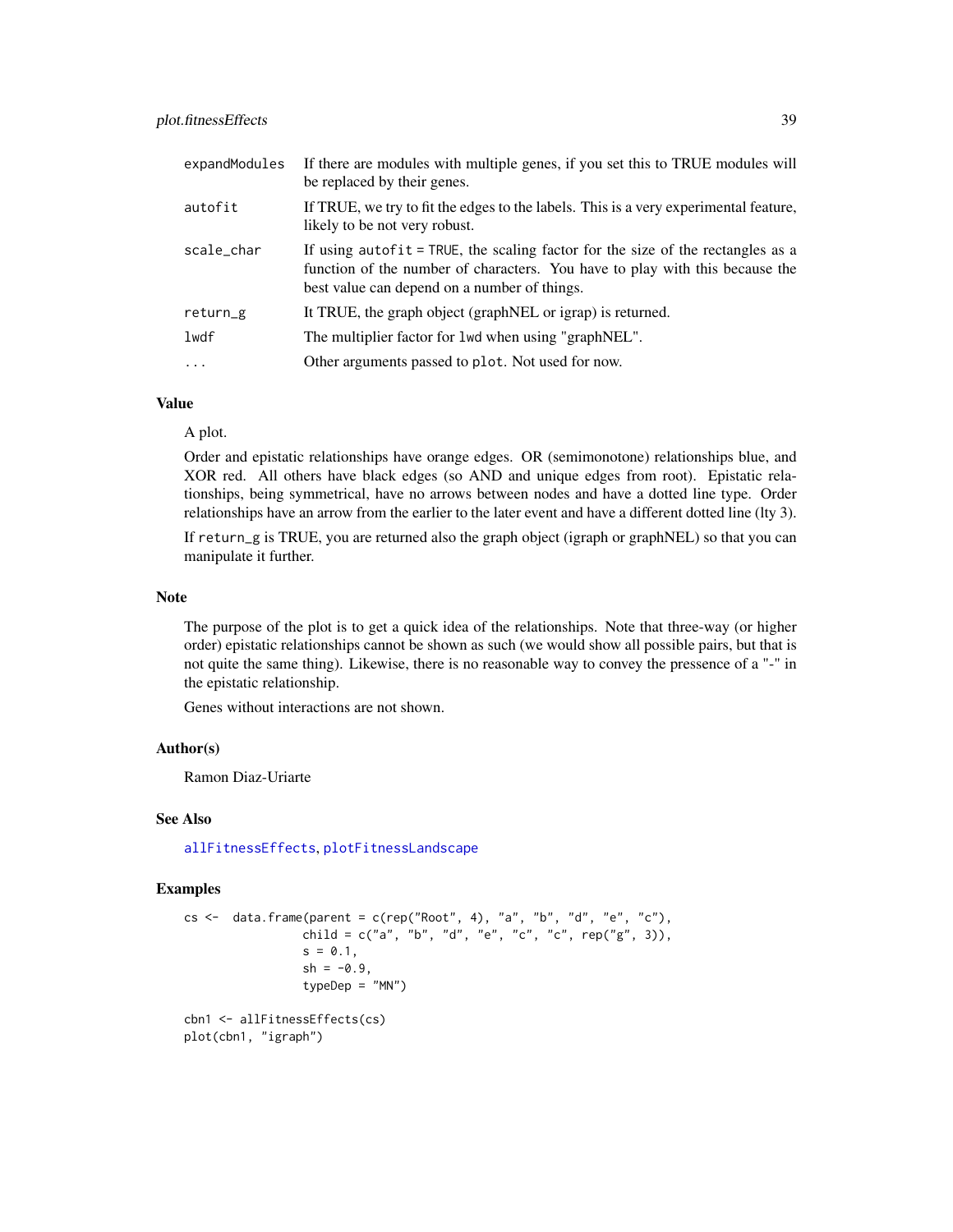```
library(igraph) ## to make layouts available
plot(cbn1, "igraph", layout = layout.reingold.tilford)
### A DAG with the three types of relationships
p3 \leq data.frame(parent = c(rep("Root", 4), "a", "b", "d", "e", "c", "f"),
                  child = c("a", "b", "d", "e", "c", "c", "f", "f", "g", "g"),s = c(0.01, 0.02, 0.03, 0.04, 0.1, 0.1, 0.2, 0.2, 0.3, 0.3),sh = c(rep(\emptyset, 4), c(-.9, -.9), c(-.95, -.95), c(-.99, -.99)),typeDep = c(rep("--", 4),"XMPN", "XMPN", "MN", "MN", "SM", "SM"))
fp3 <- allFitnessEffects(p3)
plot(fp3)
plot(fp3, "igraph", layout = layout.reingold.tilford)
## A more complex example, that includes a restriction table
## order effects, epistasis, genes without interactions, and moduels
p4 <- data.frame(parent = c(rep("Root", 4), "A", "B", "D", "E", "C", "F"),
                 child = c("A", "B", "D", "E", "C", "C", "F", "F", "G", "G"),
                 s = c(0.01, 0.02, 0.03, 0.04, 0.1, 0.1, 0.2, 0.2, 0.3, 0.3),sh = c(rep(\emptyset, 4), c(-.9, -.9), c(-.95, -.95), c(-.99, -.99)),typeDep = c(rep("--", 4),"XMPN", "XMPN", "MN", "MN", "SM", "SM"))
oe <- c("C > F" = -0.1, "H > I" = 0.12)
sm \leftarrow c("I:J" = -1)sv <- c("-K:M" = -.5, "K:-M" = -.5)
epist \leq c(sm, sv)
modules <- c("Root" = "Root", "A" = "a1",
             "B" = "b1, b2", "C" = "c1",
             "D'' = "d1, d2", "E" = "e1","F" = "f1, f2", "G" = "g1","H" = "h1, h2", "I" = "i1",
             "J" = "j1, j2", "K" = "k1, k2", "M" = "m1")
noint \leq rexp(5, 10)
names(noint) <- paste0("n", 1:5)
fea \le allFitnessEffects(rT = p4, epistasis = epist, orderEffects = oe,
                         noIntGenes = noint, geneToModule = modules)
plot(fea)
plot(fea, expandModules = TRUE)
```
plot(fea, type = "igraph")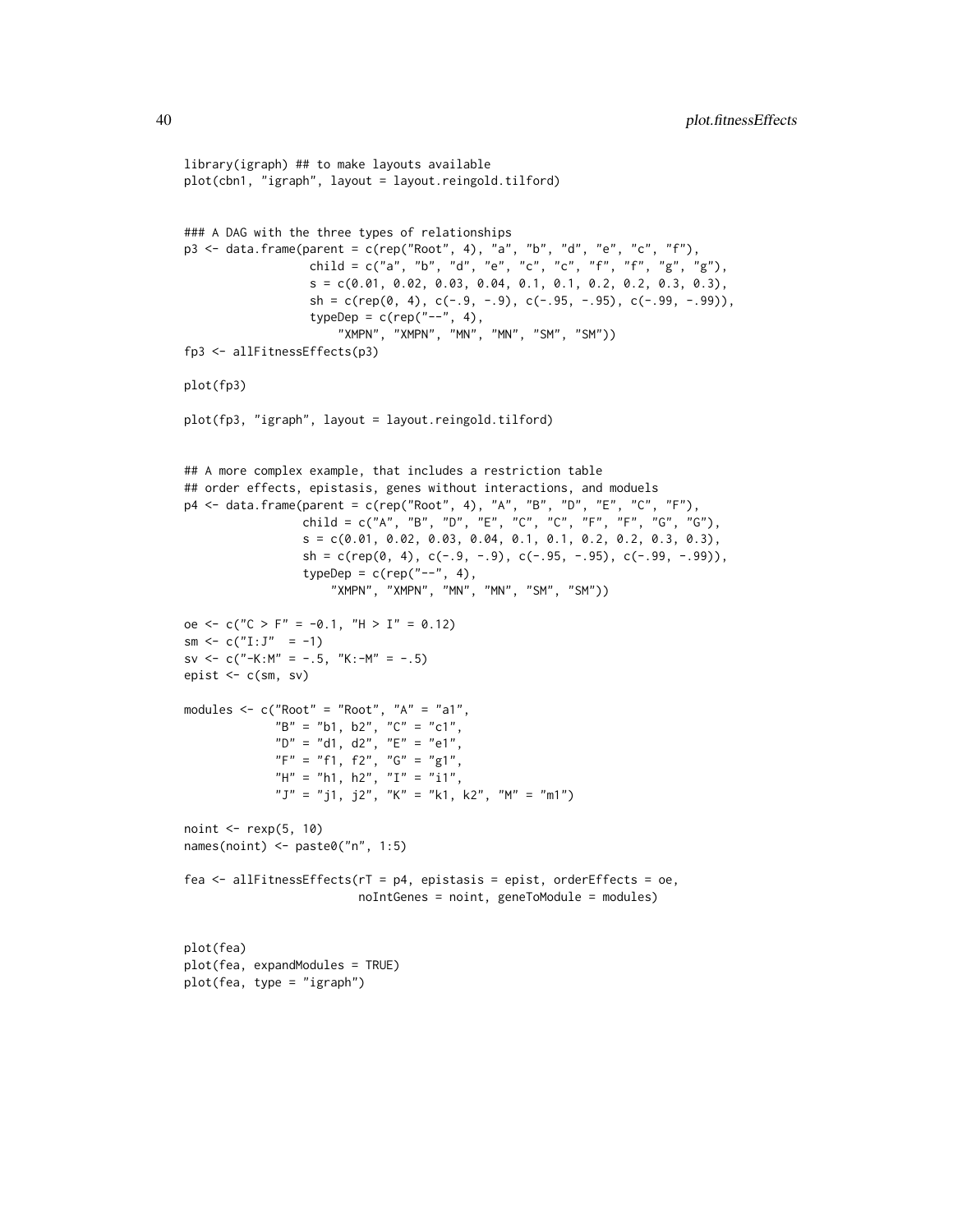<span id="page-40-1"></span><span id="page-40-0"></span>

#### Description

Plots data generated from the simulations, either for a single individual or for a population of individuals, with time units in the x axis and nubmer of cells in the y axis.

In "drivers" plots, by default, all clones with the same number of drivers are plotted using the same colour (but different line types), and clones with different number of drivers are plotted in different colours. Plots can alternatively display genotypes instead of drivers.

Plots available are line plots, stacked area, and stream plots.

### Usage

```
## S3 method for class 'oncosimul'
plot(x,
```

```
show = "drivers",
type = ifelse(show == "genotypes",
              "stacked", "line"),
col = "auto",log = ifelse(type == "line", "y", "");ltyClone = 2:6,
lwdClone = 0.9,
ltyDrivers = 1,
lwdDrivers = 3,
xlab = "Time units",
ylab = "Number of cells",
plotClones = TRUE,
plotDrivers = TRUE,
addtot = FALSE,
addtot1wd = 0.5,
ylim = NULL,
xlim = NULL,thinData = FALSE,
thinData.keep = 0.1,
thinData.min = 2,
plotDiversity = FALSE,
order.method = "as.is",
stream.center = TRUE,
stream.frac.rand = 0.01,
stream.spar = 0.2,
border = NULL,
lwdStackedStream = 1,
srange = c(0.4, 1),
vrange = c(0.8, 1),breakSortColors = "oe",
```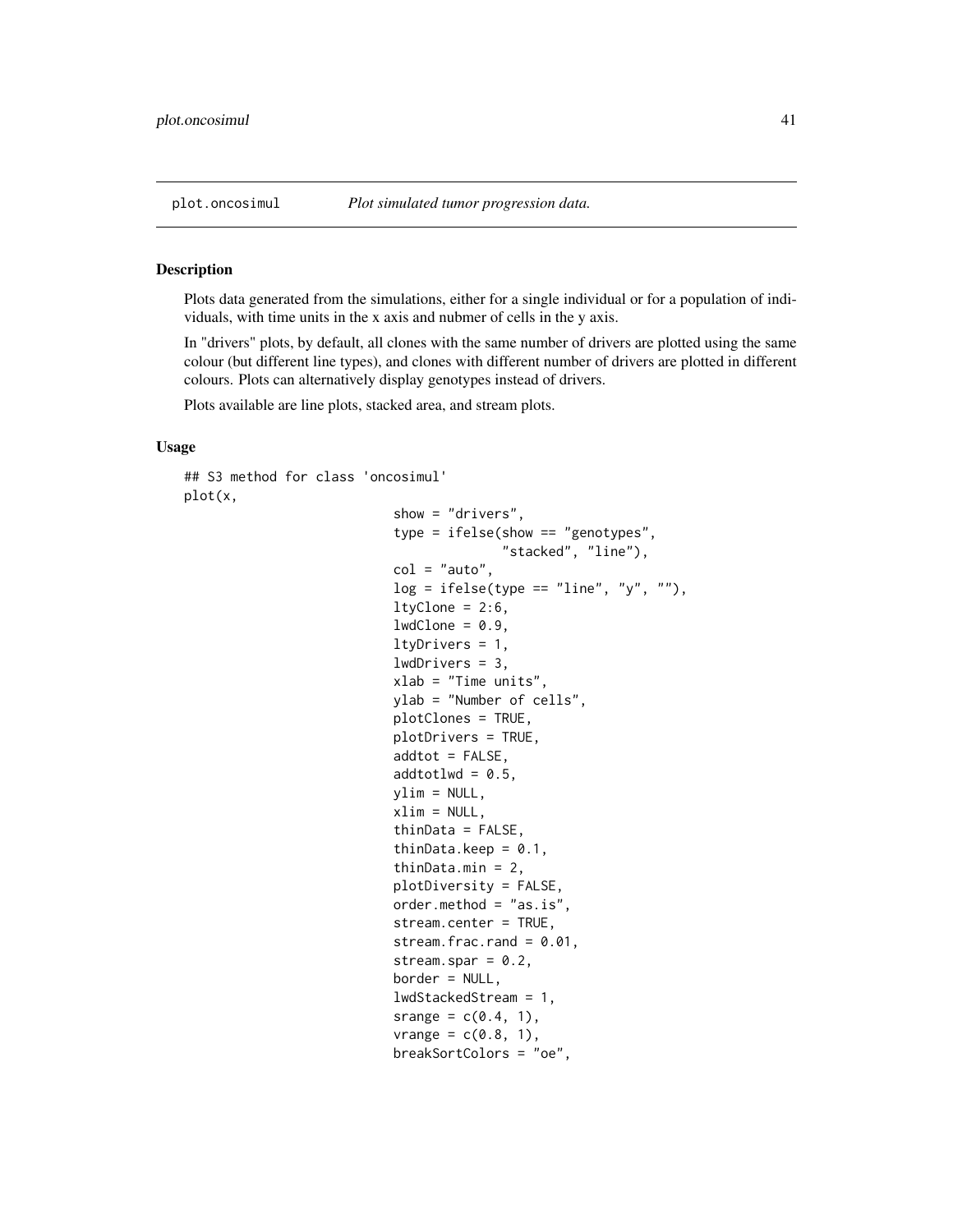```
legend.ncols = "auto", \dots)
```
<span id="page-41-0"></span>## S3 method for class 'oncosimulpop' plot(x,

```
ask = TRUE,show = "drivers",
type = ifelse(show == "genotypes",
              "stacked", "line"),
col = "auto",log = ifelse(type == "line", "y", ""),
ltyClone = 2:6,lwdClone = 0.9,ltyDrivers = 1,
lwdDrivers = 3,
xlab = "Time units",
ylab = "Number of cells",
plotClones = TRUE,
plotDrivers = TRUE,
addtot = FALSE,addtotlwd = 0.5,
ylim = NULL,
xlim = NULL,thinData = FALSE,
thinData.keep = 0.1,
thinData.min = 2,
plotDiversity = FALSE,
order.method = "as.is",
stream.center = TRUE,
stream.frac.rand = 0.01,
stream.spar = 0.2,
border = NULL,
lwdStackedStream = 1,
srange = c(0.4, 1),
vrange = c(0.8, 1),breakSortColors = "oe",
legend.ncols = "auto",
...)
```
# Arguments

| x    | An object of class oncosimul (for plot.oncosimul) or oncosimulpop (for<br>plot.oncosimulpop).                                                                                                                                                                                                                              |
|------|----------------------------------------------------------------------------------------------------------------------------------------------------------------------------------------------------------------------------------------------------------------------------------------------------------------------------|
| ask  | Same meaning as in par.                                                                                                                                                                                                                                                                                                    |
| show | One of "drivers" or "genotypes". If "drivers" the legend will reflect the number<br>of drivers. If "genotypes" you will be shown genotypes. You probably want<br>to limit "genotypes" to those cases where only a relatively small number of<br>genotypes exist (or the plot will be an unmanageable mess). The default is |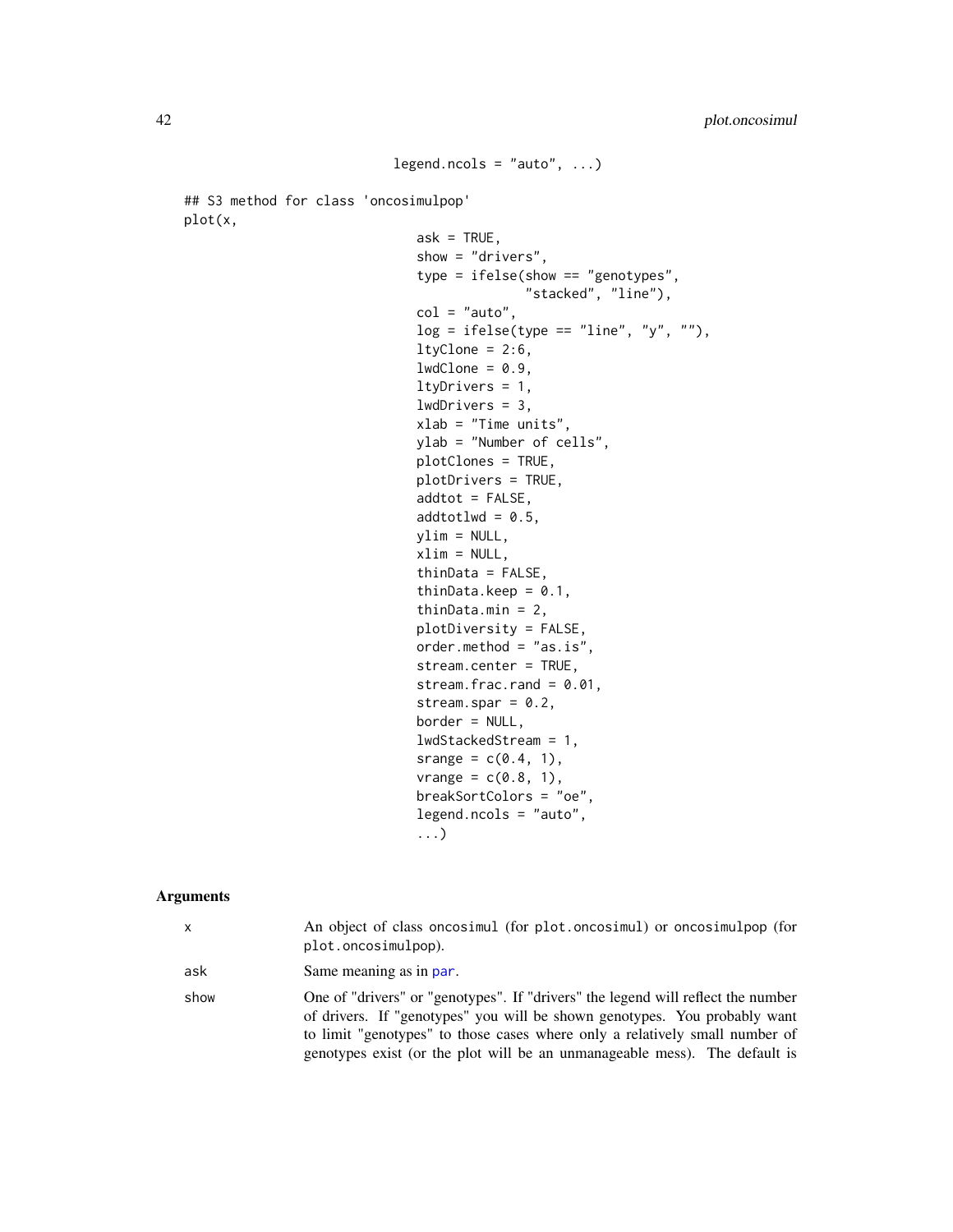<span id="page-42-0"></span>

|             | "drivers".                                                                                                                                                                                                                                                                                                                                                                                                                                                                                                                                                                                                                                                                                                                                                                                                                                                  |
|-------------|-------------------------------------------------------------------------------------------------------------------------------------------------------------------------------------------------------------------------------------------------------------------------------------------------------------------------------------------------------------------------------------------------------------------------------------------------------------------------------------------------------------------------------------------------------------------------------------------------------------------------------------------------------------------------------------------------------------------------------------------------------------------------------------------------------------------------------------------------------------|
| type        | One of "line", "stacked", "stream".                                                                                                                                                                                                                                                                                                                                                                                                                                                                                                                                                                                                                                                                                                                                                                                                                         |
|             | If "line", you are shown lines for each genotype or clone. This means that to get<br>an idea of the total population size you need to use plotDrivers = TRUE with<br>addtot = TRUE, or do the visual calculation in your head.                                                                                                                                                                                                                                                                                                                                                                                                                                                                                                                                                                                                                              |
|             | If "stacked" a stacked area plot. If "stream" a stream plot. Since these stack<br>areas, you immediately get the total population. But that also means you cannot<br>use log.                                                                                                                                                                                                                                                                                                                                                                                                                                                                                                                                                                                                                                                                               |
|             | The default is to use "line" for show = "drivers" and "stacked" for show =<br>"genotypes".                                                                                                                                                                                                                                                                                                                                                                                                                                                                                                                                                                                                                                                                                                                                                                  |
| col         | Colour of the lines/areas. For show = "drivers" each type of clone (where type<br>is defined by number of drivers) has a different color. For show = "genotypes"<br>color refers to genotypes. The vector is recycled as needed.                                                                                                                                                                                                                                                                                                                                                                                                                                                                                                                                                                                                                            |
|             | The default is "auto". If you have show == "genotypes" we start from the<br>"Dark2" palette from brewer. pal in the RColorBrewer package and extend the<br>palette via colorRampPalette. For show == "drivers" and type == "line"<br>we use a vector of eight colors (that are, then recycled as needed). If you use<br>"stacked" or "stream", however, instead of "line", then we generate colors via a<br>HSV specification that tries to: a) make it easy to differentiate between different<br>drivers (by not having like colors for adjacent numbers of drivers); b) make it<br>easy to have a "representative" driver color while using sligtly different colors<br>for different clones of a driver. See the code by doing OncoSimulR::: myhsvcols.<br>You can specify your own vector of colors, but it will be ignored with show ==<br>"drivers". |
| log         | See<br>log in plot. default. The default is to have "y" for type == "line", and that<br>will make the y axis logarithmic. Stacked and stream area plots do not allow for<br>logarithmic y axis (since those depend on the additivity of areas but $log(a + b)$ )<br>$!=$ $log(a) + log(b)$ ).                                                                                                                                                                                                                                                                                                                                                                                                                                                                                                                                                               |
| ltyClone    | Line type for each clone. Recycled as needed. You probably do not want to use<br>lty=1 for any clone, to differentiate from the clone type, unless you change the<br>setting for ltyDrivers.                                                                                                                                                                                                                                                                                                                                                                                                                                                                                                                                                                                                                                                                |
| lwdClone    | Line width for clones.                                                                                                                                                                                                                                                                                                                                                                                                                                                                                                                                                                                                                                                                                                                                                                                                                                      |
| ltyDrivers  | Line type for the driver type.                                                                                                                                                                                                                                                                                                                                                                                                                                                                                                                                                                                                                                                                                                                                                                                                                              |
| lwdDrivers  | Line width for the driver type.                                                                                                                                                                                                                                                                                                                                                                                                                                                                                                                                                                                                                                                                                                                                                                                                                             |
| xlab        | Same as xlab in plot. default.                                                                                                                                                                                                                                                                                                                                                                                                                                                                                                                                                                                                                                                                                                                                                                                                                              |
| ylab        | Same as ylab in plot. default.                                                                                                                                                                                                                                                                                                                                                                                                                                                                                                                                                                                                                                                                                                                                                                                                                              |
| plotClones  | Should clones be plotted?                                                                                                                                                                                                                                                                                                                                                                                                                                                                                                                                                                                                                                                                                                                                                                                                                                   |
| plotDrivers | Should clone types (which are defined by number of drivers), be plotted? (Only<br>applies when using show = "drivers").                                                                                                                                                                                                                                                                                                                                                                                                                                                                                                                                                                                                                                                                                                                                     |
| addtot      | If TRUE, add a line with the total populatino size.                                                                                                                                                                                                                                                                                                                                                                                                                                                                                                                                                                                                                                                                                                                                                                                                         |
| addtotlwd   | Line width for total population size.                                                                                                                                                                                                                                                                                                                                                                                                                                                                                                                                                                                                                                                                                                                                                                                                                       |
| ylim        | If non NULL, limits of the y axis. Same as in plot.default. If NULL, the<br>limits are calculated automatically.                                                                                                                                                                                                                                                                                                                                                                                                                                                                                                                                                                                                                                                                                                                                            |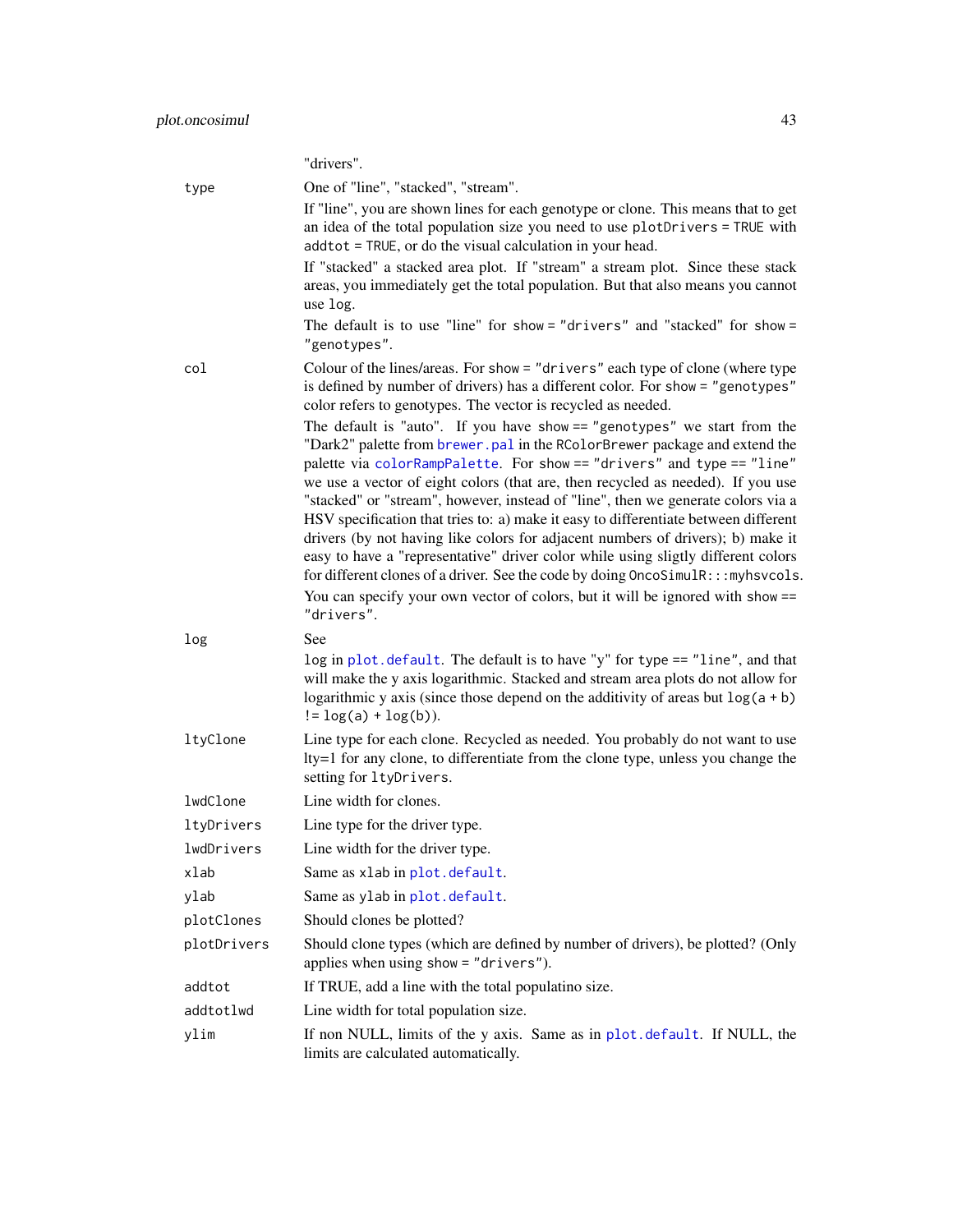<span id="page-43-0"></span>

| xlim             | If non NULL, limits of the x axis. Same as in plot.default. If NULL, the<br>limits are calculated automatically. Using a non-NULL range smaller than the                                                                                                                                                                                                                            |
|------------------|-------------------------------------------------------------------------------------------------------------------------------------------------------------------------------------------------------------------------------------------------------------------------------------------------------------------------------------------------------------------------------------|
|                  | range of observed values of time can also lead to speed ups of large figures (since<br>we trim the data).                                                                                                                                                                                                                                                                           |
| thinData         | If TRUE, the data plotted is a subset of the original data. The original data are<br>"thinned" in such a way that the origin of each clone is not among the non-shown<br>data (i.e., so that we can see when each clone/driver originates).<br>Thinning is done to reduce the plot size and to speed up plotting.                                                                   |
|                  | Note that thinning is carried out before dealing with the plot axis, so the actual<br>number of points to be plotted could be a lot less (if you reduce the x-axis con-<br>siderably) than those returned from the thinning. (In extreme cases this could<br>lead to crashes when trying to use stream plots if, say, you end up plotting only<br>three values).                    |
| thinData.keep    | The fraction of the data to keep (actually, a lower bound on the fraction of data<br>to keep).                                                                                                                                                                                                                                                                                      |
| thinData.min     | Any time point for which a clone has a population size $>$ thinData.min will be<br>kept (i.e., will not be removed from) in the data.                                                                                                                                                                                                                                               |
| plotDiversity    | If TRUE, we also show, on top of the main figure, Shannon's diversity index<br>(and we consider as distinct those genotypes with different order of mutations<br>when order matters).                                                                                                                                                                                               |
|                  | If you set this to true, using $par(mfrow = c(2, 2))$ and similar will not work<br>(since we use $par(fig =$ )) to display the diversity as the top plot).                                                                                                                                                                                                                          |
| order.method     | For stacked and stream plots. c("as.is", "max", "first"). "as.is": plot in<br>order of y column; "max": plot in order of when each y series reaches maximum<br>value. "first": plot in order of when each y series first value $> 0$ .                                                                                                                                              |
| stream.center    | For stream plots. If TRUE, the stacked polygons will be centered so that the<br>middle, i.e. baseline ("g0"), of the stream is approximately equal to zero. Cen-<br>tering is done before the addition of random wiggle to the baseline.                                                                                                                                            |
| stream.frac.rand |                                                                                                                                                                                                                                                                                                                                                                                     |
|                  | For stream plots. Fraction of the overall data "stream" range used to define the<br>range of random wiggle (uniform distribution) to be added to the baseline 'g0'.                                                                                                                                                                                                                 |
| stream.spar      | Setting for smooth.spline function to make a smoothed version of baseline "g0".                                                                                                                                                                                                                                                                                                     |
| border           | For stacked and stream plots. Border colors for polygons corresponding to y<br>columns (will recycle) (see polygon for details).                                                                                                                                                                                                                                                    |
| lwdStackedStream |                                                                                                                                                                                                                                                                                                                                                                                     |
|                  | border line width for polygons corresponding to y columns (will recycle).                                                                                                                                                                                                                                                                                                           |
| srange           | Range of values of s in the HSV specification of colors (see col for details. Only<br>applies when using "stacked" or "stream" plots and col == "auto".)                                                                                                                                                                                                                            |
| vrange           | Range of values of v in the HSV specification of colors (see col for details. Only<br>applies when using "stacked" or "stream" plots and $col == "auto".)$                                                                                                                                                                                                                          |
| breakSortColors  |                                                                                                                                                                                                                                                                                                                                                                                     |
|                  | How to try to minimize that similar colors be used for contiguous or nearby<br>driver categories. The default is "oe" which resorts them in alternating way. The<br>other two options are "distave", where we alternate after folding from the mean<br>and "random" where the colors are randomly sorted. Only applies when using<br>"stacked" or "stream" plots and col == "auto". |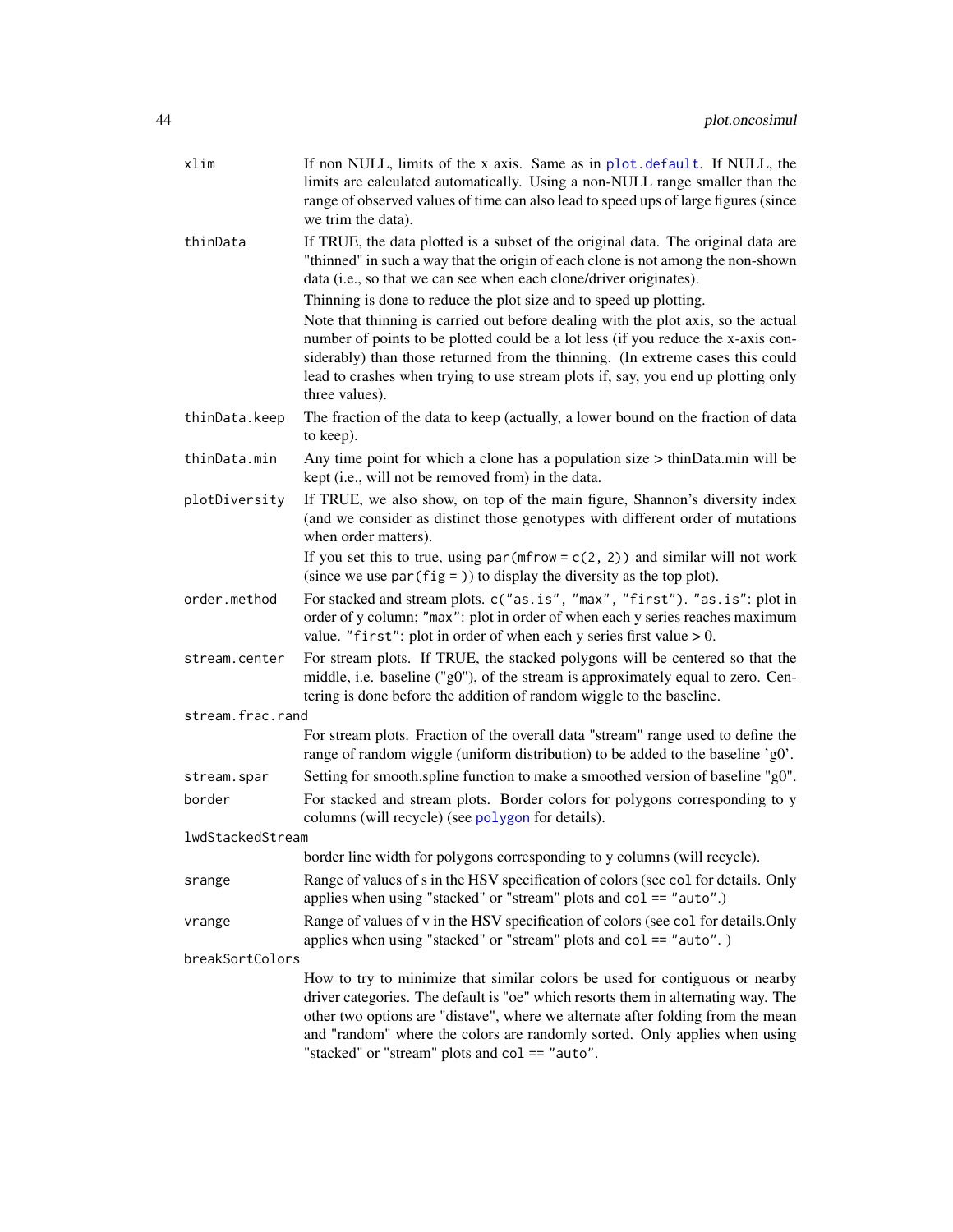# <span id="page-44-0"></span>plot.oncosimul 45

| legend.ncols            | The number of columns of the legend. If "auto" (the default), will have one |
|-------------------------|-----------------------------------------------------------------------------|
|                         | column for six or less entries, and two for more than six.                  |
| $\cdot$ $\cdot$ $\cdot$ | Other arguments passed to plots. For instance, main.                        |

#### Author(s)

Ramon Diaz-Uriarte. Marc Taylor for stacked and stream plots.

#### See Also

[oncoSimulIndiv](#page-21-1)

# Examples

```
## Show individual genotypes and drivers for an
## epistasis case with at most eight genotypes
set.seed(1)
sa < -0.1sb < -0.2sab < -0.25sac <-0.1sbc \leq -0.25sv2 <- allFitnessEffects(epistasis = c("-A : B" = sb,"A : -B" = sa,"A : C" = sac,"A:B" = sab,"-A:B:C" = sbc),
                         geneToModule = c(
                             "Root" = "Root",
                             "A" = "a1, a2","B" = "b",C'' = C''(C'')evalAllGenotypes(sv2, order = FALSE, addwt = TRUE)e1 <- oncoSimulIndiv(sv2, model = "McFL",
                     mu = 5e-6.
                     sampleEvery = 0.02,
                     keepEvery = 1,
                     initSize = 2000,finalTime = 2000,
                     seed = NULL,
                     onlyCancer = FALSE)
## Drivers and clones
plot(e1, show = "drivers")
## Stack
plot(e1, type = "stacked")
## Make genotypes explicit
plot(e1, show = "genotypes")
```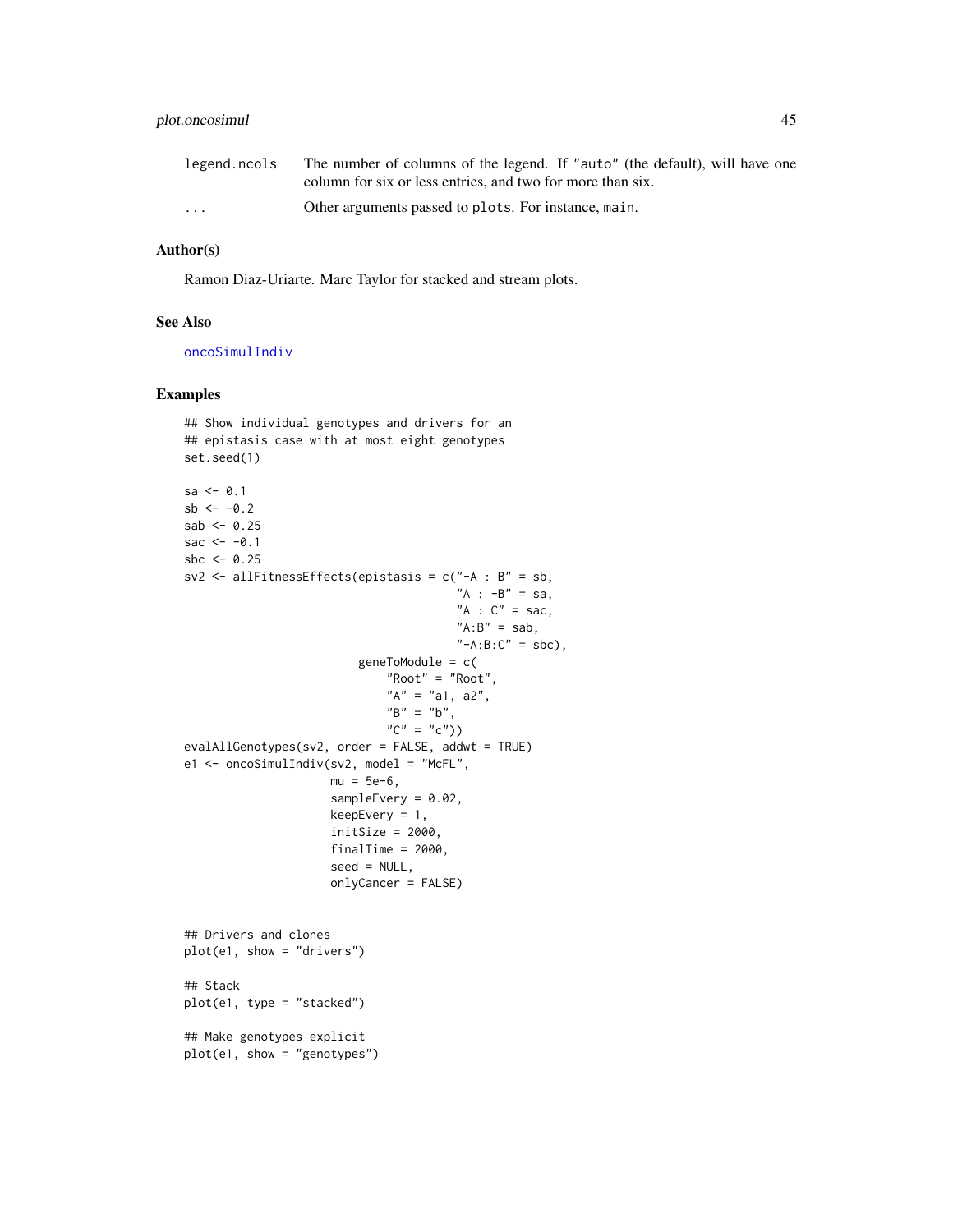```
## Oh, but I want other colors
plot(e1, show = "genotypes", col = rainbow(8))
## and actually I want a line plot
plot(e1, show = "genotypes", type = "line")
```
<span id="page-45-1"></span>plotClonePhylog *Plot a parent-child relationship of the clones.*

# Description

Plot a parent-child relationship of the clones, controlling which clones are displayed, and whether to shown number of times of appearance, and time of first appearance of a clone.

#### Usage

```
plotChonePhylog(x, N = 1, t = "last", timeEvents = FALSE,keepEvents = FALSE, fixOverlap = TRUE,
                 returnGraph = FALSE, ...)
```
# Arguments

| $\mathsf{x}$ | The output from a simulation, as obtained from oncoSimulIndiv, oncoSimulPop,<br>or oncoSimulSample (see oncoSimulIndiv). This must be from v.2 and for-<br>ward (no phylogenetic information is stored for earlier objects).                                                                                                       |
|--------------|------------------------------------------------------------------------------------------------------------------------------------------------------------------------------------------------------------------------------------------------------------------------------------------------------------------------------------|
| N            | Show in the plot all clones that have a population size of at least N at time time<br>and the parents of those clones (parents are shown regardless of population size<br>-i.e., you can see extinct parents). If you want to show everything that ever<br>appeared, set $N = 0$ .                                                 |
| t            | The time at which N should be satisfied. This can either be the string "last",<br>meaning the last time of the simulation, or a range of two values. In the sec-<br>ond case, all clones with population size of at least N in at least one time point<br>between time[1] and time[2] will be shown (togheter with their parents). |
| timeEvents   | If TRUE, the vertical position of the nodes in the plot will be proportional to<br>their time of first appearance.                                                                                                                                                                                                                 |
| keepEvents   | If TRUE, the graph will show all the birth events. Thus, the number of arrows<br>shows the number of times a clone give rise to another. For large graphs with<br>many events, this slows the graph considerably.                                                                                                                  |
| fix0verlap   | When using time Events = TRUE nodes can overlap (as we modify their vertical<br>location after igraph has done the initial layout). This attempts to fix that prob-<br>lem by randomly relocating, along the $X$ axis, the nodes that have the same $X$<br>value.                                                                  |
| returnGraph  | If TRUE, the igraph object is returned. You can use this to plot the object how-<br>ever you want or obtain the adjacency matrix.                                                                                                                                                                                                  |
| $\ddotsc$    | Additional arguments. Currently not used                                                                                                                                                                                                                                                                                           |

<span id="page-45-0"></span>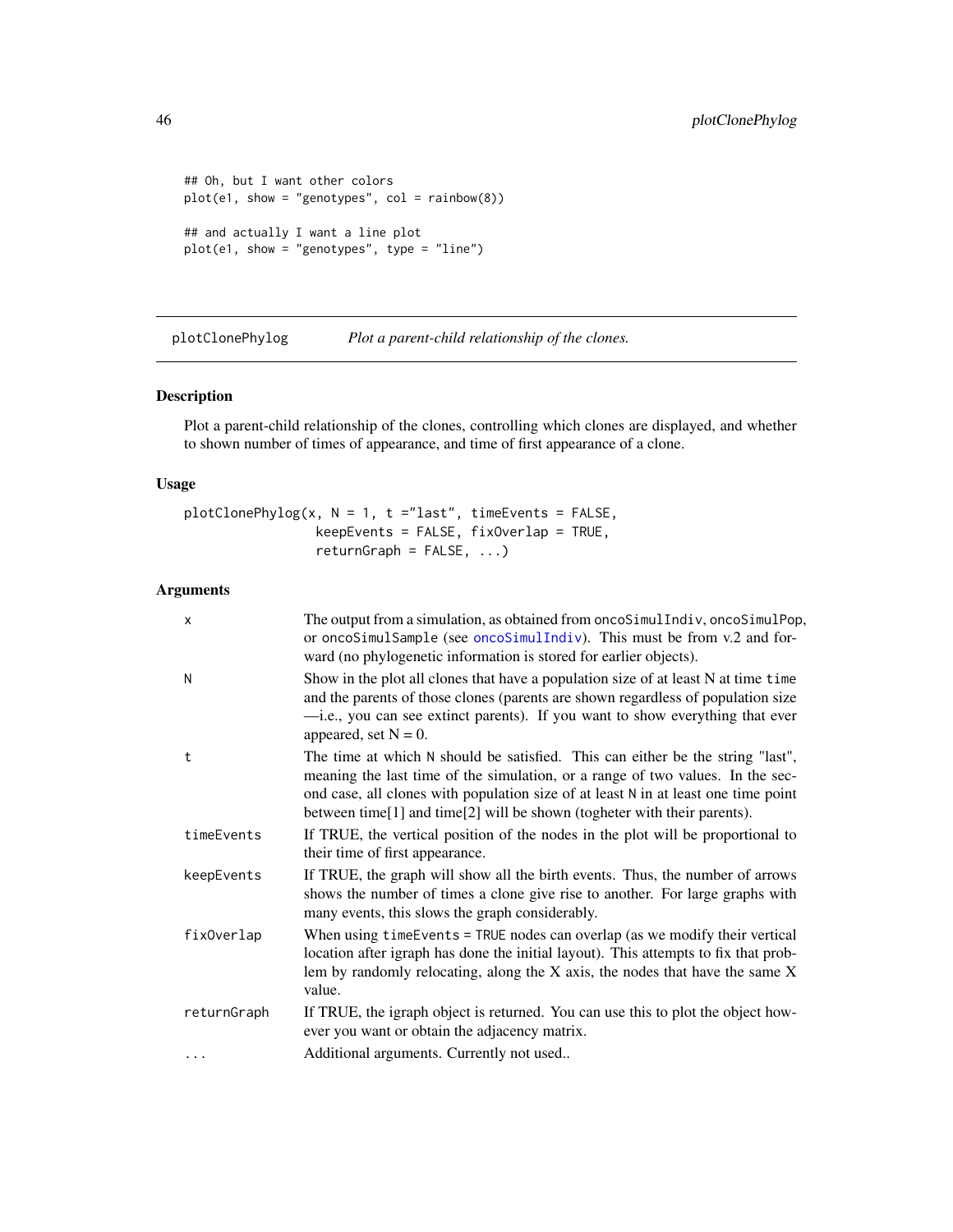# <span id="page-46-0"></span>Value

A plot is produced. If returnGraph the igraph object is returned.

#### Note

These are not, technically, proper phylogenetic trees and we use "phylogeny" here in an abuse of terminology. The plots we use, where we show parent child relationships are arguably more helpful in this context. But you could draw proper phylogenies with the information provided.

If you want to obtain the adjacency matrix, this is trivial: just set returnGraph = TRUE and use [get.adjacency](#page-0-0). See an example below.

#### Author(s)

Ramon Diaz-Uriarte

#### See Also

[oncoSimulIndiv](#page-21-1)

# Examples

```
data(examplesFitnessEffects)
tmp <- oncoSimulIndiv(examplesFitnessEffects[["o3"]],
                      model = "McFL",
                       mu = 5e-5,
                      detectionSize = 1e8,
                      detectionDrivers = 3,
                       sampleEvery = 0.025,
                       max.num.tries = 10,
                       keepEvery = 5,
                       initsize = 2000,
                       finalTime = 3000,
                       onlyCancer = FALSE,
                       keepPhylog = TRUE)
## Show only those with N > 10 at end
plotClonePhylog(tmp, N = 10)
## Show only those with N > 1 between times 5 and 1000
plotChonePhylog(tmp, N = 1, t = c(5, 1000))## Show everything, even if teminal nodes are extinct
plotClonePhylog(tmp, N = 0)
## Show time when first appeared
plotClonePhylog(tmp, N = 10, timeEvents = TRUE)
## Not run:
## Show each event
## This can take a few seconds
```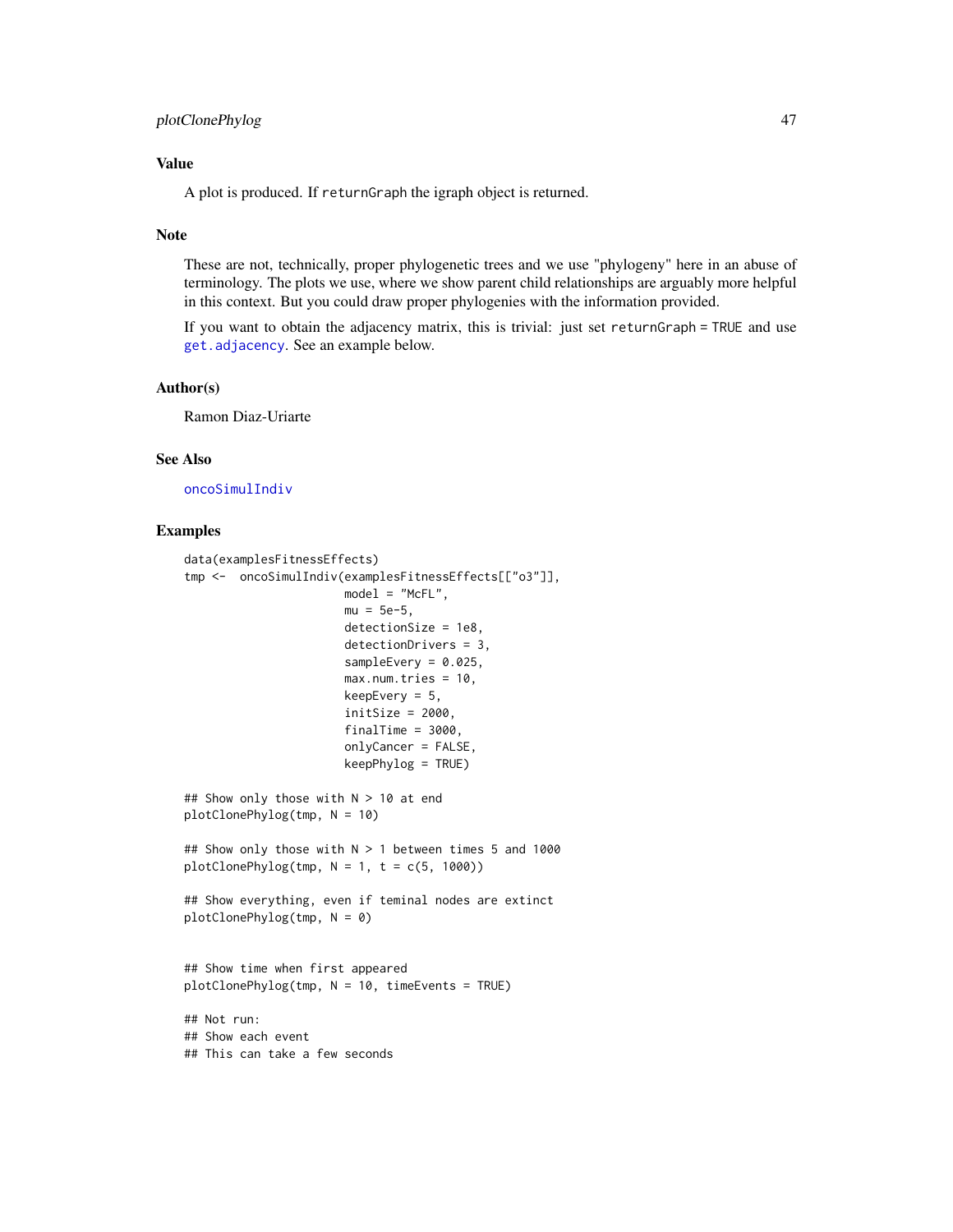```
plotClonePhylog(tmp, N = 10, keepEvents = TRUE)
## End(Not run)
## Adjacency matrix
require(igraph)
get.adjacency(plotClonePhylog(tmp, N = 10, returnGraph = TRUE))
```
<span id="page-47-1"></span>plotFitnessLandscape *Plot a fitness landscape.*

#### <span id="page-47-2"></span>Description

Show a plot of a fitness landscape. The plot is modeled after (actually, mostly a blatant copy of) that of MAGELLAN, <http://wwwabi.snv.jussieu.fr/public/Magellan/>.

Note: this is not a plot of the fitnessEffects object; for that, see plot. fitnessEffects.

# Usage

```
plotFitnessLandscape(x, show_labels = TRUE,
                     col = c("green 4", "red", "yellow"),lty = c(1, 2, 3),use_ggrepel = FALSE,
                     log = FALSE, max_num_genotypes = 2000,
                     only_accessible = FALSE,
                     accessible_th = 0,
                     ...)
## S3 method for class 'genotype_fitness_matrix'
plot(x, show_labels = TRUE,col = c("green4", "red", "yellow"),
                                   lty = c(1, 2, 3),use_ggrepel = FALSE,
                                   log = FALSE, max_num_genotypes = 2000,
                                   only_accessible = FALSE,
                                   accessible_th = 0,
                                    ...)
## S3 method for class 'evalAllGenotypes'
plot(x, show_labels = TRUE,
                                   col = c("green 4", "red", "yellow"),
                                   lty = c(1, 2, 3),use_ggrepel = FALSE,
                                   log = FALSE, max_num_genotypes = 2000,
                                   only_accessible = FALSE,
                                   accessible_th = 0,
```
<span id="page-47-0"></span>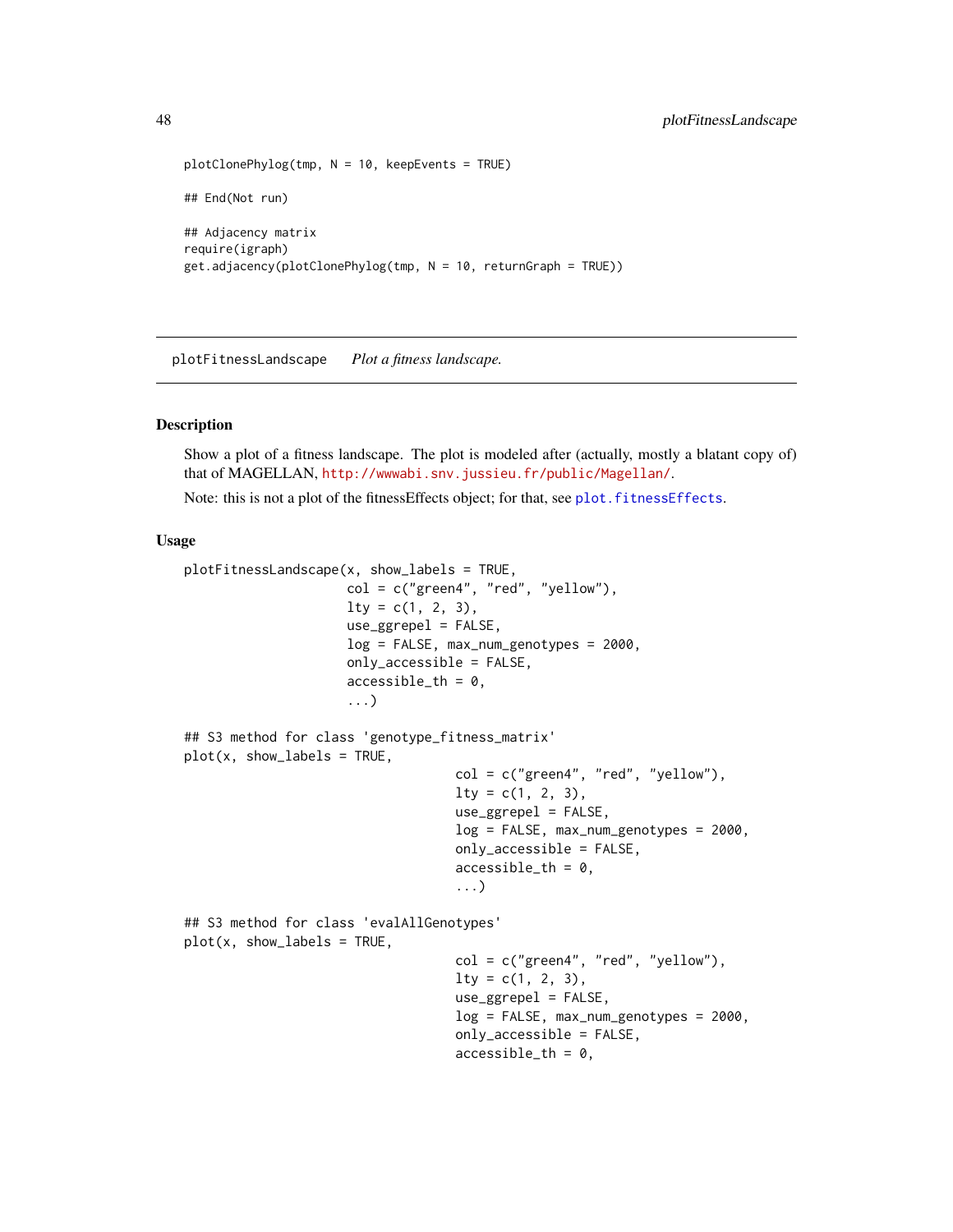```
## S3 method for class 'evalAllGenotypesMut'
plot(x, show_labels = TRUE,
                                  col = c("green4", "red", "yellow"),
                                   lty = c(1, 2, 3),use_ggrepel = FALSE,
                                   log = FALSE, max_num_genotypes = 2000,
                                   only_accessible = FALSE,
                                   accessible_th = 0,...)
```
# Arguments

| х                 | One of the following:                                                                                                                                                                                                                                                                                                                                                                          |
|-------------------|------------------------------------------------------------------------------------------------------------------------------------------------------------------------------------------------------------------------------------------------------------------------------------------------------------------------------------------------------------------------------------------------|
|                   | • A matrix (or data frame) with $g + 1$ columns. Each of the first g columns<br>contains a 1 or a 0 indicating that the gene of that column is mutated or not.<br>Column $g+1$ contains the fitness values. This is, for instance, the output<br>you will get from rfitness.                                                                                                                   |
|                   | • A two column data frame. The second column is fitness, and the first col-<br>umn are genotypes, given as a character vector. For instance, a row "A, B"<br>would mean the genotype with both A and B mutated.                                                                                                                                                                                |
|                   | • The output from a call to evalAllGenotypes. Make sure you use order =<br>FALSE in that call.                                                                                                                                                                                                                                                                                                 |
|                   | • The output from a call to evalAllGenotypesMut. Make sure you use<br>$order = FALSE.$                                                                                                                                                                                                                                                                                                         |
|                   | • The output from a call to allFitnessEffects.                                                                                                                                                                                                                                                                                                                                                 |
|                   | The first two are the same as the format for the genot Fitness component in<br>allFitnessEffects.                                                                                                                                                                                                                                                                                              |
| show_labels       | If TRUE, show the genotype labels.                                                                                                                                                                                                                                                                                                                                                             |
| col               | A three-element vector that gives the colors to use for increase, decreases and<br>no changes in fitness, respectively. The first two colours are also used for peaks<br>and sinks.                                                                                                                                                                                                            |
| $1$ ty            | A three-element vector that gives the line types to use for increase, decreases<br>and no changes in fitness, respectively.                                                                                                                                                                                                                                                                    |
| use_ggrepel       | If TRUE, use the ggrepel package to avoid overlap of labels.                                                                                                                                                                                                                                                                                                                                   |
| log               | Log-scale the y axis.                                                                                                                                                                                                                                                                                                                                                                          |
| max_num_genotypes |                                                                                                                                                                                                                                                                                                                                                                                                |
|                   | Maximum allowed number of genotypes. For some types of input, we make a<br>call to evalAllGenotypes, and use this as the maximum.                                                                                                                                                                                                                                                              |
| only_accessible   |                                                                                                                                                                                                                                                                                                                                                                                                |
|                   | If TRUE, show only accessible paths. A path is considered accesible if, at each<br>mutational step (i.e., with the addition of each mutation) fitness increases by<br>at least accessible_th. If you set only_accessible = TRUE, the number of<br>genotypes displayed can be much smaller than the number of existing genotypes<br>if many of those genotypes are not accessible via any path. |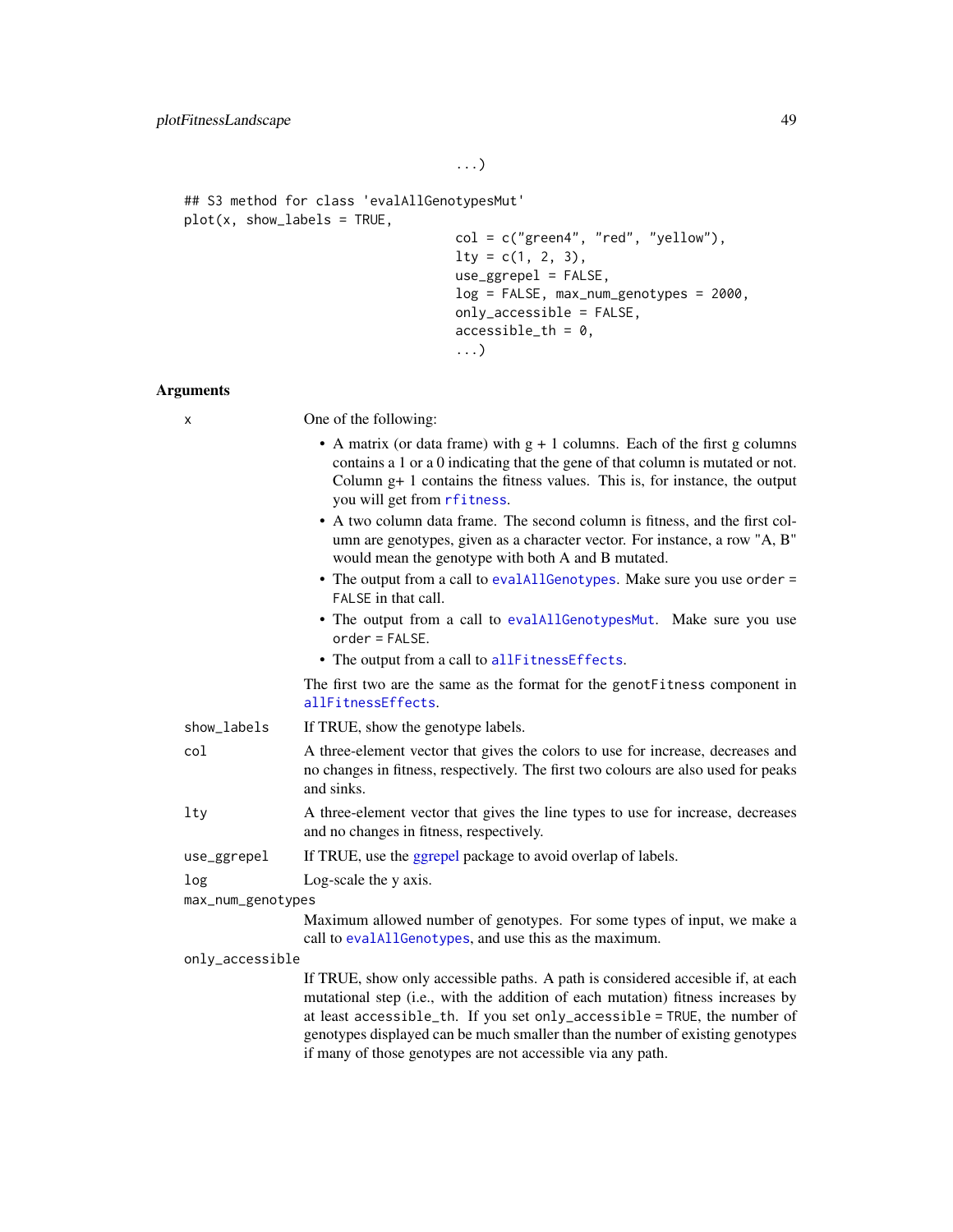|                         | accessible_th The threshold for the minimal change in fitness at each mutation step (i.e., be-<br>tween successive genotypes) to be used if only accessible = $TRUE$ . |
|-------------------------|------------------------------------------------------------------------------------------------------------------------------------------------------------------------|
| $\cdot$ $\cdot$ $\cdot$ | Other arguments passed to plot. Not used for now.                                                                                                                      |

# Value

A fitness landscape plot: a plot showing paths between genotypes and peaks and sinks (local maxima and minima).

#### Note

I have copied most of the ideas (and colors, and labels) of this plot from MAGELLAN ([http:](http://wwwabi.snv.jussieu.fr/public/Magellan/) [//wwwabi.snv.jussieu.fr/public/Magellan/](http://wwwabi.snv.jussieu.fr/public/Magellan/)) but MAGELLAN has other functionality that is not provided here such as epistasis stats for the landscape, and several visual manipulation options.

One feature of this function that is not available in MAGELLAN is showing genotype labels (i.e., annotated by gene names), which can be helpful if the different genotypes mean something to you.

In addition to the above differences, another difference between this plot and those of MAGELLAN is how sinks/peaks of more than one genotype are dealt with. This plot will show as sinks or peaks sets of one or more genotypes that are of identical fitness (and separated by a Haming distance of one). So a sink or a peak might actually be made of more than one genotype. In MAGELLAN, as far as I can tell, peaks and sinks are always made of a single isolated genotype.

Does this matter? In most realistic cases where not two genotypes can have exactly the same fittnes it does not. In some cases, though, it might matter. Are multi-genotype sinks/peaks really sinks/peaks? Arguably yes: suppose genotypes "AB" and "ABC" both have fitness 0, which is minimal among the fitness in the set of genotypes, and genotypes "A" and "ABCD" have fitness 0.1. To go from "A" to "ABCD", if you want to travel through "AB", you have to go through the valley of "AB" and "ABC"; once in "ABC" you can climb up to "ABCD"; and once in "AB" you can move to "ABC" since it has identical fitness to "AB". Mutatis mutandis for multi-genotype peaks. Ignoring the possibility of peaks/sinks made of more than one genotype actually makes code much simpler.

Sometimes not showing the any links that involve a decrease in fitness can help see non-accessible pathways (in strong selection, no multiple mutations, etc); do this by passing, for instance, an NA for the second element of col.

Finally, use common sense: for instance, if you pass a [allFitnessEffects](#page-2-1) that specifies for, say, the fitness of a total of 5000 genotypes you'll have to wait a while for the plot to finish.

### Author(s)

Ramon Diaz-Uriarte

#### References

MAGELLAN web site: <http://wwwabi.snv.jussieu.fr/public/Magellan/>

Brouillet, S. et al. (2015). MAGELLAN: a tool to explore small fitness landscapes. *bioRxiv*, 31583. <http://doi.org/10.1101/031583>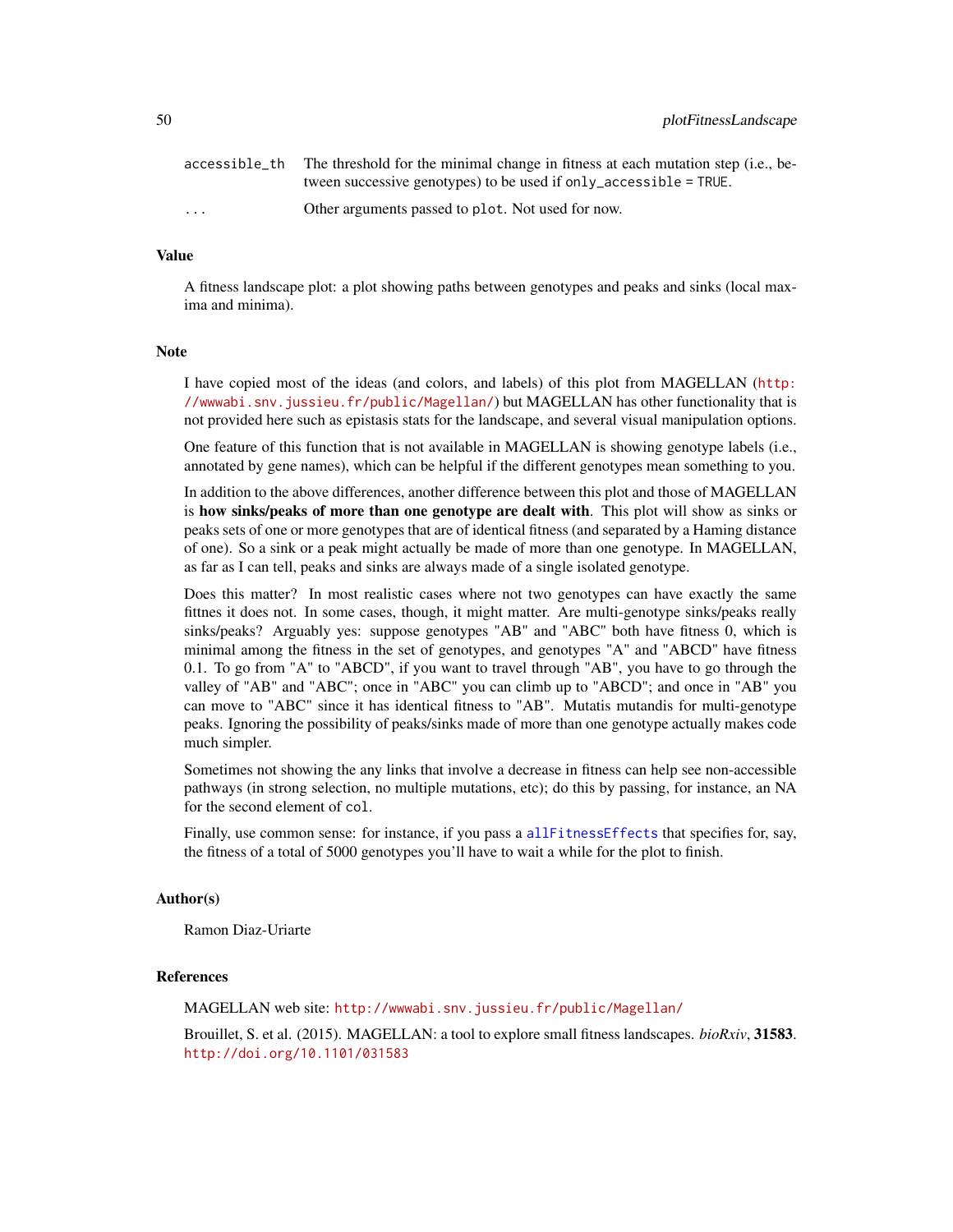#### <span id="page-50-0"></span>plotPoset 51

# See Also

[allFitnessEffects](#page-2-1), [evalAllGenotypes](#page-12-2), [allFitnessEffects](#page-2-1), [rfitness](#page-56-1), [plot.fitnessEffects](#page-37-1)

# Examples

```
## Generate random fitness for four genes-genotypes
## and plot landscape.
r1 \leftarrow rfitness(4)plot(r1)
## Specify fitness in a matrix, and plot it
m5 \le - \text{cbind}(A = c(0, 1, 0, 1), B = c(0, 0, 1, 1), F = c(1, 2, 3, 5.5))plotFitnessLandscape(m5)
## Specify fitness with allFitnessEffects, and plot it
fe \le allFitnessEffects(epistasis = c("a : b" = 0.3,
                                            "b : c" = 0.5),
                             noIntGenes = c("e" = 0.1))plot(evalAllGenotypes(fe, order = FALSE))
## same as
plotFitnessLandscape(evalAllGenotypes(fe, order = FALSE))
```
<span id="page-50-1"></span>plotPoset *Plot a poset.*

#### Description

Plot a poset. Optionally add a root and change names of nodes.

#### Usage

```
plotPost(x, names = NULL, addroot = FALSE, box = FALSE, ...)
```
# Arguments

x A poset. A matrix with two columns where, in each row, the first column is the ancestor and the second the descendant. Note that there might be multiple rows with the same ancestor, and multiple rows with the same descendant. See [poset](#page-54-1).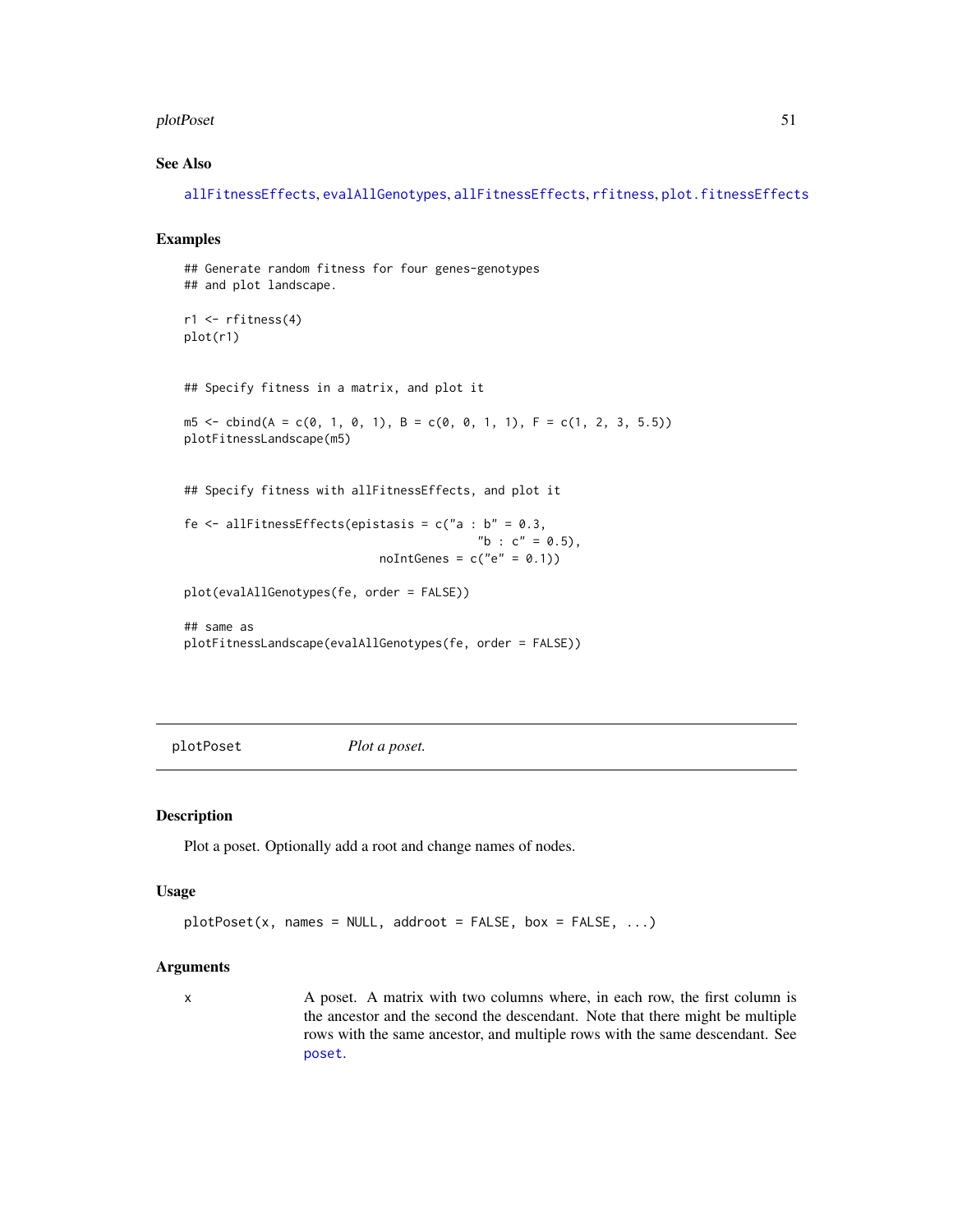<span id="page-51-0"></span>

| names    | If not NULL, a vector of names for the nodes, with the same length as the total<br>number of nodes in a poset (which need not be the same as the number of rows;<br>see poset). If addroot = TRUE, then $1 +$ the number of nodes in the poset. |
|----------|-------------------------------------------------------------------------------------------------------------------------------------------------------------------------------------------------------------------------------------------------|
|          |                                                                                                                                                                                                                                                 |
| addroot  | Add a "Root" node to the graph?                                                                                                                                                                                                                 |
| box      | Should the graph be placed inside a box?                                                                                                                                                                                                        |
| $\cdots$ | Additional arguments to plot (actually, plot.graphNEL in the Rgraphviz pack-                                                                                                                                                                    |
|          | age).                                                                                                                                                                                                                                           |

### Details

The poset is converted to a graphNEL object.

#### Value

A plot is produced.

#### Author(s)

Ramon Diaz-Uriarte

#### See Also

[examplePosets](#page-18-1), [poset](#page-54-1)

# Examples

```
data(examplePosets)
plotPoset(examplePosets[["p1101"]])
## If you will be using that poset a lot, maybe simpler if
poset701 <- examplePosets[["p701"]]
plotPoset(poset701, addroot = TRUE)
## Compare to Pancreatic cancer figure in Gerstung et al., 2011
plotPoset(poset701,
         names = c("KRAS", "SMAD4", "CDNK2A", "TP53",
                     "MLL3","PXDN", "TGFBR2"))
## If you want to show Root explicitly do
plotPoset(poset701, addroot = TRUE,
          names = c("Root", "KRAS", "SMAD4", "CDNK2A", "TP53",
                     "MLL3","PXDN", "TGFBR2"))
## Of course, names are in the order of nodes, so KRAS is for node 1,
## etc, but the order of entries in the poset does not matter:
poset701b <- poset701[nrow(poset701):1, ]
```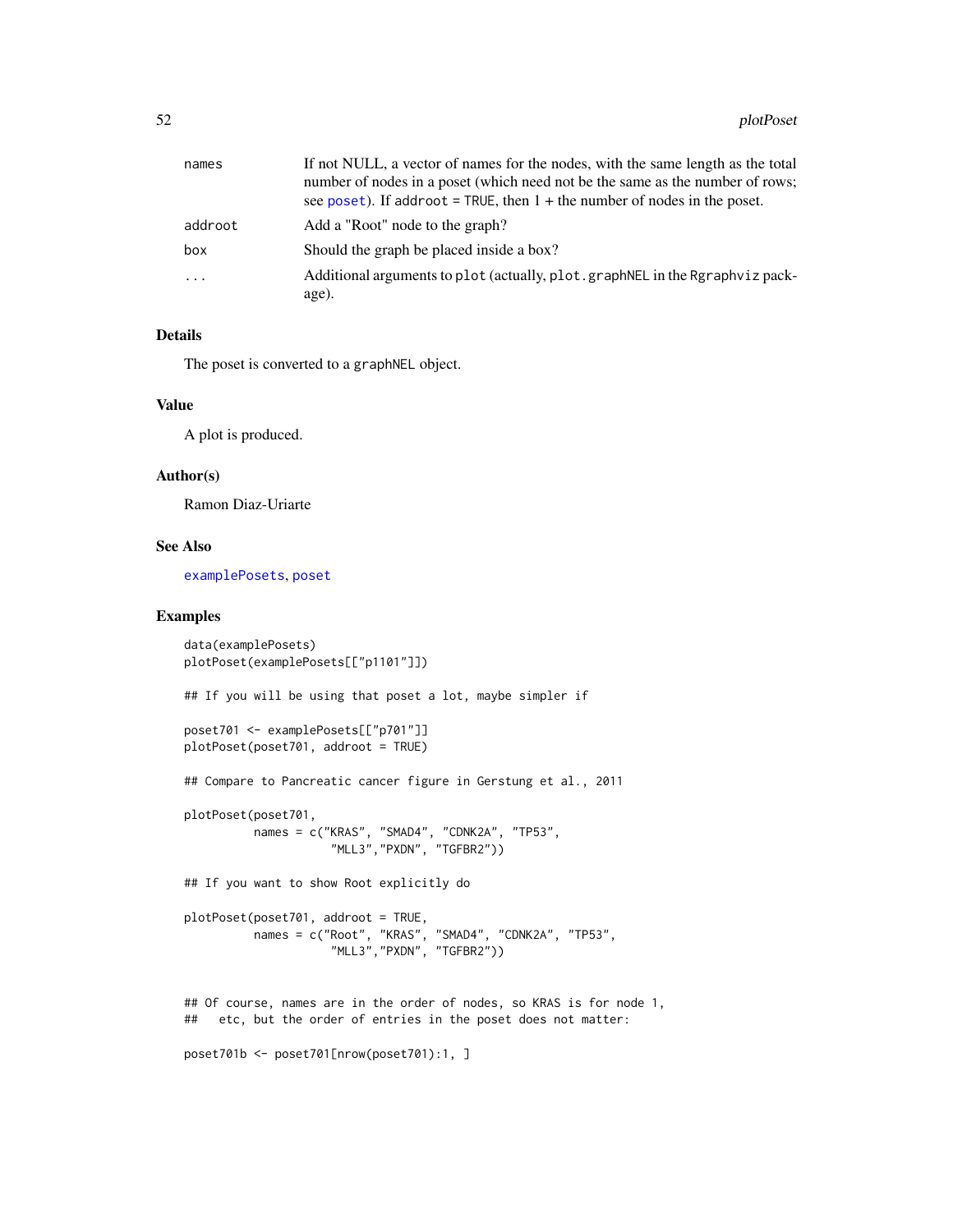```
plotPoset(poset701b,
         names = c("KRAS", "SMAD4", "CDNK2A", "TP53",
                     "MLL3","PXDN", "TGFBR2"))
```
POM *Obtain Lines of Descent and Paths of the Maximum and their diversity from simulations.*

#### Description

Compute Lines of Descent (LOD) and Path of the Maximum (POM) for a single simulation or a set of simulations (from oncoSimulPop).

diversityPOM and diversityLOD return the Shannon's diversity (entropy) of the POM and LOD, respectively, of a set of simulations (it makes no sense to compute those from a single simulation).

#### Usage

```
POM(x)
LOD(x)diversityPOM(lpom)
diversityLOD(llod)
```
#### Arguments

| $\mathsf{X}$     | An object of class oncosimulpop (version $\geq$ 2, so simulations with the old |
|------------------|--------------------------------------------------------------------------------|
|                  | poset specification will not work) or class oncosimul2 (a single simulation).  |
| lpom             | A list of POMs, as returned from POM on an object of class on cosimulpop.      |
| 11 <sub>od</sub> | A list of LODs, as returned from LOD on an object of class on cosimulpop.      |

#### Details

Lines of Descent (LOD) and Path of the Maximum (POM) were defined in Szendro et al. (2013) and I follow those definitions here, as applied to a process in continuous time with sampling at user-specified periods.

For POM, the results can depend strongly on how often we sample (i.e., the sampleEvery argument to oncoSimulIndiv and oncoSimulPop), since the POM is computed by finding the clone with largest population size whenever we sample.

This also explains why it is generally meaningless to use POM on oncoSimulSample runs: these only keep the very last sample.

For LOD, a single LOD per simulation is returned, with the same meaning as that in p. 572 of Szendro et al. (2013). "A given genotype may undergo several episodes of colonization and extinction that are stored by the algorithm, and the last episode before the colonization of the final state is used to construct the step.", and I check that this genotype (which is the one that will become the most populated at final time) does not become extinct before the final colonization.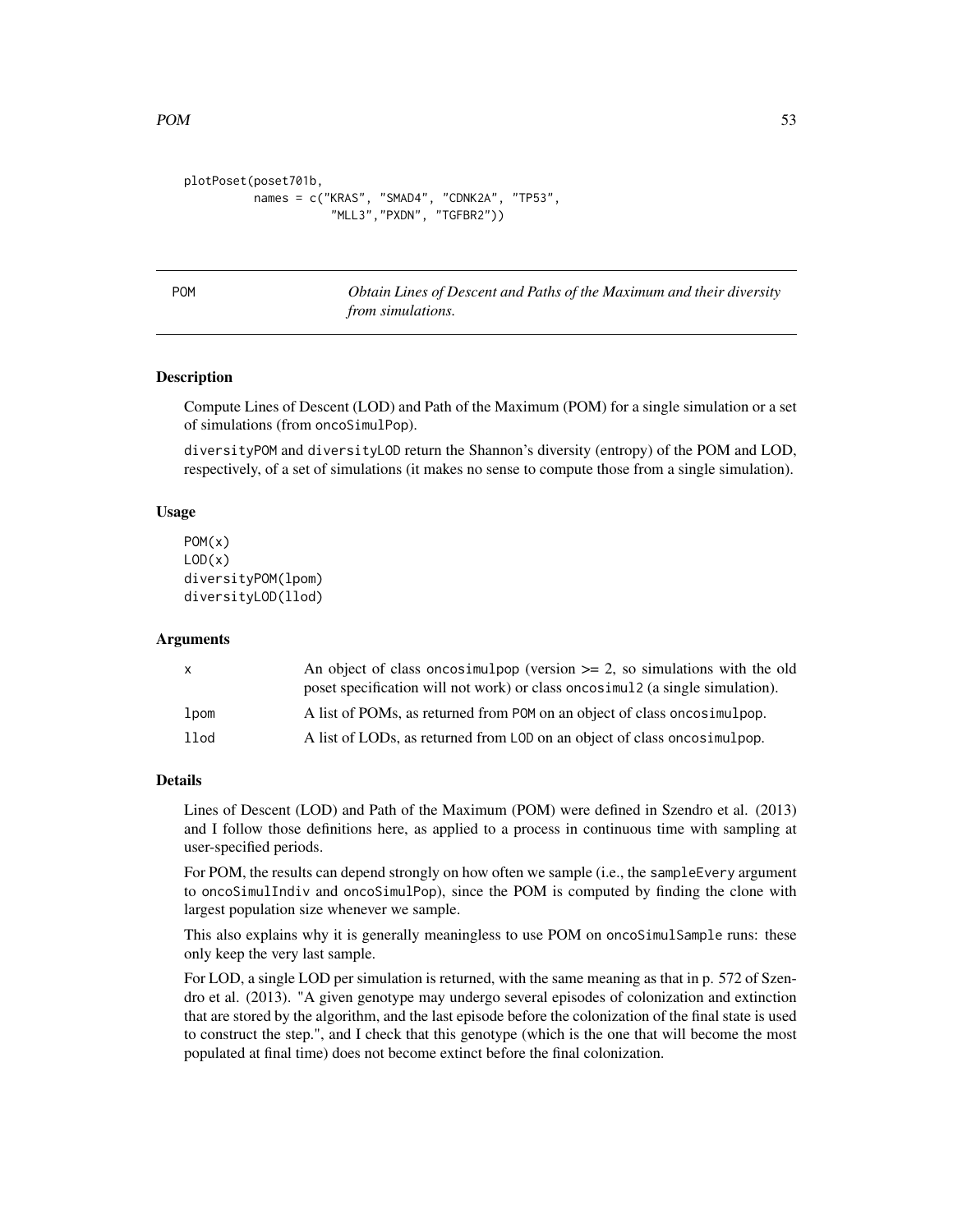<span id="page-53-0"></span>Note *breaking changes*: for LOD we used to return all lines of descent in a given simulation. In v. 2.9.1 we also returned the LOD as explained above. Now we only return the LOD as defined above.

Beware, however, that if you use multiple initial mutants the LOD function will probably not do what you want. It is not even clear that the LOD is well defined in this case. We are working on this.

#### Value

For POM either a character vector (if  $x$  is a single simulation) or a list of character vectors. Each character vector is the ordered set of genotypes that contain the largest subpopulation at the times of sampling.

For LOD, if x is a single simulation, the line of descent as defined above (either an object of class "igraph.vs" (an igraph vertex sequence: see [vertex\\_attr](#page-0-0)) or a character vector if there were no descendants). If x is a list (population) of simulations, then a list where each element is a list as just explained.

For diversityLOD and diversityPOM a single element vector with the Shannon's diversity (entropy) of the LODs (for diversityLOD) or of the POMs (for diversityPOM).

# Author(s)

Ramon Diaz-Uriarte

# References

Szendro, I. G., Franke, J., Visser, J. A. G. M. de, & Krug, J. (2013). Predictability of evolution depends nonmonotonically on population size. *Proceedings of the National Academy of Sciences*, 110(2), 571-576. <https://doi.org/10.1073/pnas.1213613110>

#### See Also

[oncoSimulPop](#page-21-2), [oncoSimulIndiv](#page-21-1)

#### Examples

```
######## Using a poset for pancreatic cancer from Gerstung et al.
### (s and sh are made up for the example; only the structure
### and names come from Gerstung et al.)
pancr <- allFitnessEffects(data.frame(parent = c("Root", rep("KRAS", 4), "SMAD4", "CDNK2A",
                                         "TP53", "TP53", "MLL3"),
                                     child = c("KRAS","SMAD4", "CDNK2A",
                                         "TP53", "MLL3",
                                         rep("PXDN", 3), rep("TGFBR2", 2)),
                                     s = 0.05,
                                     sh = -0.3,
                                     typeDep = "MN"))
```
pancr1 <- oncoSimulIndiv(pancr, model = "Exp")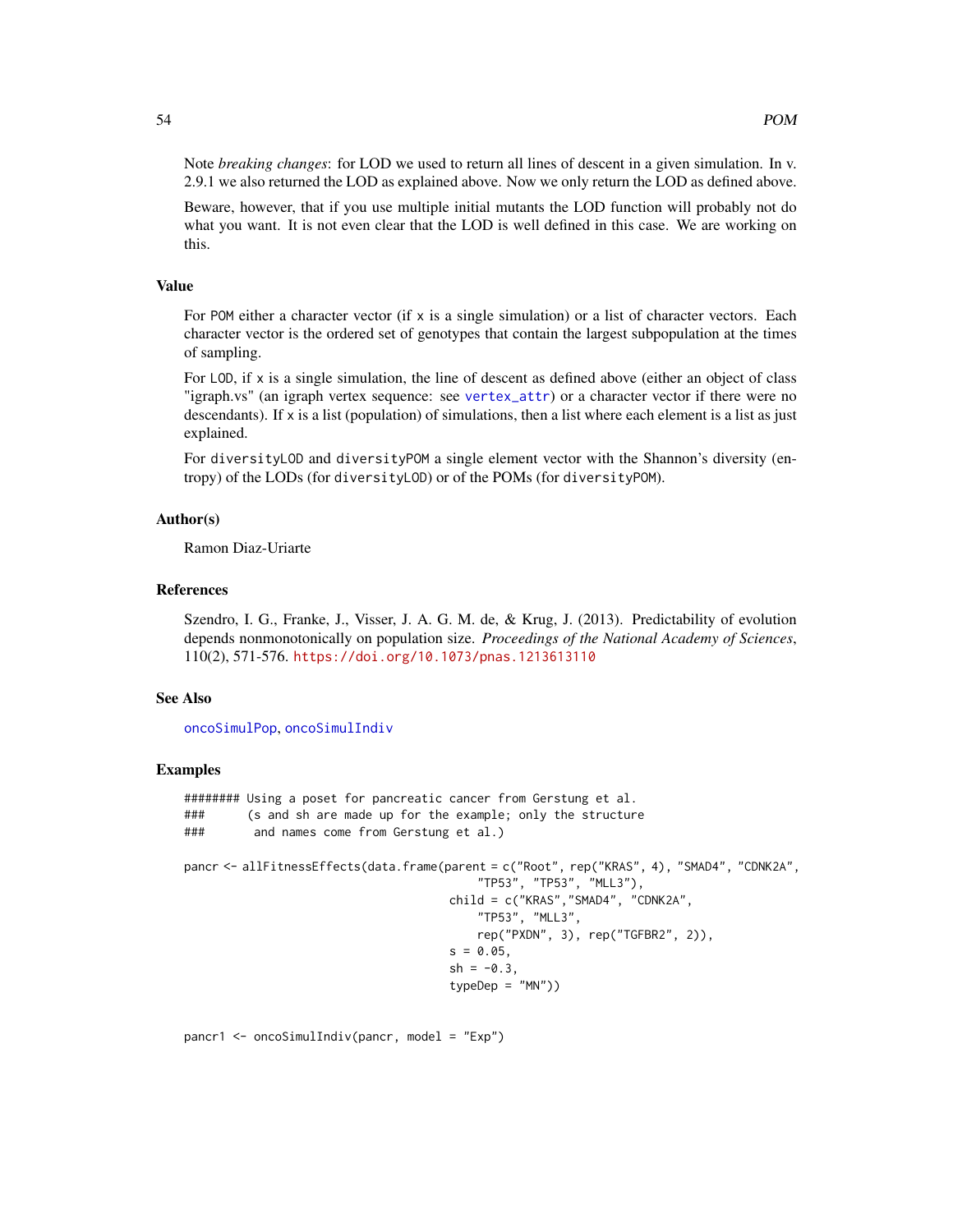#### <span id="page-54-0"></span>poset 55

```
RNGkind("L'Ecuyer-CMRG")
set.seed(3)
pancr8 <- oncoSimulPop(3, pancr, model = "Exp",
                       finalTime = 600,
                       onlyCancer = TRUE,
                       seed = NULL,
                       mc.cores = 2)POM(pancr1)
LOD(pancr1)
POM(pancr8)
LOD(pancr8)
diversityPOM(POM(pancr8))
diversityLOD(LOD(pancr8))
```
<span id="page-54-1"></span>poset *Poset*

# **Description**

Poset: explanation.

#### Arguments

x The poset. See details.

#### Details

A poset is a two column matrix. In each row, the first column is the ancestor (or the restriction) and the second column the descendant (or the node that depends on the restriction). Each node is identified by a positive integer. The graph includes all nodes with integers between 1 and the largest integer in the poset.

Each node can be necessary for several nodes: in this case, the same node would appear in the first column in several rows.

A node can depend on two or more nodes (conjunctions): in this case, the same node would appear in the second column in several rows.

There can be nodes that do not depend on anything (except the Root node) and on which no other nodes depend. The simplest and safest way to deal with all possible cases, including these cases, is to have all nodes with at least one entry in the poset, and nodes that depend on no one, and on which no one depends should be placed on the second column (with a 0 on the first column).

Alternatively, any node not named explicitly in the poset, but with a number smaller than the largest number in the poset, is taken to be a node that depends on no one and on which no one depends. See examples below.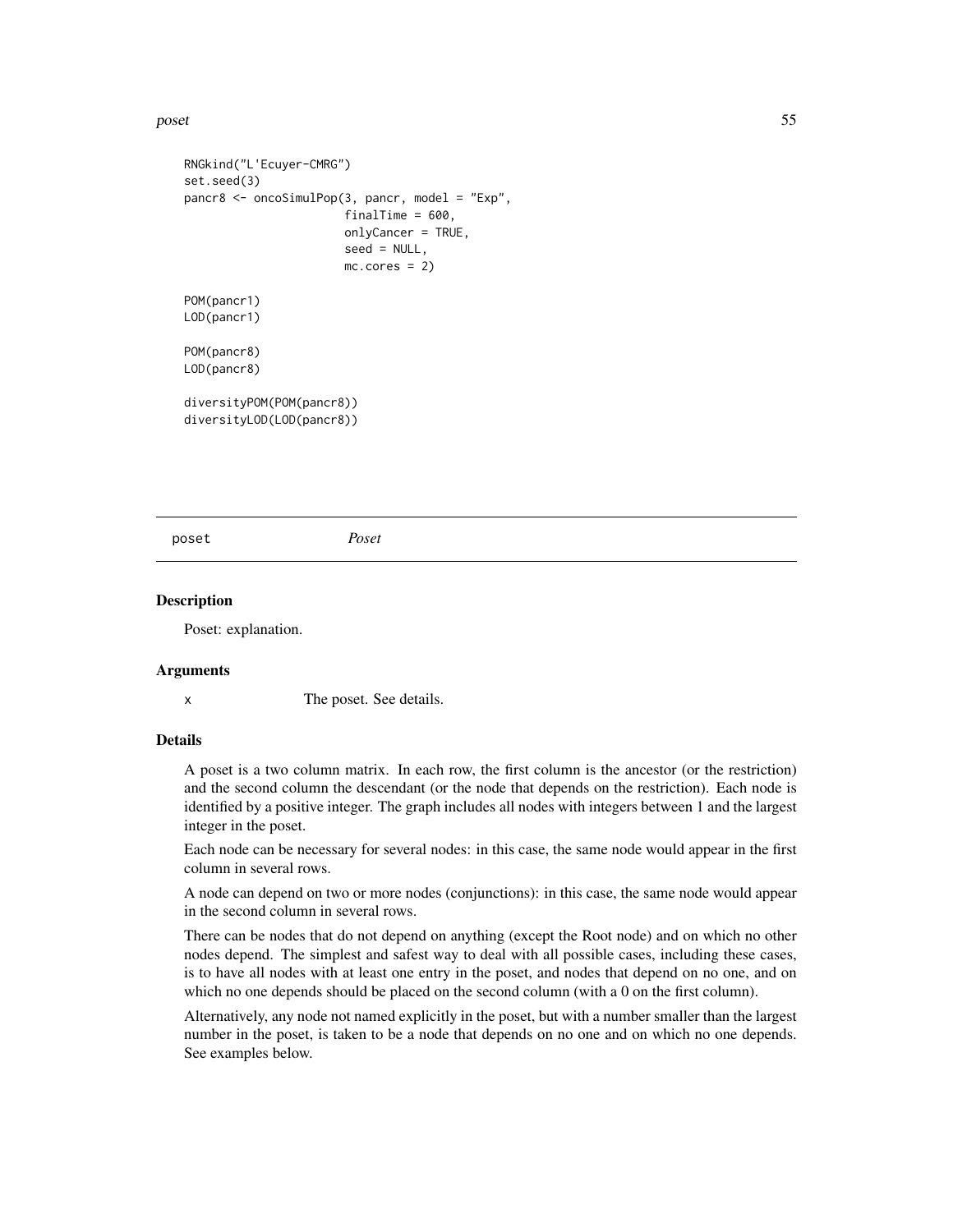<span id="page-55-0"></span>This specification of restrictions is for version 1. See [allFitnessEffects](#page-2-1) for a much more flexible one for version 2. Both can be used with [oncoSimulIndiv](#page-21-1).

Note that simulating using posets directly is no longer supported. This function is left here only for historical purposes.

#### Author(s)

Ramon Diaz-Uriarte

#### References

Posets and similar structures appear in several places. The following two papers use them extensively.

Gerstung et al., 2009. Quantifying cancer progression with conjunctive Bayesian networks. *Bioinformatics*, 21: 2809–2815.

Gerstung et al., 2011. The Temporal Order of Genetic and Pathway Alterations in Tumorigenesis. *PLoS ONE*, 6.

#### See Also

[examplePosets](#page-18-1), [plotPoset](#page-50-1), [oncoSimulIndiv](#page-21-1)

#### Examples

```
## Node 2 and 3 depend on 1, and 4 depends on no one
p1 <- cbind(c(1L, 1L, 0L), c(2L, 3L, 4L))
plotPoset(p1, addroot = TRUE)
## Node 2 and 3 depend on 1, and 4 to 7 depend on no one.
## We do not have nodes 4 to 6 explicitly in the poset.
p2 <- cbind(c(1L, 1L, 0L), c(2L, 3L, 7L))
plotPoset(p2, addroot = TRUE)
## But this is arguably cleaner
p3 <- cbind(c(1L, 1L, rep(0L, 4)), c(2L, 3L, 4:7 ))
plotPoset(p3, addroot = TRUE)
```
## A simple way to create a poset where no gene (in a set of 15) depends ## on any other.

p4 <- cbind(0L, 15L) plotPoset(p4, addroot = TRUE)

```
## Specifying the pancreatic cancer poset in Gerstung et al., 2011
## (their figure 2B, left). We use numbers, but for nicer plotting we
## will use names: KRAS is 1, SMAD4 is 2, etc.
```

```
pancreaticCancerPoset <- cbind(c(1, 1, 1, 1, 2, 3, 4, 4, 5),
                              c(2, 3, 4, 5, 6, 6, 6, 7, 7))storage.mode(pancreaticCancerPoset) <- "integer"
```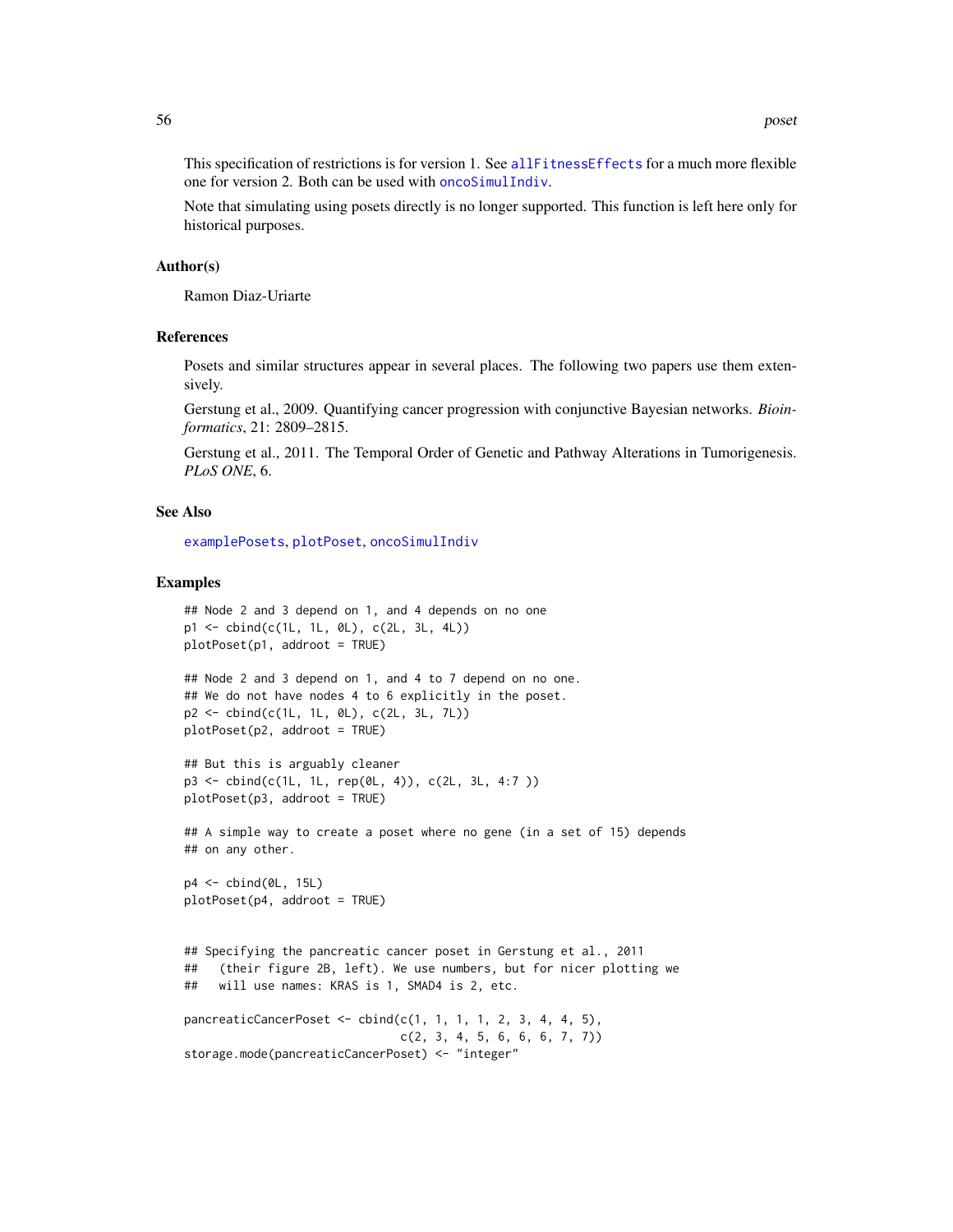#### <span id="page-56-0"></span>rfitness 57

```
plotPoset(pancreaticCancerPoset,
          names = c("KRAS", "SMAD4", "CDNK2A", "TP53",
                     "MLL3","PXDN", "TGFBR2"))
## Specifying poset 2 in Figure 2A of Gerstung et al., 2009:
poset2 \leq - \text{cbind}(c(1, 1, 3, 3, 3, 7, 7, 8, 9, 10),c(2, 3, 4, 5, 6, 8, 9, 10, 10, 11))
storage.mode(poset2) <- "integer"
plotPoset(poset2)
```
<span id="page-56-1"></span>rfitness *Generate random fitness.*

#### Description

Generate random fitness landscapes under a House of Cards, Rough Mount Fuji (RMF), additive (multiplicative) model, Kauffman's NK model, Ising model, Eggbox model and Full model

#### Usage

```
rfitness(g, c = 0.5, sd = 1, mu = 1, reference = "random", scale = NULL,
        wt_is_1 = c("subtract", "divide", "force", "no"),
        log = FALSE, min_accessible_genotypes = NULL,
        accessible_th = 0, truncated_at_0 = TRUE,
        K = 1, r = TRUE, i = 0, I = -1, circular = FALSE, e = 0, E = -1,
        H = -1, s = 0.1, S = -1, d = 0, o = 0, O = -1, p = 0, P = -1,
        model = c("RMF", "Additive", "NK", "Ising", "Eggbox", "Full"))
```
# Arguments

| g         | Number of genes.                                                                                                                                                                                                                                                                                                                                                                                                                     |
|-----------|--------------------------------------------------------------------------------------------------------------------------------------------------------------------------------------------------------------------------------------------------------------------------------------------------------------------------------------------------------------------------------------------------------------------------------------|
| C         | The decrease in fitness of a genotype per each unit increase in Hamming distance<br>from the reference genotype for the RMF model (see reference).                                                                                                                                                                                                                                                                                   |
| sd        | The standard deviation of the random component (a normal distribution of mean<br>mu and standard deviation sd) for the RMF and additive models.                                                                                                                                                                                                                                                                                      |
| mu        | The mean of the random component (a normal distribution of mean mu and stan-<br>dard deviation sd) for the RMF and additive models.                                                                                                                                                                                                                                                                                                  |
| reference | The reference genotype: in the RMF model, for the deterministic, additive part,<br>this is the genotype with maximal fitness, and all other genotypes decrease their<br>fitness by c for every unit of Hamming distance from this reference. If "random"<br>a genotype will be randomly chosen as the reference. If "max" the genotype with<br>all positions mutated will be chosen as the reference. If you pass a vector $(e.g.,)$ |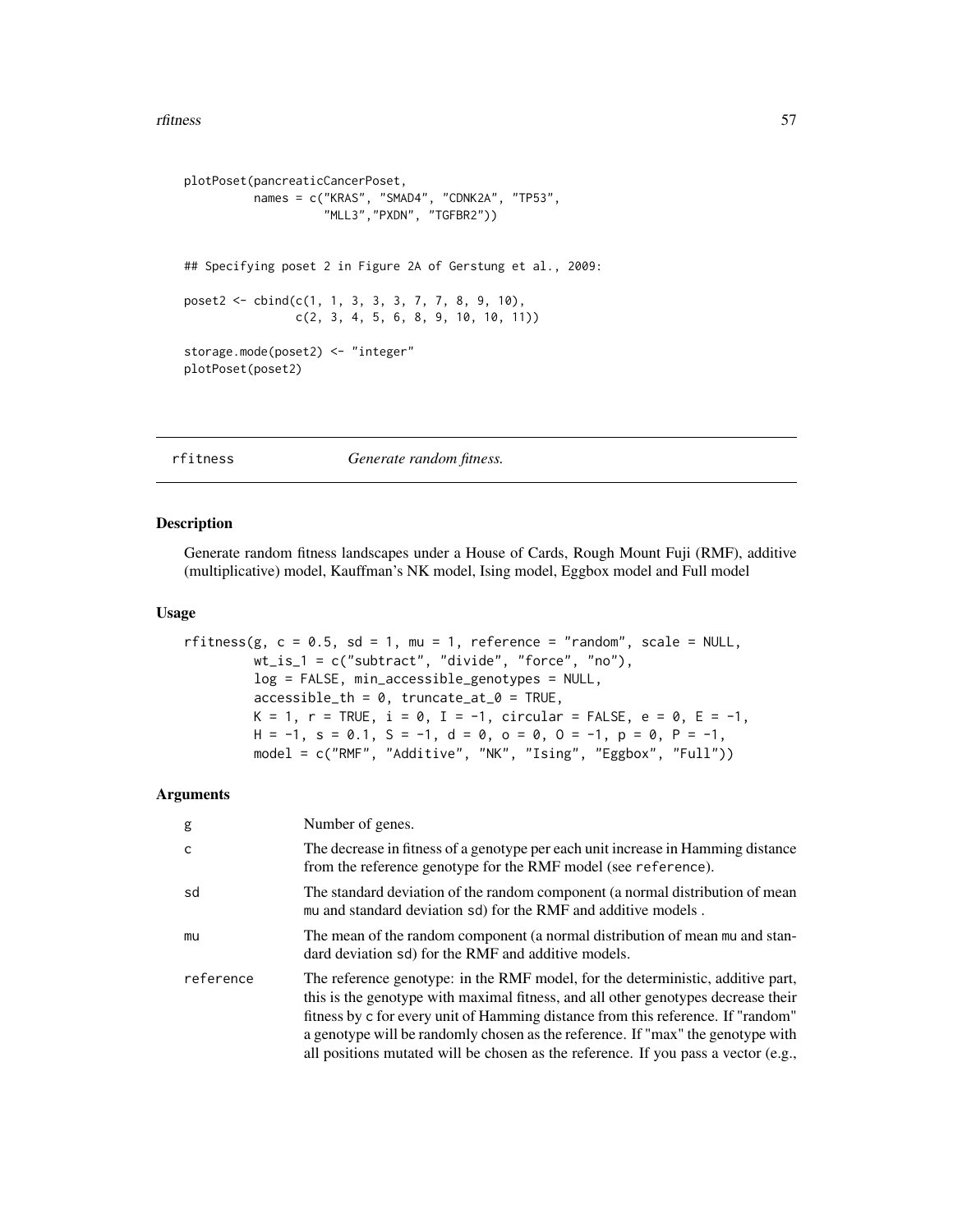reference =  $c(1, 0, 1, 0)$  that will be the reference genotype. If "random2" a genotype will be randomly chosen as the reference. In contrast to "random", however, not all genotypes have the same probability of being chosen; here, what is equal is the probability that the reference genotype has 1, 2, ..., g, mutations (and, once a number mutations is chosen, all genotypes with that number of mutations have equal probability of being the reference).

scale Either NULL (nothing is done) or a two- or three-element vector. If a two-element vector, fitness is re-scaled between scale[1] (the minimum) and scale[2] (the maximum) and, later, if you have selected it, wt\_is\_1 will be enforced.

> If you pass a three element vector, fitness is re-scaled so that the new maximum fitness is scale[1], the new minimum is scale[2] and the new wildtype is scale[3]. If you pass a three element vector, none of the wt\_is\_1 options apply in this case, to ensure you obtain the range you want. If you want the wildtype to be one, pass it as the third element of the vector.

As a consequence of using a three element vector, the amount of stretching/compressing (i.e., scaling) of fitness values larger than that of the wildtype will likely be different from the scaling of fitness values smaller than that of the wildtype. In other words, this argument allows you to change the spread of the positive and negative fitness values (and you can make this difference extreme and make most fitness values less than wildtype be 0 by using a huge negative number –huge in absolute value– for scale[2] if you then truncate at  $0$  –see truncate\_at\_9).

Using a three element vector is probably the most natural way of changing the scale and range of fitness.

See also log if you want the log-transformed values to respect the scale.

wt\_is\_1 If "divide" the fitness of all genotypes is divided by the fitness of the wildtype (after possibly adding a value to ensure no negative fitness) so that the wildtype (the genotype with no mutations) has fitness 1. This is a case of scaling, and it is applied after scale, so if you specify both "wt is  $1 =$  'divide'" and use an argument for scale it is most likely that the final fitness will not respect the limits in scale.

> If "subtract" (the default) we shift all the fitness values (subtracting fitness of the wildtype and adding 1) so that the wildtype ends up with a fitness of 1. This is also applied after scale, so if you specify both " $wt_is_1$  = 'subtract'" and use an argument for scale it is most likely that the final fitness will not respect the limits in scale (though the distorsion might be simpler to see as just a shift up or down).

> If "force" we simply set the fitness of the wildtype to 1, without any divisions. This means that the scale argument would work (but it is up to you to make sure that the range of the scale argument includes 1 or you might not get what you want). Note that using this option can easily lead to landscapes with no accessible genotypes (even if you also use scale).

If "no", the fitness of the wildtype is not modified.

This option has no effect if you pass a three-element vector for scale. Using a three-element vector for scale is probably the most natural way of changing the scale and range of fitness while setting the wildtype to a value of your choice.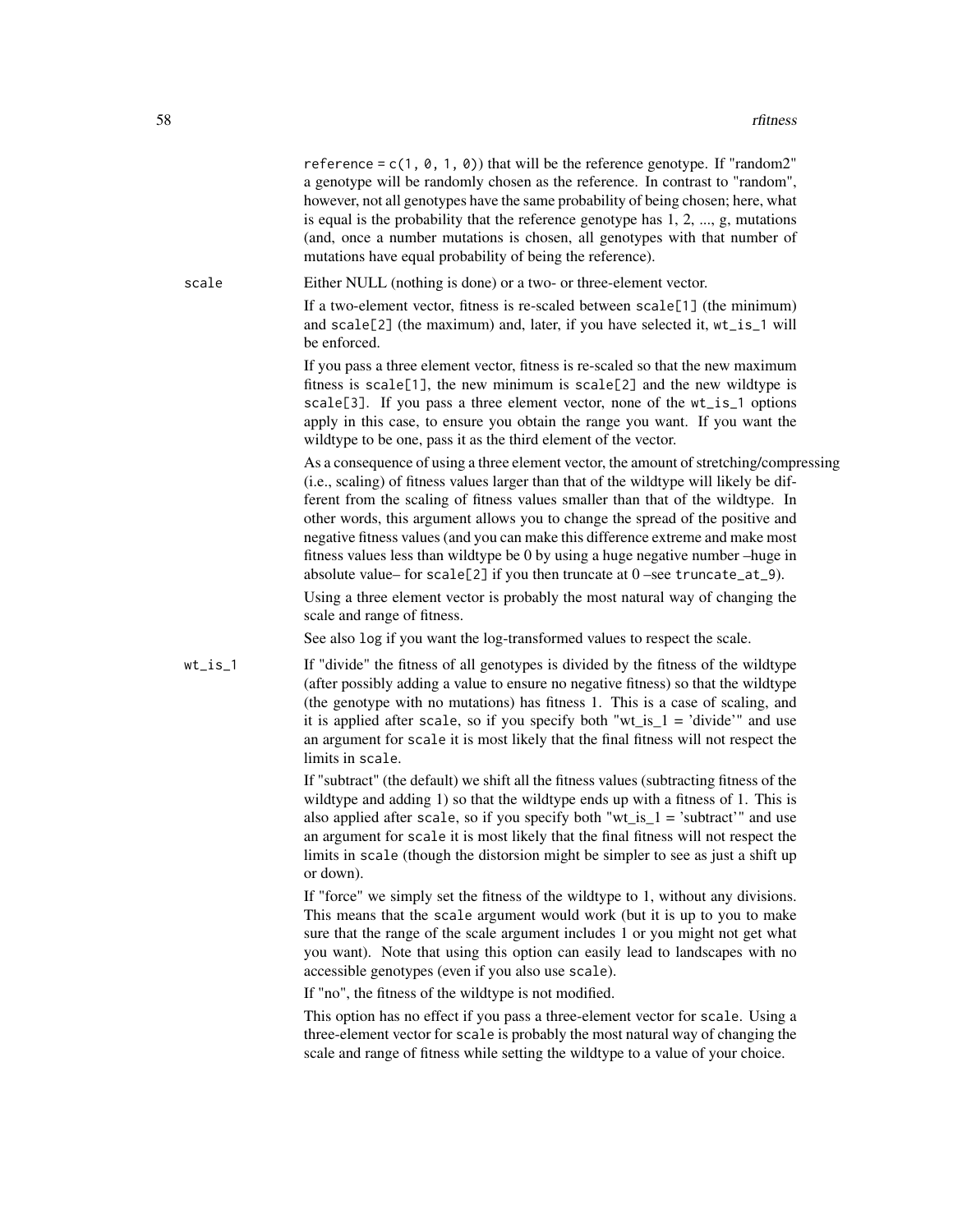#### rfitness 59

| log                      | If TRUE, log-transform fitness. Actually, there are two cases: if wt_is_1 = "no"<br>we simply log the fitness values; otherwise, we log the fitness values and add a<br>1, thus shifting all fitness values, because by decree the fitness (birth rate) of the<br>wildtype must be 1.<br>If you pass a three-element vector for scale, you will want to pass exp(desired_max),<br>exp(desired_min), and exp(desired_wildtype) to the scale argument. (We<br>first scale values in the original scale and then log them). In this case, we ignore<br>whatever you passed as $wt_is_1$ , setting $wt_is_1$ = "no" to avoid modifying                                        |
|--------------------------|---------------------------------------------------------------------------------------------------------------------------------------------------------------------------------------------------------------------------------------------------------------------------------------------------------------------------------------------------------------------------------------------------------------------------------------------------------------------------------------------------------------------------------------------------------------------------------------------------------------------------------------------------------------------------|
|                          | your requested value for the wildtype.                                                                                                                                                                                                                                                                                                                                                                                                                                                                                                                                                                                                                                    |
| min_accessible_genotypes | If not NULL, the minimum number of accessible genotypes in the fitness land-<br>scape. A genotype is considered accessible if you can reach if from the wildtype<br>by going through at least one path where all changes in fitness are larger or<br>equal to accessible_th. The changes in fitness are considered at each mu-<br>tational step, i.e., at each addition of one mutation we compute the difference<br>between the genotype with $k + 1$ mutations minus the ancestor genotype with $k$<br>mutations. Thus, a genotype is considered accessible if there is at least one path<br>where fitness increases at each mutational step by at least accessible_th. |
|                          | If the condition is not satisfied, we continue generating random fitness land-<br>scapes with the specified parameters until the condition is satisfied.                                                                                                                                                                                                                                                                                                                                                                                                                                                                                                                  |
|                          | (Why check against NULL and not against zero? Because this allows you to<br>count accessible genotypes even if you do not want to ensure a minimum number<br>of accessible genotypes.)                                                                                                                                                                                                                                                                                                                                                                                                                                                                                    |
| accessible_th            | The threshold for the minimal change in fitness at each mutation step (i.e., be-<br>tween successive genotypes) that allows a genotype to be regarded as accessible.<br>This only applies if min_accessible_genotypes is larger than 0. So if you<br>want to allow small decreases in fitness in successive steps, use a small negative<br>value for accessible_th.                                                                                                                                                                                                                                                                                                       |
| truncate_at_0            | If TRUE (the default) any fitness $\leq$ 0 is substituted by a small positive constant<br>(a random uniform number between 1e-10 and 1e-9). Why? Because MAG-<br>ELLAN and some plotting routines can have trouble (specially if you log) with<br>values $\leq 0$ . Or we might have trouble if we want to log the fitness. This is done<br>after possibly taking logs. Noise is added to prevent creating several identical<br>minimal fitness values.                                                                                                                                                                                                                   |
| К                        | K for NK model; K is the number of loci with which each locus interacts, and<br>the larger the K the larger the ruggedness of the landscape.                                                                                                                                                                                                                                                                                                                                                                                                                                                                                                                              |
| r                        | For the NK model, whether interacting loci are chosen at random $(r = TRUE)$ or<br>are neighbors $(r = FALSE)$ .                                                                                                                                                                                                                                                                                                                                                                                                                                                                                                                                                          |
| i<br>tated.              | For de Ising model, i is the mean cost for incompatibility with which the geno-<br>type's fitness is penalized when in two adjacent genes, only one of them is mu-                                                                                                                                                                                                                                                                                                                                                                                                                                                                                                        |
| Ι                        | For the Ising model, I is the standard deviation for the cost incompatibility (i).                                                                                                                                                                                                                                                                                                                                                                                                                                                                                                                                                                                        |
| circular                 | For the Ising model, whether there is a circular arrangement, where the last and<br>the first genes are adjacent to each other.                                                                                                                                                                                                                                                                                                                                                                                                                                                                                                                                           |
| e                        | For the Eggbox model, mean effect in fitness for the neighbor locus $+/-$ e.                                                                                                                                                                                                                                                                                                                                                                                                                                                                                                                                                                                              |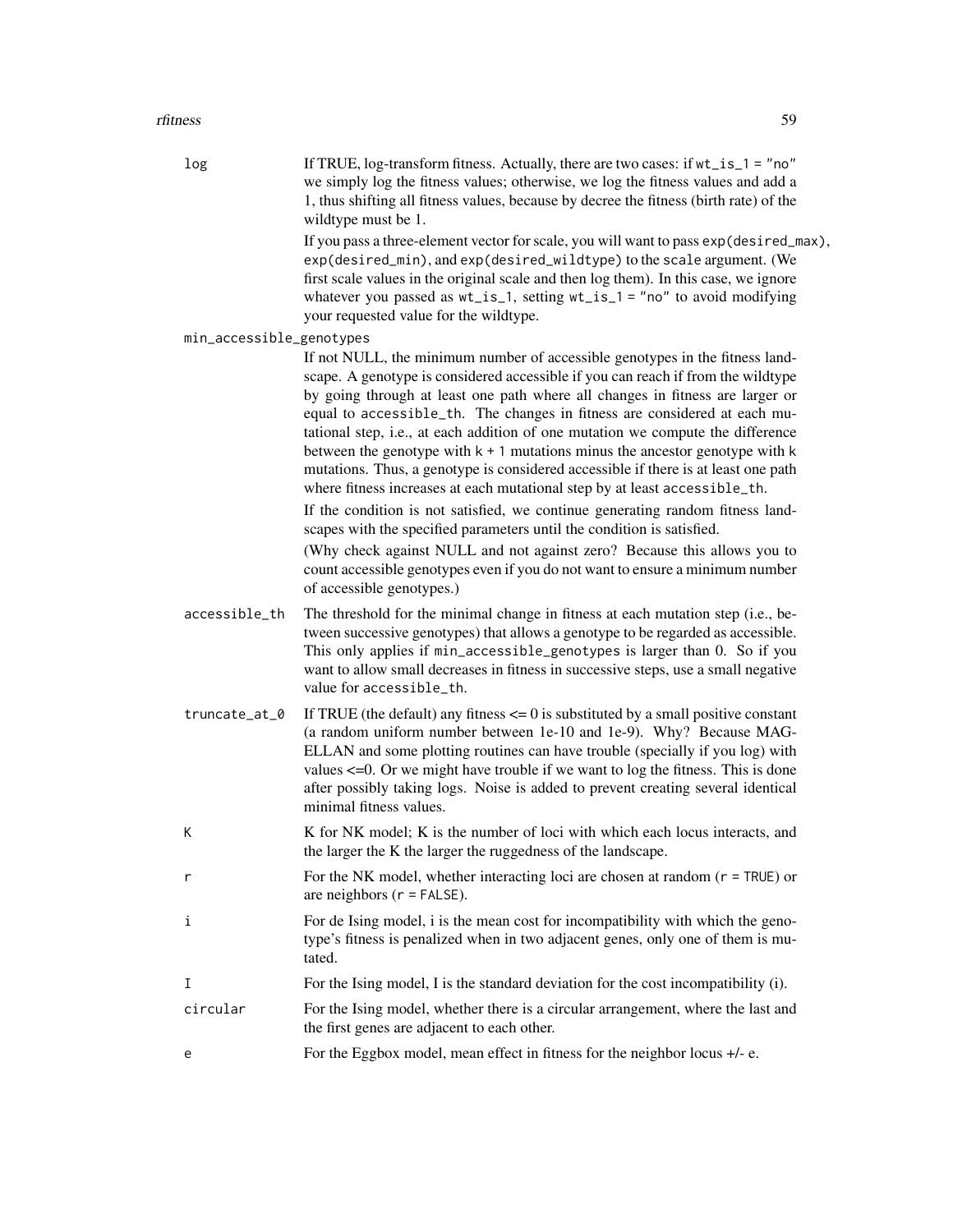| Ε       | For the Eggbox model, noise added to the mean effect in fitness (e).                                                                                                                            |
|---------|-------------------------------------------------------------------------------------------------------------------------------------------------------------------------------------------------|
| H       | For Full models, standard deviation for the House of Cards model.                                                                                                                               |
| S       | For Full models, mean of the fitness for the Multiplicative model.                                                                                                                              |
| S       | For Full models, standard deviation for the Multiplicative model.                                                                                                                               |
| d       | For Full models, a disminishing (negative) or increasing (positive) return as the<br>peak is approached for multiplicative model.                                                               |
| $\circ$ | For Full models, mean value for the optimum model.                                                                                                                                              |
| 0       | For Full models, standard deviation for the optimum model.                                                                                                                                      |
| p       | For Full models, the mean production value for each non 0 allele in the Optimum<br>model component.                                                                                             |
| P       | For Full models, the associated stdev (of non 0 alleles) in the Optimum model<br>component.                                                                                                     |
| model   | One of "RMF" (default) for Rough Mount Fuji, "Additive" for Additive model,<br>"NK", for Kauffman's NK model, "Ising" for Ising model, "Eggbox" for Eggbox"<br>model or "Full" for Full models. |

#### Details

When using model = "RMF", the model used here follows the Rough Mount Fuji model in Szendro et al., 2013 or Franke et al., 2011. Fitness is given as

$$
f(i) = -cd(i, reference) + x_i
$$

where  $d(i, j)$  is the Hamming distance between genotypes i and j (the number of positions that differ) and  $x_i$  is a random variable (in this case, a normal deviate of mean mu and standard deviation sd).

When using model = "RMF", setting  $c = 0$  we obtain a House of Cards model. Setting  $sd = 0$  fitness is given by the distance from the reference and if the reference is the genotype with all positions mutated, then we have a fully additive model (fitness increases linearly with the number of positions mutated), where all mutations have the same effect.

More flexible additive models can be used using model = "Additive". This model is like the Rough Mount Fuji model in Szendro et al., 2013 or Franke et al., 2011, but in this case, each locus can have different contributions to the fitness evaluation. This model is also referred to as the "multiplicative" model in the literature as it is additive in the log-scale (e.g., see Brouillet et al., 2015 or Ferretti et al., 2016). The contribution of each mutated allele to the log-fitness is a random deviate from a Normal distribution with specified mean mu and standard deviation sd, and the log-fitness of a genotype is the sum of the contributions of each mutated allele. There is no "reference" genotype in the Additive model. There is no epistasis in the additve model because the effect of a mutation in a locus does not depend on the genetic background, or whether the rest of the loci are mutated or not.

When using model = "NK" fitness is drawn from a uniform  $(0, 1)$  distribution.

When using model = "Ising" for each pair of interacting loci, there is an associated cost if both alleles are not identical (and therefore 'compatible').

When using model = "Eggbox" each locus is either high or low fitness, with a systematic change between each neighbor.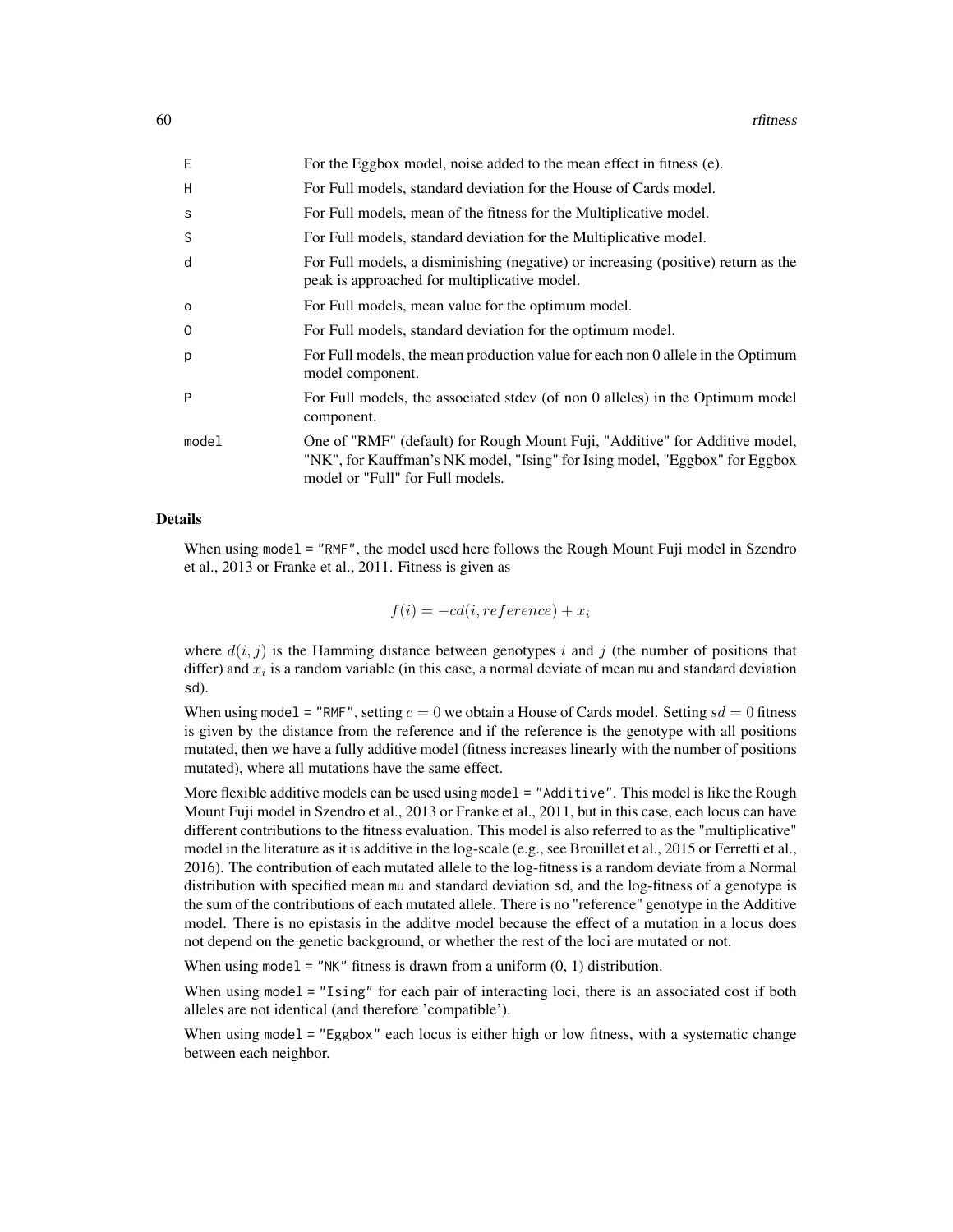#### rfitness 61

When using model = "Full", the fitness is computed with different parts of the previous models depending on the choosen parameters described above.

For model = "NK" | "Ising" | "Eggbox" | "Full" the fitness landscape is generated by directly calling the fl\_generate function of MAGELLAN ([http://wwwabi.snv.jussieu.fr/public/](http://wwwabi.snv.jussieu.fr/public/Magellan/) [Magellan/](http://wwwabi.snv.jussieu.fr/public/Magellan/)). See details in Ferretti et al. 2016, or Brouillet et al., 2015.

For OncoSimulR, we often want the wildtype to have a mean of 1. Reasonable settings when using RMF are  $mu = 1$  and  $wt_is_1 = 'subtract'$  so that we simulate from a distribution centered in 1, and we make sure afterwards (via a simple shift) that the wildtype is actuall 1. The sd controls the standard deviation, with the usual working and meaning as in a normal distribution, unless c is different from zero. In this case, with c large, the range of the data can be large, specially if g (the number of genes) is large.

# Value

An matrix with g + 1 columns. Each column corresponds to a gene, except the last one that corresponds to fitness. 1/0 in a gene column denotes gene mutated/not-mutated. (For ease of use in other functions, this matrix has class "genotype fitness matrix".)

If you have specified min\_accessible\_genotypes > 0, the return object has added attributes accessible\_genotypes and accessible\_th that show the number of accessible genotypes under the specified threshold.

#### Note

MAGELLAN uses its own random number generating functions; using set.seed does not allow to obtain the same fitness landscape repeatedly.

# Author(s)

Ramon Diaz-Uriarte for the RMF and general wrapping code. S. Brouillet, G. Achaz, S. Matuszewski, H. Annoni, and L. Ferreti for the MAGELLAN code. Further contributions to the additive model and to wrapping MAGELLAN code and documentation from Guillermo Gorines Cordero, Ivan Lorca Alonso, Francisco Muñoz Lopez, David Roncero Moroño, Alvaro Quevedo, Pablo Perez, Cristina Devesa, Alejandro Herrador.

#### References

Szendro I.~G. et al. (2013). Quantitative analyses of empirical fitness landscapes. *Journal of Statistical Mehcanics: Theory and Experiment\/*, 01, P01005.

Franke, J. et al. (2011). Evolutionary accessibility of mutational pathways. *PLoS Computational Biology\/*, 7(8), 1–9.

Brouillet, S. et al. (2015). MAGELLAN: a tool to explore small fitness landscapes. *bioRxiv*, 31583. <http://doi.org/10.1101/031583>

Ferretti, L., Schmiegelt, B., Weinreich, D., Yamauchi, A., Kobayashi, Y., Tajima, F., & Achaz, G. (2016). Measuring epistasis in fitness landscapes: The correlation of fitness effects of mutations. *Journal of Theoretical Biology\/*, 396, 132–143. [https://doi.org/10.1016/j.jtbi.2016.01.](https://doi.org/10.1016/j.jtbi.2016.01.037) [037](https://doi.org/10.1016/j.jtbi.2016.01.037)

MAGELLAN web site: <http://wwwabi.snv.jussieu.fr/public/Magellan/>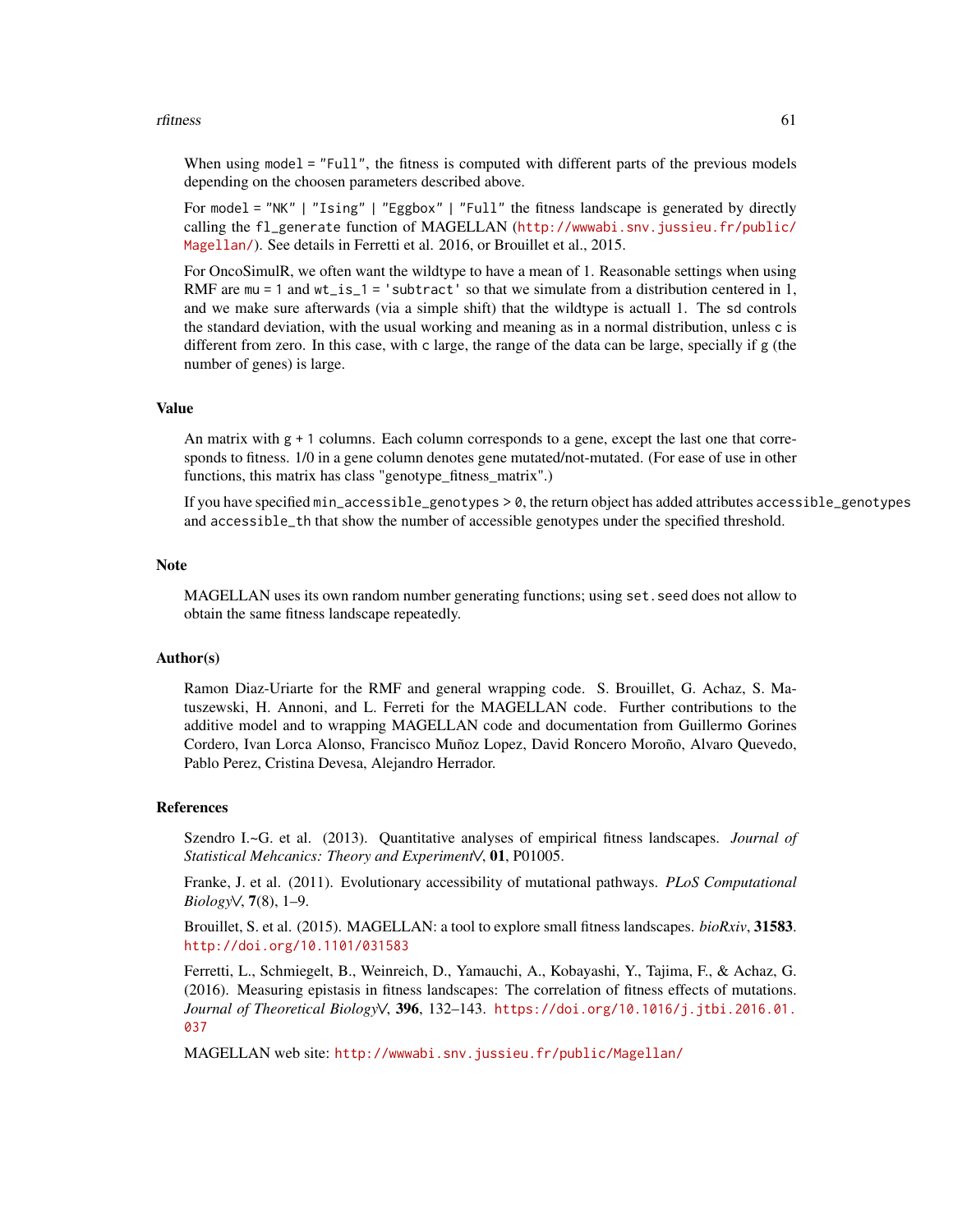# See Also

[oncoSimulIndiv](#page-21-1), [plot.genotype\\_fitness\\_matrix](#page-47-2), [evalAllGenotypes](#page-12-2) [allFitnessEffects](#page-2-1) [plotFitnessLandscape](#page-47-1) [Magellan\\_stats](#page-66-1)

#### Examples

## Random fitness for four genes-genotypes, ## plotting and simulating an oncogenetic trajectory

```
## NK model
rnk \le- rfitness(5, K = 3, model = "NK")
plot(rnk)
oncoSimulIndiv(allFitnessEffects(genotFitness = rnk))
## Additive model
radd \le rfitness(4, model = "Additive", mu = 0.2, sd = 0.5)
plot(radd)
## Not run:
## Eggbox model
regg = rfitness(g=4, model='Eggbox", e = 2, E=2.4)plot(regg)
## Ising model
ris = rfitness(g=4, model="Ising", i = 0.002, I=2)plot(ris)
## Full model
rfull = rfitness(g=4, model='Full", i = 0.002, I=2,K = 2, r = TRUE.
                 p = 0.2, P = 0.3, o = 0.3, O = 1)
    plot(rfull)
## End(Not run)
```
<span id="page-61-1"></span>samplePop *Obtain a sample from a population of simulations.* 

#### **Description**

Obtain a sample (a matrix of individuals/samples by genes or, equivalently, a vector of "genotypes") from an oncosimulpop object (i.e., a simulation of multiple individuals) or a single oncosimul object. Sampling schemes include whole tumor and single cell sampling, and sampling at the end of the tumor progression or during the progression of the disease.

sampledGenotypes shows the genotype frequencies from that sample; Shannon's diversity entropy— of the genotypes is also returned. Order effects are ignored.

<span id="page-61-0"></span>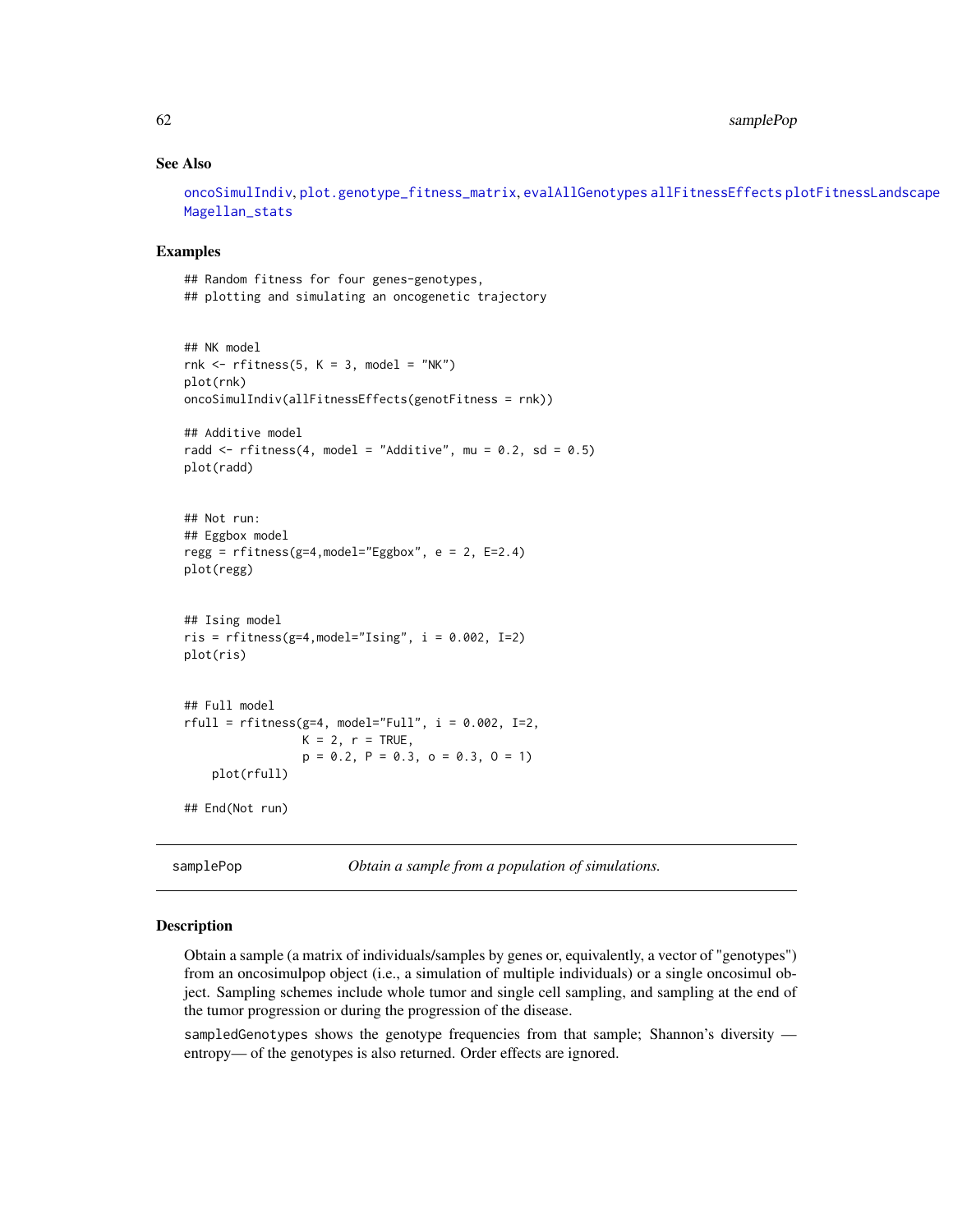# samplePop 63

# Usage

```
samplePop(x, timeSample = "last", typeSample = "whole",
         thresholdWhole = 0.5, geneNames = NULL, popSizeSample = NULL,
          propError = 0)
```

```
sampledGenotypes(y, genes = NULL)
```
# Arguments

| Χ              | An object of class on cosimulpop or class on cosimul 2 (a single simulation).                                                                                                                                                                                                                                                                                                                                                                                                                                                                                                                                                                                                                                                |
|----------------|------------------------------------------------------------------------------------------------------------------------------------------------------------------------------------------------------------------------------------------------------------------------------------------------------------------------------------------------------------------------------------------------------------------------------------------------------------------------------------------------------------------------------------------------------------------------------------------------------------------------------------------------------------------------------------------------------------------------------|
| y              | The output from a call to samplePop.                                                                                                                                                                                                                                                                                                                                                                                                                                                                                                                                                                                                                                                                                         |
| timeSample     | "last" means to sample each individual in the very last time period of the simu-<br>lation. "unif" (or "uniform") means sampling each individual at a time choosen<br>uniformly from all the times recorded in the simulation between the time when<br>the first driver appeared and the final time period. "unif" means that it is almost<br>sure that different individuals will be sampled at different times. "last" does not<br>guarantee that different individuals will be sampled at the same time unit, only<br>that all will be sampled in the last time unit of their simulation.<br>You can, alternatively, specify the population size at which you want the sample<br>to be taken. See argument popSizeSample. |
| typeSample     | "singleCell" (or "single") for single cell sampling, where the probability of sam-<br>pling a cell (a clone) is directly proportional to its population size. "wholeTu-<br>mor" (or "whole") for whole tumor sampling (i.e., this is similar to a biopsy<br>being the entire tumor). "singleCell-noWT" or "single-nowt" is single cell sam-<br>pling, but excluding the wild type.                                                                                                                                                                                                                                                                                                                                           |
| thresholdWhole | In whole tumor sampling, whether a gene is detected as mutated depends on<br>threshold Whole: a gene is considered mutated if it is altered in at least thresh-<br>oldWhole proportion of the cells in that individual.                                                                                                                                                                                                                                                                                                                                                                                                                                                                                                      |
| geneNames      | An optional vector of gene names so as to label the column names of the output.                                                                                                                                                                                                                                                                                                                                                                                                                                                                                                                                                                                                                                              |
| popSizeSample  | An optional vector of total population sizes at which you want the samples to<br>be taken. If you pass this vector, timeSample has no effect. The samples will<br>be taken at the first time at which the population size gets as large as (or larger<br>than) the size specified in popSizeSample.<br>This allows you to specify arbitrary sampling schemes with respect to total pop-                                                                                                                                                                                                                                                                                                                                      |
|                | ulation size.                                                                                                                                                                                                                                                                                                                                                                                                                                                                                                                                                                                                                                                                                                                |
| propError      | The proportion of observations with error (for instance, genotyping error). If<br>larger than 0, this proportion of entries in the sampled matrix will be flipped<br>(i.e., 0s turned to 1s and 1s turned to 0s).                                                                                                                                                                                                                                                                                                                                                                                                                                                                                                            |
| genes          | If non-NULL, use only the genes in genes to create the table of genotypes. This<br>can be useful if you only care about the genotypes with respect to a subset of<br>genes (say, X), and want to collapse with respect to another subset of genes (say,<br>Y), for instance if Y is a large set of passenger genes. For example, suppose the<br>complete set of genes is 'a', 'b', 'c', 'd', and you specify genes = $c('a', 'b')$ ;<br>then, genotypes 'a, b, c' and genotypes 'a, b, d' will not be shown as different                                                                                                                                                                                                     |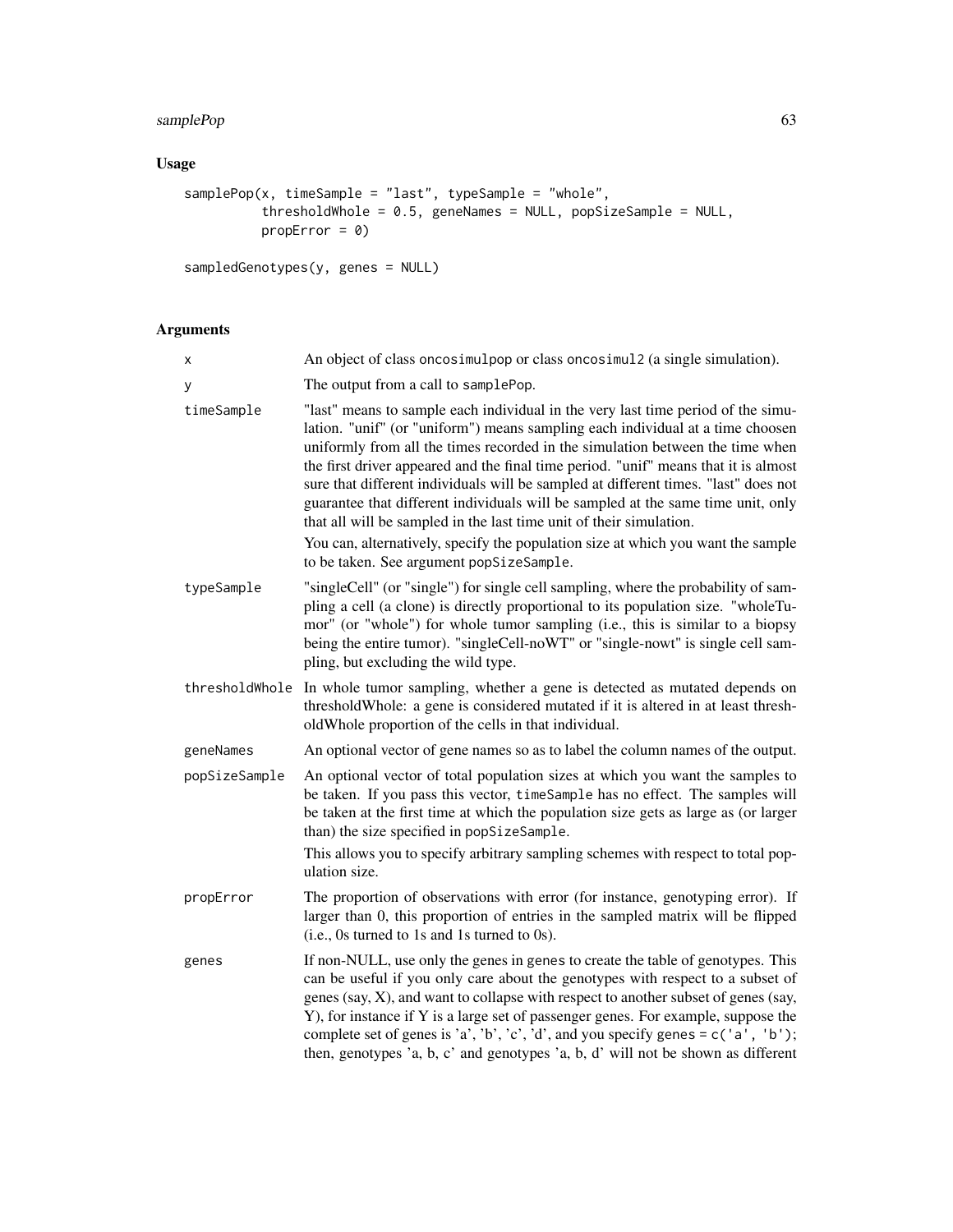rows in the table of frequencies. Likewise, genotypes 'a, c' and genotypes 'a, d' will not be shown as different rows. Of course, if what are actually different genotypes are not regarded as different, this will affect the calculation of the diversity.

#### <span id="page-63-0"></span>Details

samplePop simply repeats the sampling process in each individual of the oncosimulpop object.

Please see [oncoSimulSample](#page-21-2) for a much more efficient way of sampling when you are sure what you want to sample.

Note that if you have set onlyCancer = FALSE in the call to [oncoSimulSample](#page-21-2), you can end up trying to sample from simulations where the population size is 0. In this case, you will get a vector/matrix of NAs and a warning.

Similarly, when using timeSample = "last" you might end up with a vector of 0 (not NAs) because you are sampling from a population that contains no clones with mutated genes. This event (sampling from a population that contains no clones with mutated genes), by construction, cannot happen when timeSample = "unif" as "uniform" sampling is taken here to mean sampling at a time choosen uniformly from all the times recorded in the simulation between the time when the first driver appeared and the final time period. However, you might still get a vector of 0, with uniform sampling, if you sample from a population that contains only a few cells with any mutated genes, and most cells with no mutated genes.

#### Value

A matrix. Each row is a "sample genotype", where 0 denotes no alteration and 1 alteration. When using v.2, columns are named with the gene names.

We quote "sample genotype" because when not using single cell, a row (a sample genotype) need not be, of course, any really existing genotype in a population as we are genotyping a whole tumor. Suppose there are really two genotypes present in the population, genotype A, which has gene A mutated and genotype B, which has gene B mutated. Genotype A has a frequency of 60% (so B's frequency is  $40\%$ ). If you use whole tumor sampling with thresholdWhole = 0.4 you will obtain a genotype with A and B mutated.

For sampledGenotypes a data frame with two columns: genotypes and frequencies. This data frame has an additional attribute, "ShannonI", where Shannon's index of diversity (entropy) is stored. This is an object of class "sampledGenotypes" with an S3 print method.

#### Author(s)

Ramon Diaz-Uriarte

#### References

Diaz-Uriarte, R. (2015). Identifying restrictions in the order of accumulation of mutations during tumor progression: effects of passengers, evolutionary models, and sampling [http://www.](http://www.biomedcentral.com/1471-2105/16/41/abstract) [biomedcentral.com/1471-2105/16/41/abstract](http://www.biomedcentral.com/1471-2105/16/41/abstract)

# See Also

[oncoSimulPop](#page-21-2), [oncoSimulSample](#page-21-2)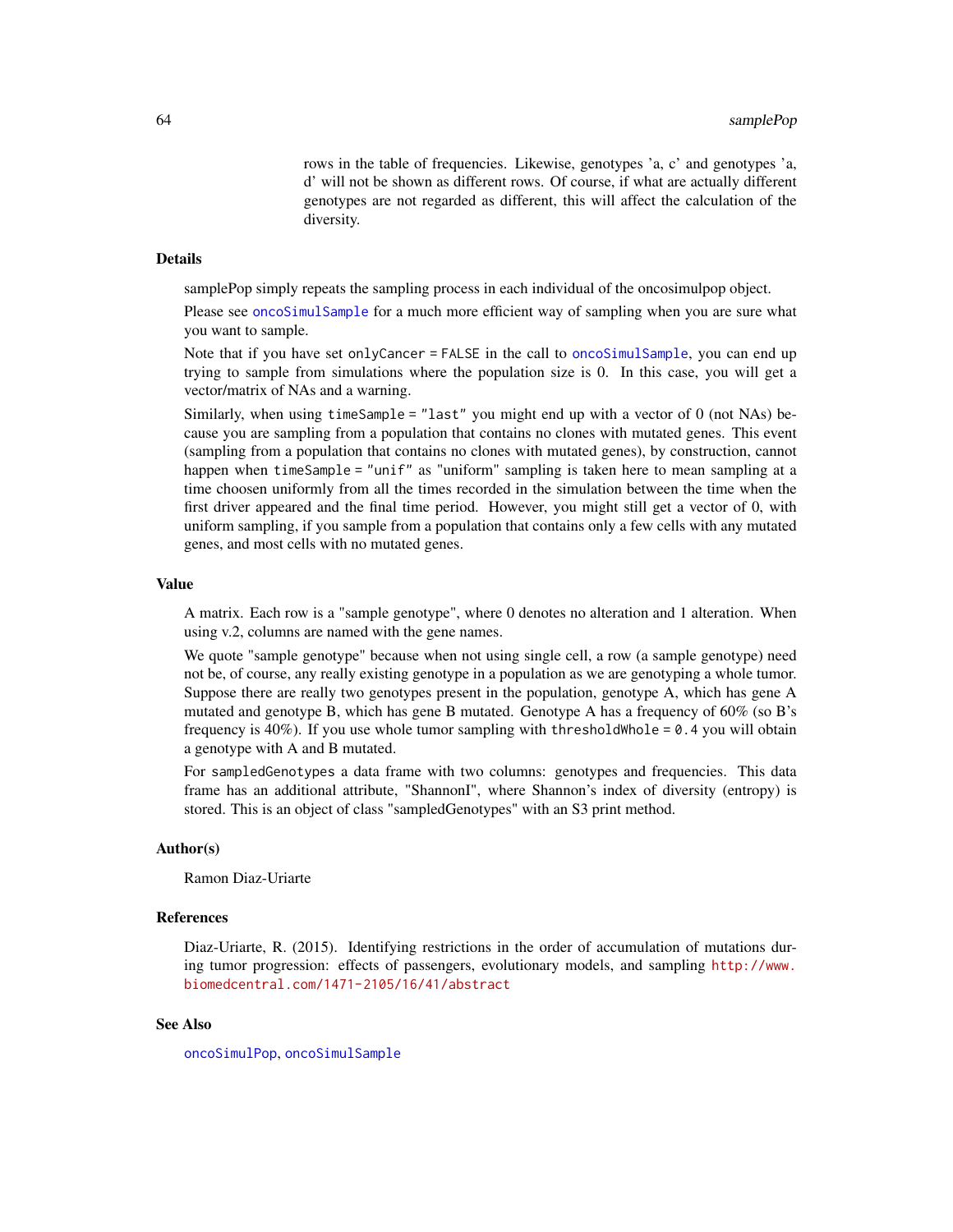# <span id="page-64-0"></span>simOGraph 65

#### Examples

```
######## Using an extended poset for pancreatic cancer from Gerstung et al.
### (s and sh are made up for the example; only the structure
### and names come from Gerstung et al.)
pancr <- allFitnessEffects(data.frame(parent = c("Root", rep("KRAS", 4), "SMAD4", "CDNK2A",
                                          "TP53", "TP53", "MLL3"),
                                     child = c("KRAS","SMAD4", "CDNK2A",
                                          "TP53", "MLL3",
                                         rep("PXDN", 3), rep("TGFBR2", 2)),
                                     s = 0.15,
                                     sh = -0.3,
                                     typeDep = "MN")## (I set mc.cores = 2 to comply with --as-cran checks, but you
## should either use a reasonable number for your hardware or
## leave it at its default value).
p1 <- oncoSimulPop(4, pancr, mc.cores = 2)
(sp1 <- samplePop(p1))
sampledGenotypes(sp1)
## Sample at fixed sizes. Notice the requested size
## for the last population is larger than the any population size
## so we get NAs
(sp2 <- samplePop(p1, popSizeSample = c(1e7, 1e6, 4e5, 1e13)))
sampledGenotypes(sp2)
## Now single cell sampling
r1 <- oncoSimulIndiv(pancr)
samplePop(r1, typeSample = "single")
sampledGenotypes(samplePop(r1, typeSample = "single"))
```
simOGraph *Simulate oncogenetic/CBN/XMPN DAGs.*

#### Description

Simulate DAGs that represent restrictions in the accumulation of mutations.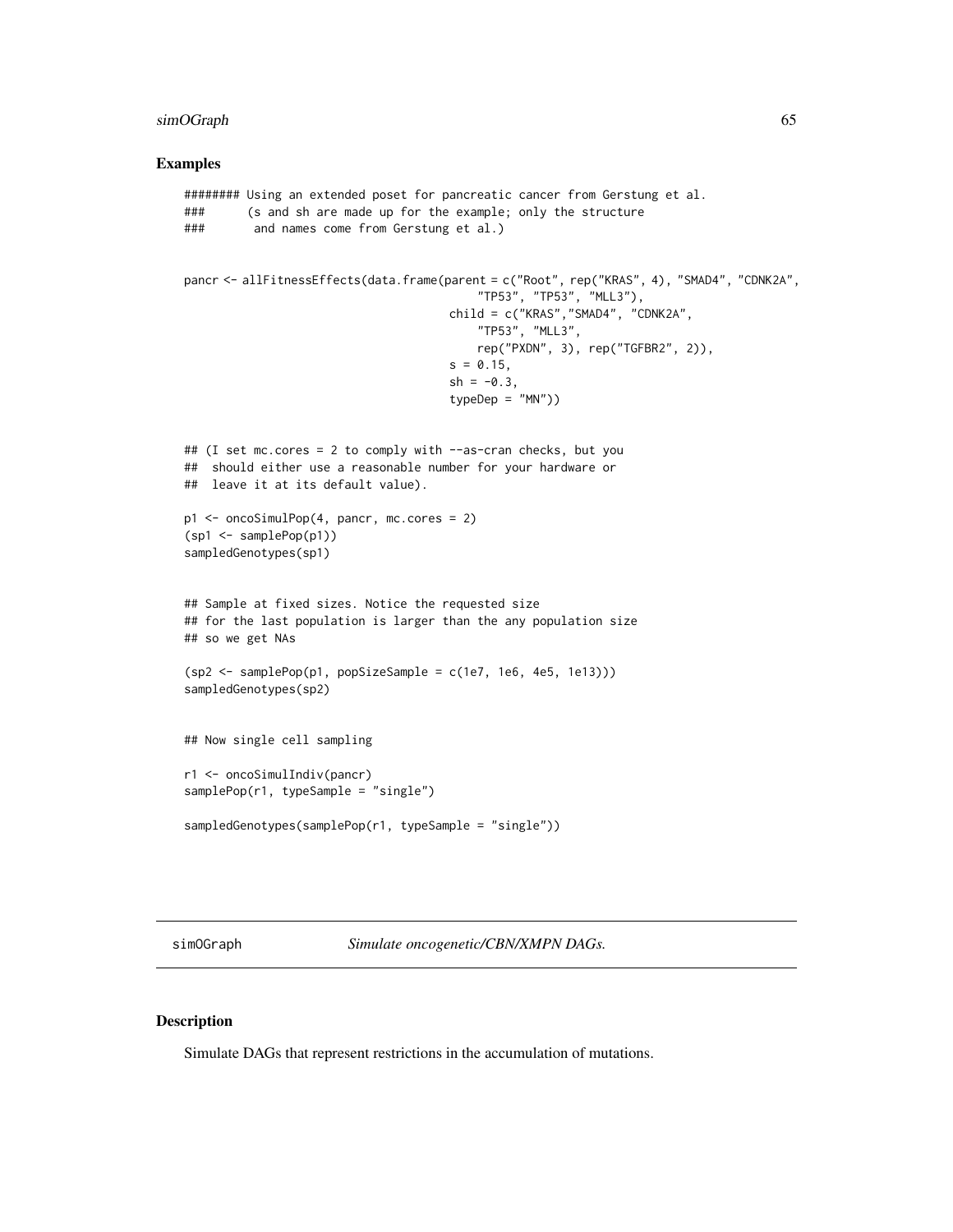#### <span id="page-65-0"></span>Usage

```
simOGraph(n, h = ifelse(n >= 4, 4, n), conjunction = TRUE, parents = 3,multilevelParent = TRUE, removeDirectIndirect = TRUE, rootName = "Root",
geneNames = seq.int(n), out = c("adjust", "rT"),s = 0.1, sh = -0.1, typeDep = "AND")
```
#### Arguments

| n                    | Number of nodes, or edges, in the graph. Like the number of genes.                                                                                                                                 |
|----------------------|----------------------------------------------------------------------------------------------------------------------------------------------------------------------------------------------------|
| h                    | Approximate height of the graph. See details.                                                                                                                                                      |
| conjunction          | If TRUE, conjunctions (i.e., multiple parents for a node) are allowed.                                                                                                                             |
| nparents             | Maximum number of parents of a node, when conjunction is TRUE.                                                                                                                                     |
| multilevelParent     |                                                                                                                                                                                                    |
|                      | Can a node have parents at different heights (i.e., parents that are at different<br>distance from the root node)?                                                                                 |
| removeDirectIndirect |                                                                                                                                                                                                    |
|                      | Ensure that no two nodes are connected both directly (i.e., with an edge be-<br>tween them) and indirectly, through intermediate nodes. If TRUE, we return the<br>transitive reduction of the DAG. |
| rootName             | The name you want to give the "Root" node.                                                                                                                                                         |
| geneNames            | The names you want to give the the non-root nodes.                                                                                                                                                 |
| out                  | Whether the ouptut should be an adjacency matrix or a "restriction table", as<br>used in allFitnessEffects.                                                                                        |
| s                    | If using as output a restriction, the default value for s. See allFitnessEffects.                                                                                                                  |
| sh                   | If using as output a restriction, the default value for sh. See allFitnessEffects                                                                                                                  |
| typeDep              | If using as output a restriction, the default value for "typeDep". See allFitnessEffects                                                                                                           |
|                      |                                                                                                                                                                                                    |

#### Details

This is a simple, heuristic procedure for generating graphs of restrictions that seem compatible with published trees in the oncogenetic literature.

The basic procedure is as follows: nodes (argument n) are split into approximately equally sized h groups, and then each node from a level is connected to nodes chosen randomly from nodes of the remaing superior (i.e., closer to the Root) levels. The number of edges comes from a uniform distribution between 1 and nparents.

The actual depth of the graph can be smaller than h because nodes from a level might be connected to superior levels skipping intermediate ones.

See the vignette for further discussion about arguments.

# Value

An adjacency matrix for a directed graph or a data frame to be used as input, as "restriction table" in [allFitnessEffects](#page-2-1).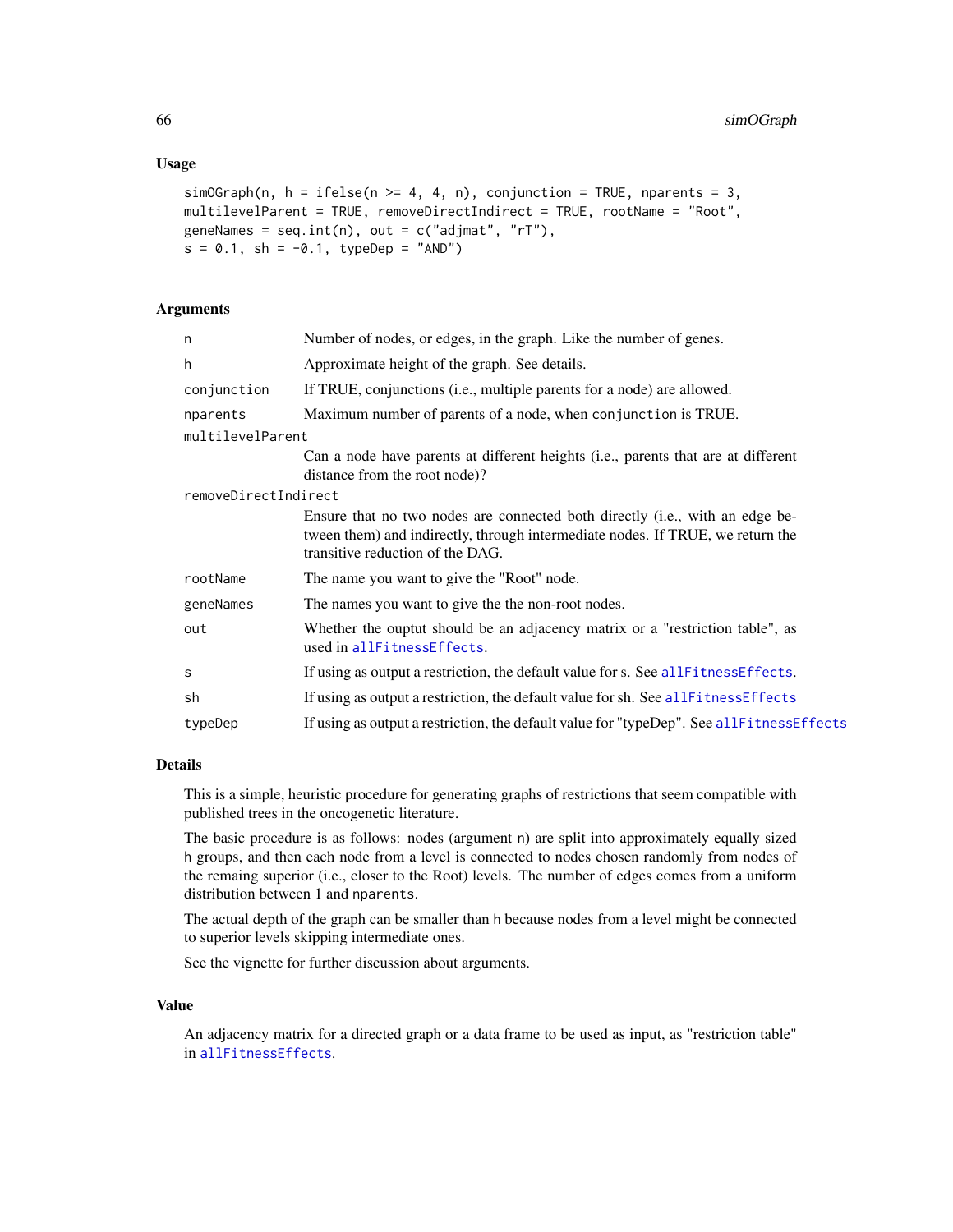#### <span id="page-66-0"></span>to\_Magellan 67

#### Author(s)

Ramon Diaz-Uriarte. Code for transitive closure taken from the nem package, whose authors are Holger Froehlich, Florian Markowetz, Achim Tresch, Theresa Niederberger, Christian Bender, Matthias Maneck, Claudio Lottaz, Tim Beissbarth

# Examples

```
(a1 <- simOGraph(10))
library(graph) ## for simple plotting
plot(as(a1, "graphNEL"))
simOGraph(3, geneNames = LETTERS[1:3])
```
to\_Magellan *Create output for MAGELLAN and obtain MAGELLAN statistics.*

#### <span id="page-66-1"></span>Description

Export a fitness landscape in a format that is understood by MAGELLAN [http://wwwabi.snv.](http://wwwabi.snv.jussieu.fr/public/Magellan/) [jussieu.fr/public/Magellan/](http://wwwabi.snv.jussieu.fr/public/Magellan/) and obtain fitness landscape statistics from MAGELLAN.

#### Usage

```
to_Magellan(x, file,
            max_num_genotypes = 2000)
Magellan_stats(x, max_num_genotypes = 2000,
               verbose = FALSE,
               use_log = FALSE,
               short = TRUE,replace_missing = FALSE)
```
### Arguments

x One of the following:

- A matrix (or data frame) with  $g + 1$  columns. Each of the first g columns contains a 1 or a 0 indicating that the gene of that column is mutated or not. Column g+ 1 contains the fitness values. This is, for instance, the output you will get from [rfitness](#page-56-1).
- A two column data frame. The second column is fitness, and the first column are genotypes, given as a character vector. For instance, a row "A, B" would mean the genotype with both A and B mutated.
- The output from a call to [evalAllGenotypes](#page-12-2). Make sure you use order = FALSE in that call.
- The output from a call to [evalAllGenotypesMut](#page-12-1). Make sure you use order = FALSE.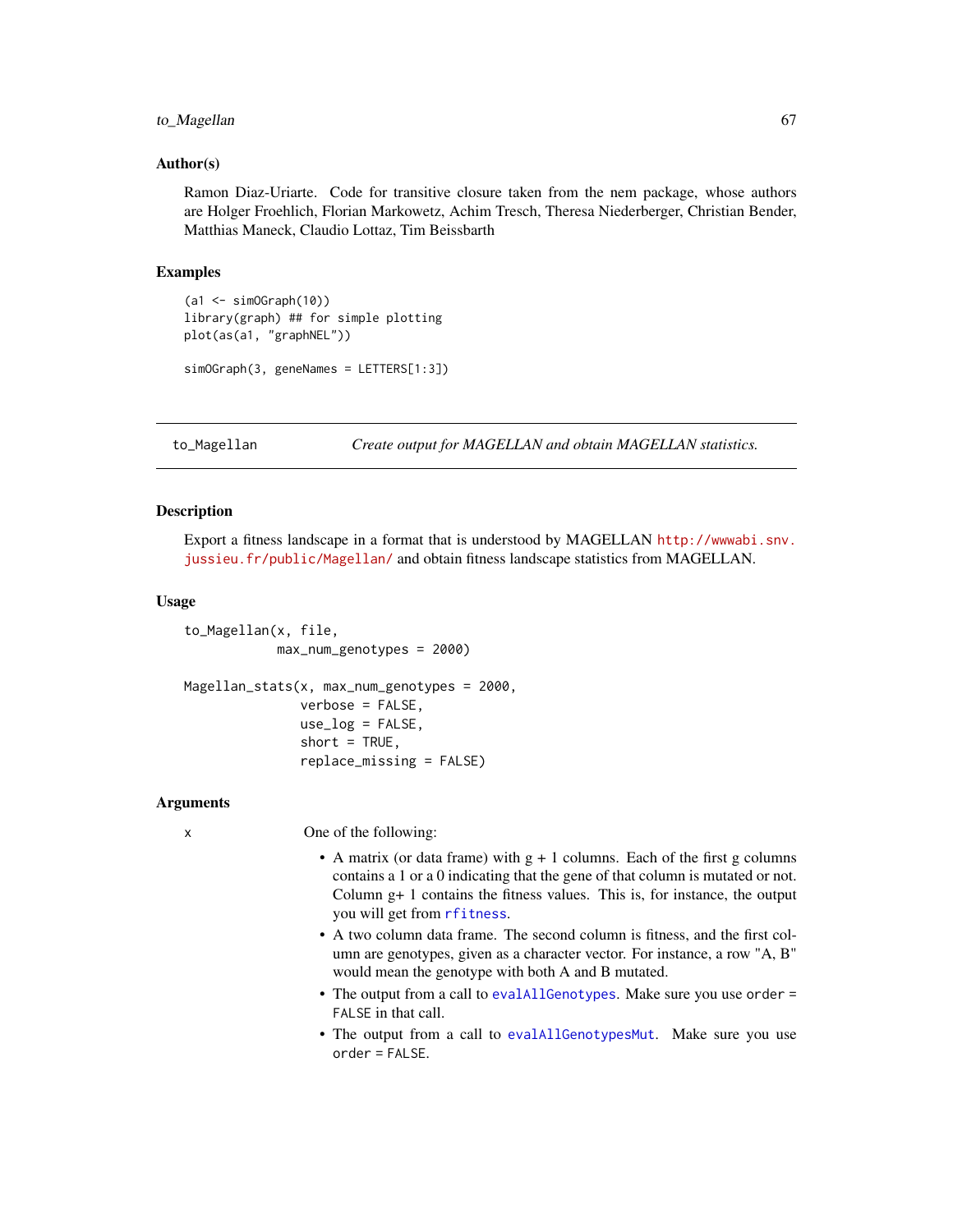<span id="page-67-0"></span>

|                   | • The output from a call to all Fitness Effects (with no order effects in the<br>specification).                                                                                            |  |
|-------------------|---------------------------------------------------------------------------------------------------------------------------------------------------------------------------------------------|--|
|                   | The first two are the same as the format for the genot Fitness component in<br>allFitnessEffects.                                                                                           |  |
| file              | The name of the output file. If NULL, a name will be created using tempfile.                                                                                                                |  |
| max_num_genotypes |                                                                                                                                                                                             |  |
|                   | Maximum allowed number of genotypes. For some types of input, we make a<br>call to evalable of the same and use this as the maximum.                                                        |  |
| verbose           | If TRUE provide additional information about names of intermediate files.                                                                                                                   |  |
| $use_log$         | Use log fitness when computing statistics. Note that the rfitness function<br>outputs what should be interpreted as log-fitness values, and thus we set this<br>option by default to FALSE. |  |
| short             | Give short output when computing statistics.                                                                                                                                                |  |
| replace_missing   |                                                                                                                                                                                             |  |
|                   | From MAGELLAN's fl_statistics: replace missing fitness values with 0                                                                                                                        |  |

#### Value

to\_Magellan: A file is written to disk. You can then plot and/or show summary statistics using MAGELLAN.

(otherwise check that all values are specified).

Magellan\_stats: MAGELLAN's statistics for fitness landscapes. If you use short = TRUE a vector of statistics is returned. If short = FALSE, MAGELLAN returns a file with detailed statistics that cannot be turned into a simple vector of statistics. The returned object uses readLines and, as a message, you are also shown the path of the file, in case you want to process it yourself.

#### Note

If you try to pass a fitness specification with order effects you will receive an error, since that cannot be plotted with MAGELLAN.

# Author(s)

Ramon Diaz-Uriarte

# References

MAGELLAN web site: <http://wwwabi.snv.jussieu.fr/public/Magellan/>

Brouillet, S. et al. (2015). MAGELLAN: a tool to explore small fitness landscapes. *bioRxiv*, 31583. <http://doi.org/10.1101/031583>

# See Also

[allFitnessEffects](#page-2-1), [evalAllGenotypes](#page-12-2), [allFitnessEffects](#page-2-1), [rfitness](#page-56-1)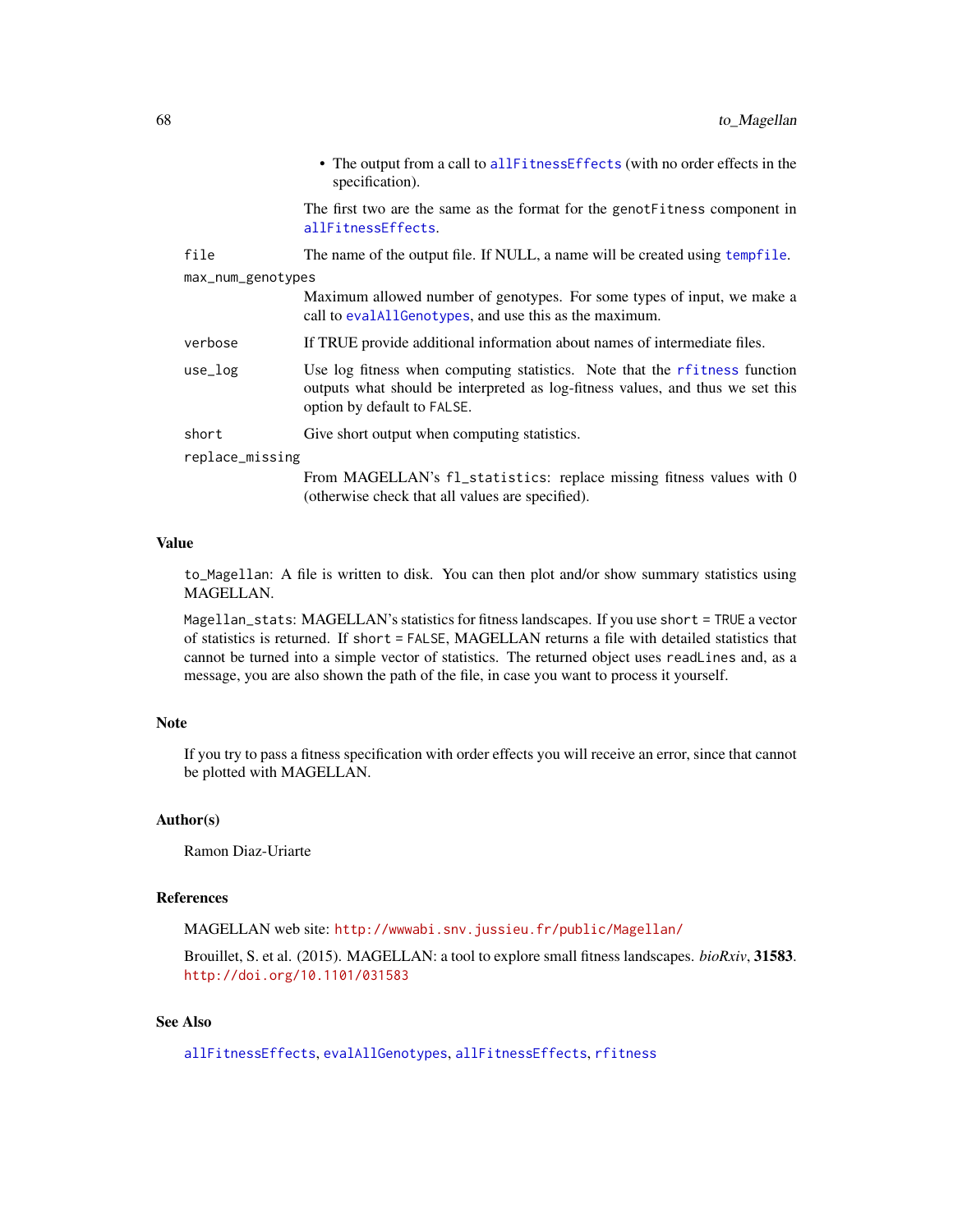# to\_Magellan 69

# Examples

```
## Generate random fitness for four-genes genotype
## and export landscape.
r1 \leftarrow rfitness(4)to_Magellan(r1, NULL)
## Specify fitness using a DAG and export it
cs \le data.frame(parent = c(rep("Root", 3), "a", "d", "c"),
                      child = c("a", "b", "d", "e", "c", "f"),
                      s = 0.1,
                      sh = -0.9,
                      typeDep = "MN")
to_Magellan(allFitnessEffects(cs), NULL)
## Default, short output
Magellan_stats(allFitnessEffects(cs))
## Long output; since it is a > 200 lines file,
## place in an object. Name of output file is given as message
statslong <- Magellan_stats(allFitnessEffects(cs), short = FALSE)
## Default, short output of two NK fitness landscapes
rnk1 <- rfitness(6, K = 1, model = "NK")
Magellan_stats(rnk1)
rnk2 \leq r fitness(6, K = 4, model = "NK")
Magellan_stats(rnk2)
```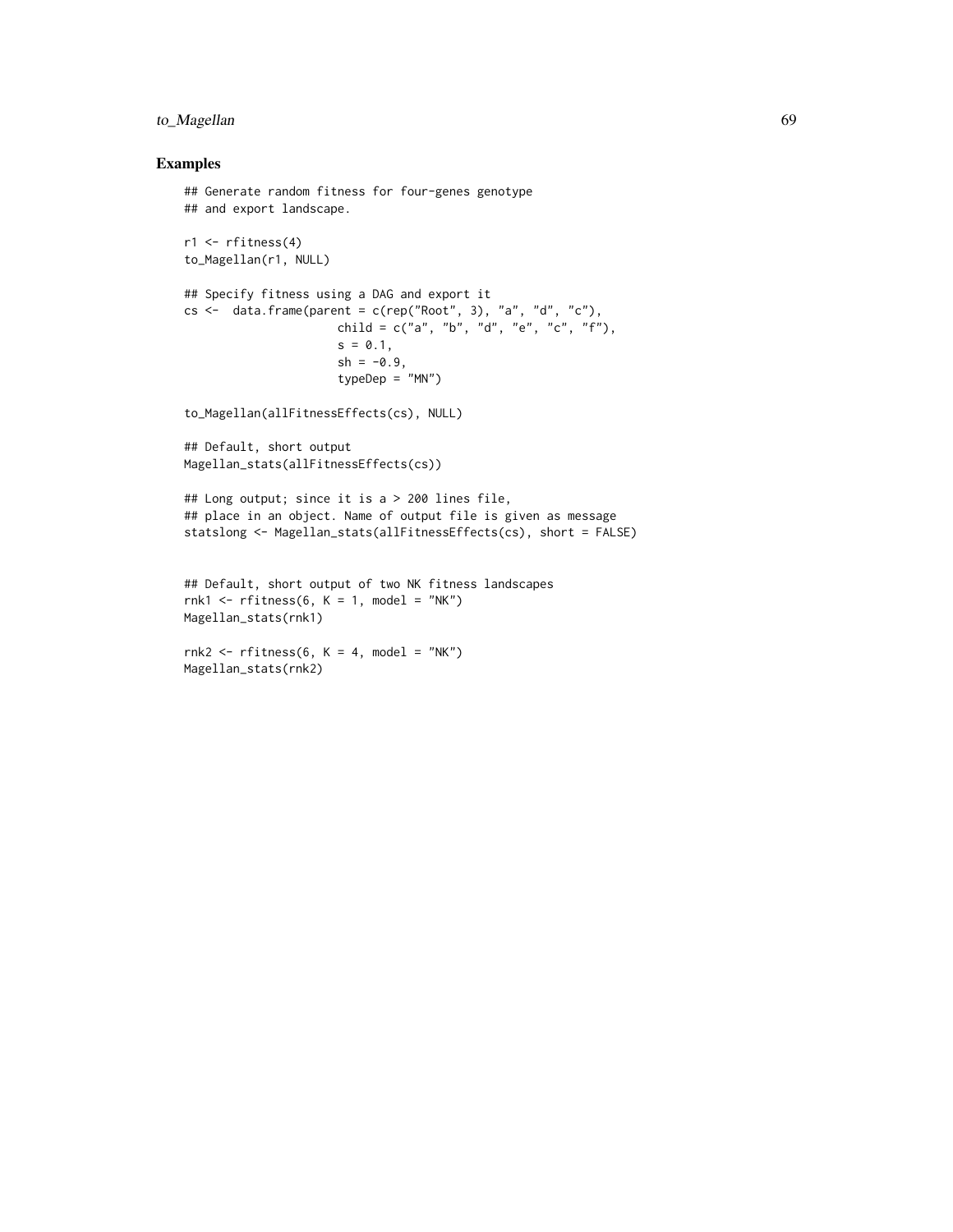# <span id="page-69-0"></span>**Index**

∗ datagen rfitness, [57](#page-56-0) simOGraph, [65](#page-64-0) ∗ datasets benchmarks, [12](#page-11-0) example-missing-drivers, [18](#page-17-0) examplePosets, [19](#page-18-0) examplesFitnessEffects, [20](#page-19-0) freq-dep-simul-examples, [21](#page-20-0) mcfLs, [21](#page-20-0) ∗ graphs simOGraph, [65](#page-64-0) ∗ hplot plot.fitnessEffects, [38](#page-37-0) plot.oncosimul, [41](#page-40-0) plotClonePhylog, [46](#page-45-0) plotFitnessLandscape, [48](#page-47-0) plotPoset, [51](#page-50-0) ∗ iteration oncoSimulIndiv, [22](#page-21-0) ∗ list allFitnessEffects, [3](#page-2-0) ∗ manip allFitnessEffects, [3](#page-2-0) OncoSimulWide2Long, [37](#page-36-0) POM, [53](#page-52-0) poset, [55](#page-54-0) samplePop, [62](#page-61-0) to\_Magellan, [67](#page-66-0) ∗ misc evalAllGenotypes, [13](#page-12-0) oncoSimulIndiv, [22](#page-21-0) ∗ univar POM, [53](#page-52-0) allFitnessEffects, [3,](#page-2-0) *[13](#page-12-0)*, *[15](#page-14-0)*, *[20](#page-19-0)*, *[24,](#page-23-0) [25](#page-24-0)*, *[33](#page-32-0)*, *[38,](#page-37-0) [39](#page-38-0)*, *[49](#page-48-0)[–51](#page-50-0)*, *[56](#page-55-0)*, *[62](#page-61-0)*, *[66](#page-65-0)*, *[68](#page-67-0)* allMutatorEffects, *[14](#page-13-0)*, *[25](#page-24-0)* allMutatorEffects *(*allFitnessEffects*)*, [3](#page-2-0) benchmark\_1 *(*benchmarks*)*, [12](#page-11-0) benchmark\_1\_0.05 *(*benchmarks*)*, [12](#page-11-0) benchmark\_2 *(*benchmarks*)*, [12](#page-11-0) benchmark\_3 *(*benchmarks*)*, [12](#page-11-0) benchmarks, [12](#page-11-0) brewer.pal, *[43](#page-42-0)* colorRampPalette, *[43](#page-42-0)* diversityLOD *(*POM*)*, [53](#page-52-0) diversityPOM *(*POM*)*, [53](#page-52-0) evalAllGenotypes, *[9](#page-8-0)*, [13,](#page-12-0) *[14](#page-13-0)*, *[49](#page-48-0)*, *[51](#page-50-0)*, *[62](#page-61-0)*, *[67,](#page-66-0) [68](#page-67-0)* evalAllGenotypesFitAndMut *(*evalAllGenotypes*)*, [13](#page-12-0) evalAllGenotypesMut, *[49](#page-48-0)*, *[67](#page-66-0)* evalAllGenotypesMut *(*evalAllGenotypes*)*, [13](#page-12-0) evalGenotype, *[9](#page-8-0)*, *[14](#page-13-0)*, *[27,](#page-26-0) [28](#page-27-0)* evalGenotype *(*evalAllGenotypes*)*, [13](#page-12-0) evalGenotypeFitAndMut, *[9](#page-8-0)* evalGenotypeFitAndMut *(*evalAllGenotypes*)*, [13](#page-12-0) evalGenotypeMut *(*evalAllGenotypes*)*, [13](#page-12-0) ex\_missing\_drivers\_b11 *(*example-missing-drivers*)*, [18](#page-17-0) ex\_missing\_drivers\_b12 *(*example-missing-drivers*)*, [18](#page-17-0) example-missing-drivers, [18](#page-17-0) examplePosets, [19,](#page-18-0) *[52](#page-51-0)*, *[56](#page-55-0)* examplesFitnessEffects, [20](#page-19-0) freq-dep-simul-examples, [21](#page-20-0) get.adjacency, *[47](#page-46-0)* ggrepel, *[49](#page-48-0)* LOD *(*POM*)*, [53](#page-52-0)

Magellan\_stats, *[62](#page-61-0)*